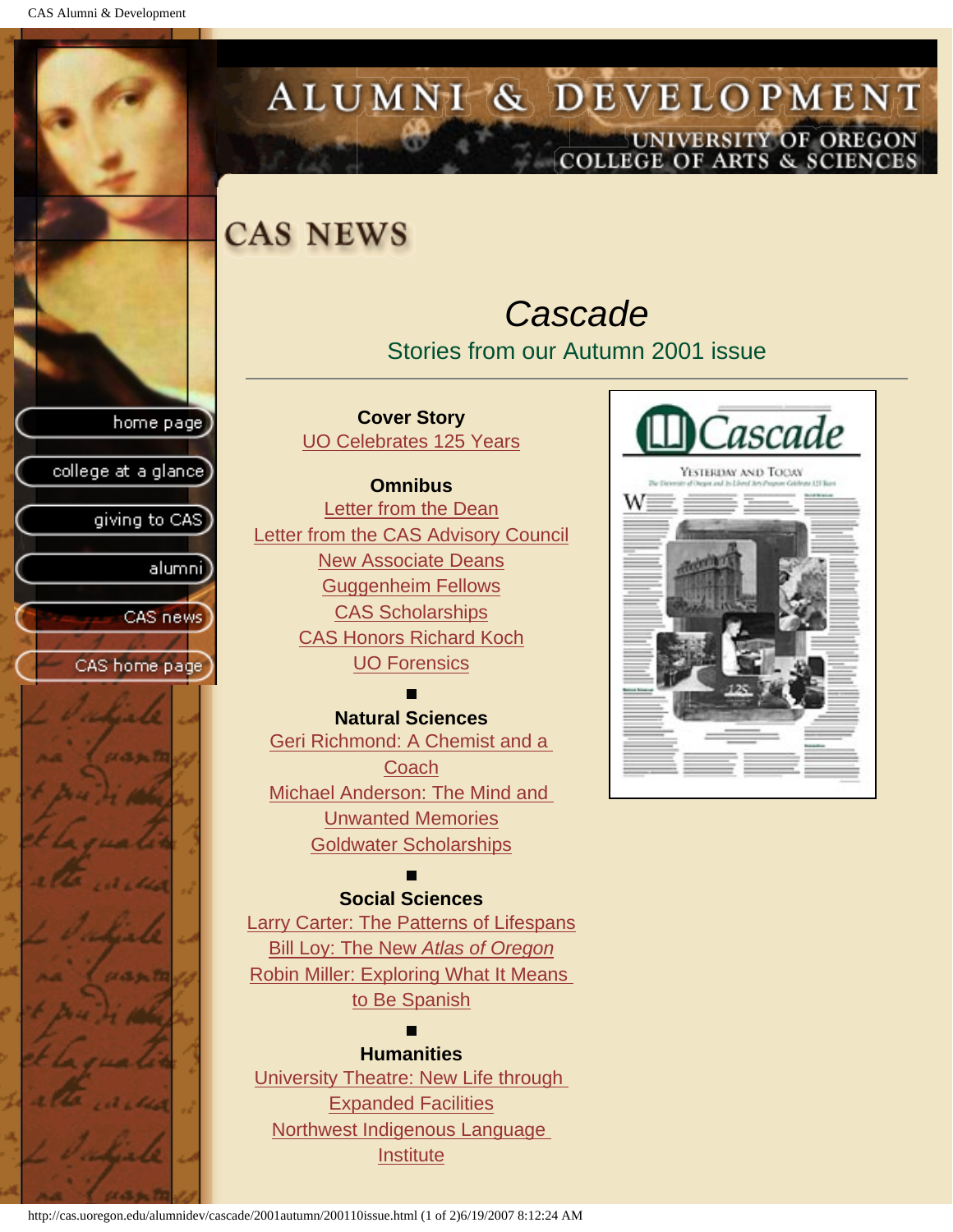

http://cas.uoregon.edu/alumnidev/cascade/2001autumn/200110issue.html (2 of 2)6/19/2007 8:12:24 AM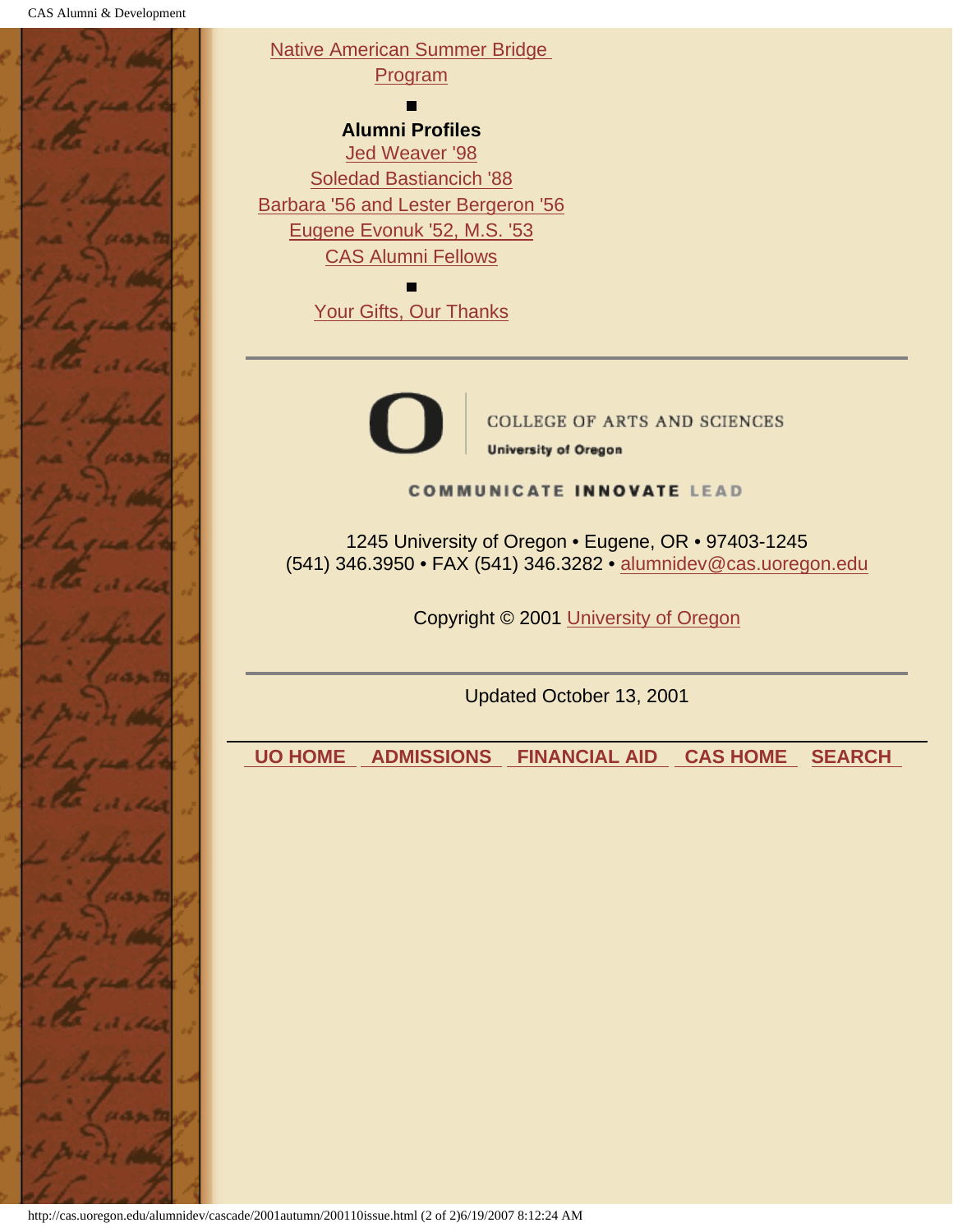college at a glance

giving to CAS

alumnil

CAS news

CAS home page

# <span id="page-2-0"></span>ALUMNI & DEVELOPMENT UNIVERSITY OF OREGON<br>COLLEGE OF ARTS & SCIENCES

**CAS NEWS** 

### Yesterday and Today The University of Oregon and Its Liberal Arts Program Celebrate 125 Years



Clockwise from top: Deady Hall, First Day of Class, 1876; Luther Cressman; Associate Professor Regina Psaki and class; Ralph Huestis; Commencement 1920.

When the University of Oregon first opened its doors on October 16, 1876, Eugene was a village of less than 2,000, and by the end of the first term the incoming class only totaled 177 students. The initial faculty consisted of four men and one woman, and Deady Hall, the university's only building, offered six sparsely furnished rooms. The new university was open to all students and those who had graduated from eighth grade did not have to take an examination to be admitted.

Of course, a lot has changed over the years. Today, the UO boasts an enrollment of over 17,800, a teaching and research faculty of approximately 1,400, and fifty-eight major buildings with over 150 classrooms on its 280-acre main campus. And, yes, examinations are a prerequisite for admittance.

But throughout the changes of the past 125 years, the principle of a liberal arts education has remained at the core of the university's mission. The College of Arts and Sciences is the university's largest academic unit, offering the most degrees, academic programs and faculty members. The college truly is the heart of the instructional program with its focus on the natural sciences, social sciences and humanities. And since its early days, the college has continued to touch the world in many ways. While there is no way to highlight all of the college's accomplishments, below and throughout this issue are a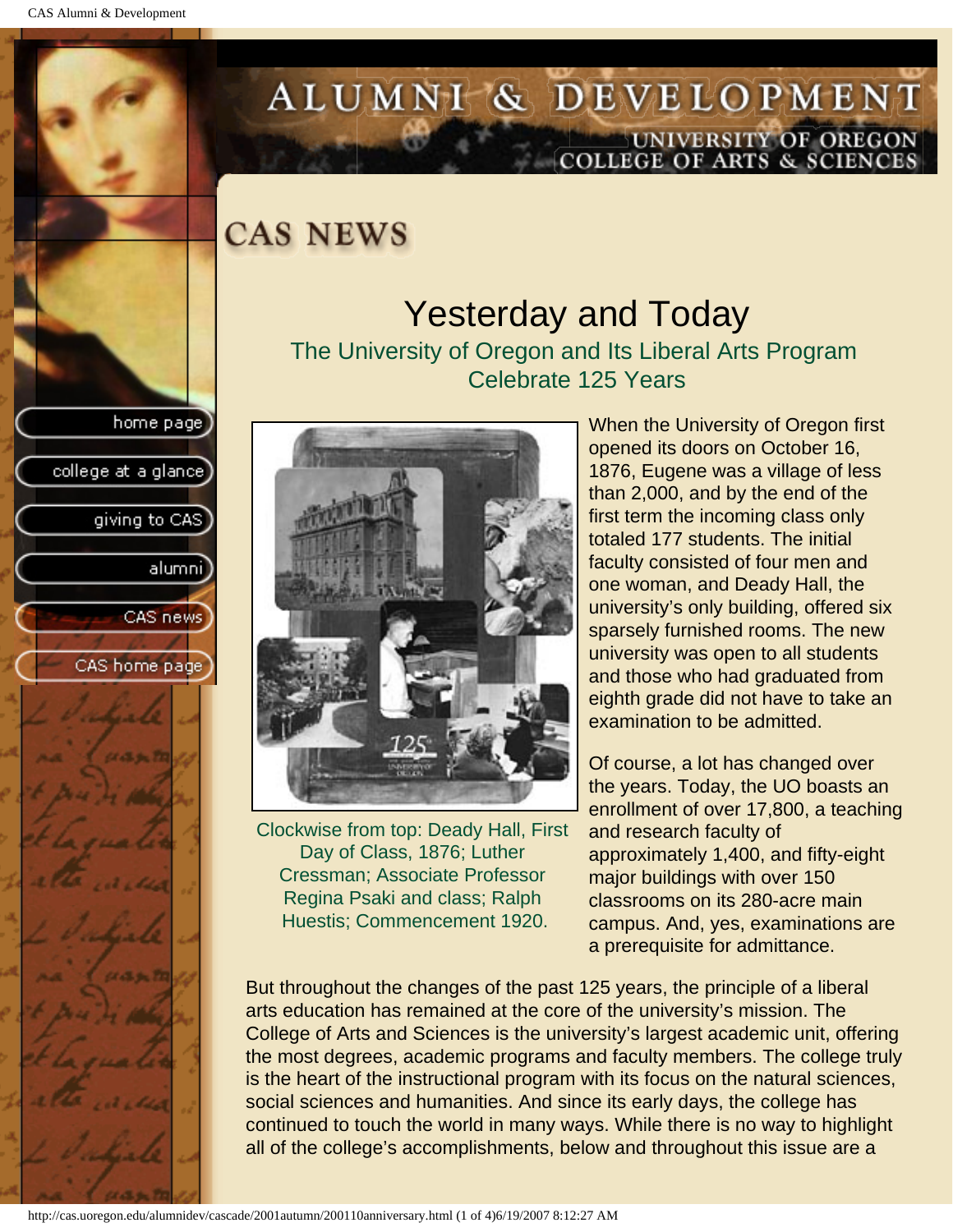

few examples of its landmark achievements.

#### **NATURAL SCIENCES**

From the cosmos to the microcosmos, the natural sciences seek to satisfy our limitless curiosity about the universe around us. Scientists at the UO - including biologists, chemists, computer scientists, geologists, mathematicians, physicists, and psychologists -- through their broad and intense investigation have contributed significantly to our understanding of the human condition and the world.

One example of the important role UO scientists have played globally is in biology. Long before scientists broke the genetic code, detailing the exact nature of all human DNA, UO professor Ralph H. Huestis was conducting research on deer mice. With work that focused on mutations, Huestis' studies of genetic alterations helped lay the groundwork for research into the causes -- and possible cures -- for numerous diseases, including cancer.

Over the past forty years, UO biologists have continued to break new ground in understanding DNA. UO biology professor Frank Stahl was the first DNA researcher to demonstrate how DNA reproduces itself, setting the stage for vital discoveries in genetic research, as well as in the potential for medical treatments. His work continues in this field, looking into replication processes, establishing models that enable researchers to make predictions that are testable in a physical or chemical sense, and focusing on the roles of double strand breaks and other phenomena in the DNA process.

With its NIH-funded Zebrafish International Resource Center (ZIRC), which officially opened May 2001, the UO is a world leader when it comes to zebrafish, which are often used in genetics research. After realizing that the tiny tropical zebrafish made a wonderful model for studying vertebrate development and genetics, Dr. George Streisinger, cloned the zebrafish in 1982, creating a scientific breakthrough that would aid research efforts worldwide.

#### **SOCIAL SCIENCES**

The social sciences offer a window to the world through their focus on the structure and development of society and the role of the individual within it. Through disciplines such as political science, economics, anthropology, sociology, history, international studies, and geography, students and faculty explore the diversity of human culture and discover the common ground of human nature.

Anthropology illustrates how scholars in the social sciences have contributed to our understanding of the evolvement of human civilization, beginning back in the mid-1930s when Luther Cressman became the first and sole member of the newly created department of anthropology. With his landmark discovery in 1938 of sagebrush-bark sandals in Oregon's Fort Rock Cave, which showed that people had lived in the Fort Rock Basin nearly 7,000 years ago, Cressman also proved that human occupation of the Northwest was as early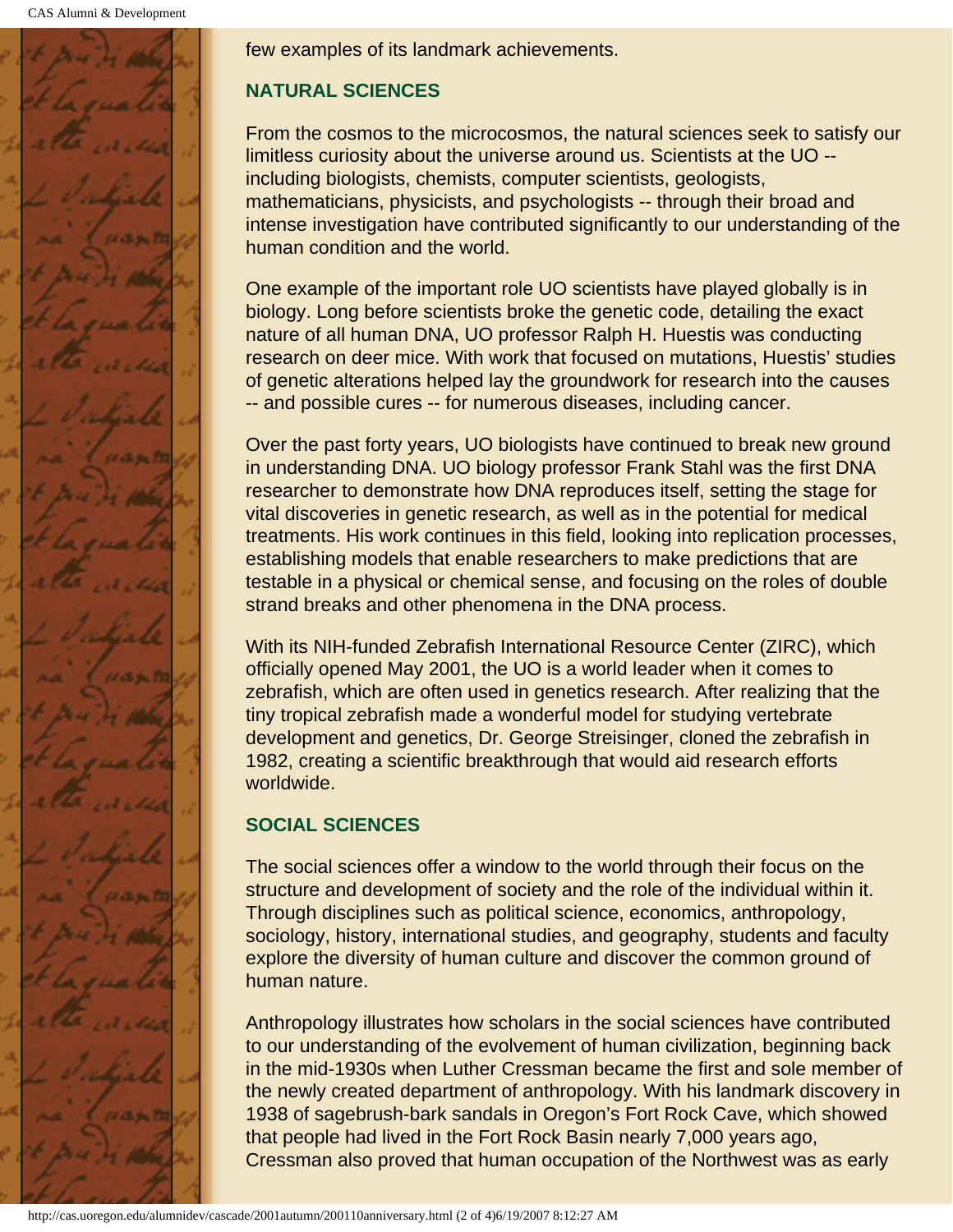

as that known anywhere in the northern hemisphere. Past and recent discoveries continue to add greatly to our knowledge of how the first Americans lived their lives. In the early 1990s, UO archaelogists Thomas Connolly and Dennis Jenkins and a team of UO students uncovered North America's oldest house (10,000 years old) in Newberry Crater near Paulina Lake.

The recent research findings by two UO anthropology graduate students also offer another answer to a question that has vexed historians for more than a century -- the origin of the word "Oregon." Scott Bryam and David Lewis suggest that the state's name comes from Native Indian rather than French or Spanish roots. Already their research is drawing the attention of other researchers and tribal members who see great value in the study of traditional Indian geography and tribal oral history -- potentially some of the best sources on Northwest history.

#### **HUMANITIES**

Established as a classical institution, the UO has always stressed the importance of the humanities. The early literary societies, both the center of socio-intellectual life for students as well as social life on campus, provided students an opportunity to debate the most popular subjects of the day. Greek and Latin were among the university's first required courses. At the UO, the humanities, which include classics, English, linguistics, philosophy, religion, theater, and Romance, East Asian and Germanic languages, are not only excellent preparation for life after college, but also reach out to the greater community.

The Comparative Literature Program is one example of how the UO has made an impact nationally. When Chandler Beall first established the *Comparative Literature Journal* in 1949 and the Comparative Literature Program in 1962, he created the first comparative literature program on the West Coast. In doing so, he gave impetus to the rise of comparative literature as a nationwide discipline and helped shed light on the literature that is our heritage.

Today, through departments such as English -- one of the university's largest and oldest academic programs -- the UO continues to reach out to all people. Programs developed in the 1990s, such as the Community Literacy Project give students hands-on opportunities to combine their classroom and research experience with community issues. The Center for the Teaching of Writing, housed in the English department, exists to help the entire campus and community improve writing skills. Lectures and workshops on writing and technology by nationally recognized scholars, and special publications prepared for high school teachers also benefit the larger community. The humanities also extend to a global community, too, by sending students to study abroad in programs all over the world.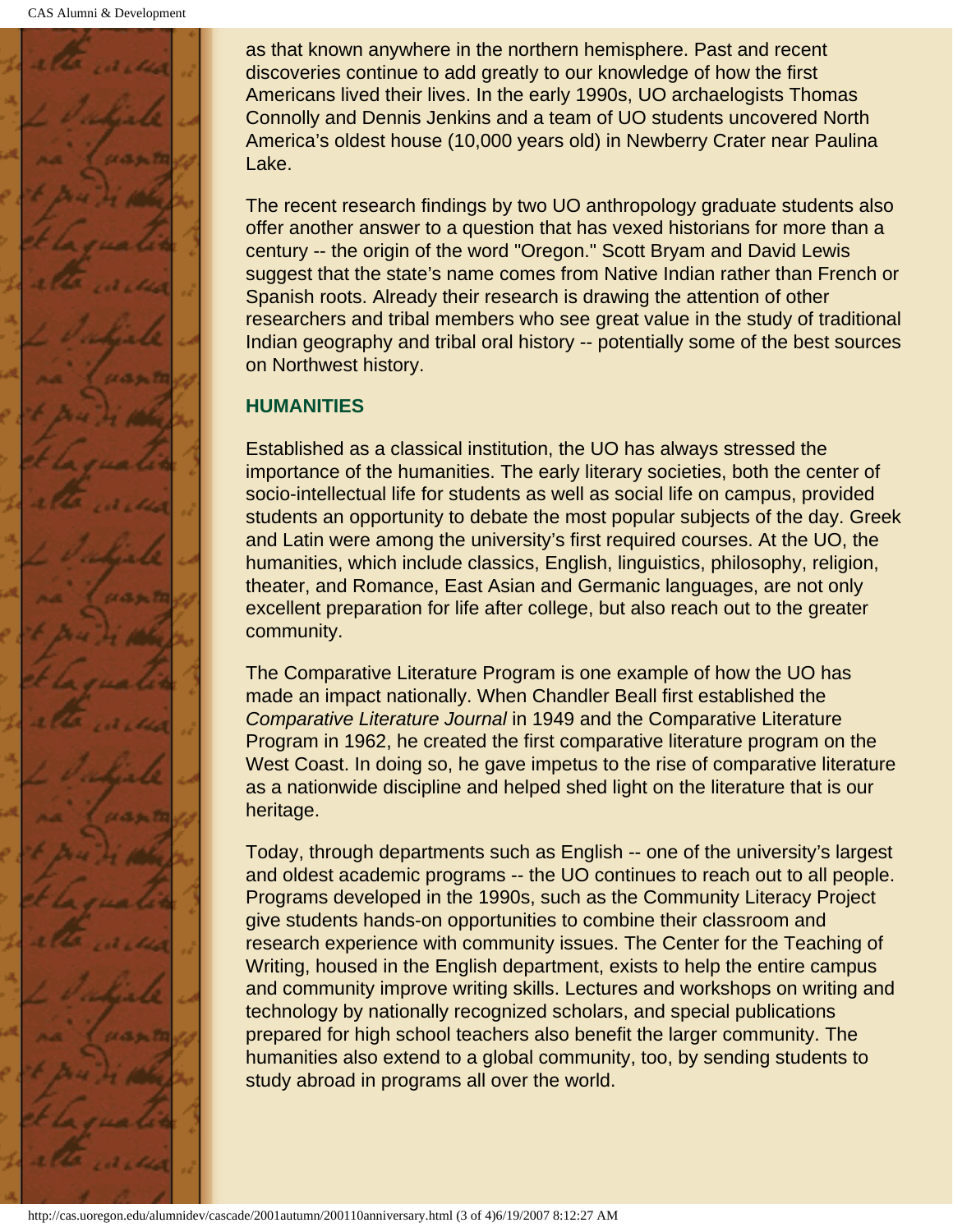# ALUMNI & DEVELOPMENT UNIVERSITY OF OREGON<br>COLLEGE OF ARTS & SCIENCES

### **CAS NEWS**

### Letter from the Dean

**By Joe Stone** *Dean of Arts and Sciences*

"Yesterday and Today" marks the theme for this issue of *Cascade,* in keeping with the 125th Anniversary Celebration for the founding of the University of Oregon. When the university first opened its doors in 1876, Deady Hall (which then consisted of only one floor) was the only building on campus -- a building constructed with donations that included calves, pigs, chickens, apples, and wheat, as well as building materials. The university and what we now know as the College of Arts and

Sciences (CAS) was formed around the principle of a liberal arts education. In those early years, students were required to choose their path of study from one of only two tracks -- the Classical Course or the Scientific Course. The coursework for both tracks included many of the same basic requirements, such as philosophy, Latin, literature, sciences, and history.

Today, CAS continues to provide the largest number of academic programs (40), offers the largest number of degrees (more than 70), enrolls a majority of campus students, and employs a majority of the faculty. While we have not accepted donations of pigs or chickens in recent years, we have accepted donations of motorcycles and the earnings of thoroughbreds! Despite an increased public focus on vocational over liberal education, degrees in the liberal arts and sciences in CAS have almost doubled since the late 1980s. In part, increased student interest reflects an understanding among students that liberal education prepares them for a lifetime of learning, continuing employment opportunities, and personal enrichment and growth. We aim to prepare students for the jobs of the future, not merely for the jobs of today.

At the same time, however, we are keenly interested in helping liberal arts and science majors learn how to apply their major in a professional context. To that end, this year we will launch a "Professional Distinctions" program in which, for example, an English major might develop a professional distinction



<span id="page-5-0"></span>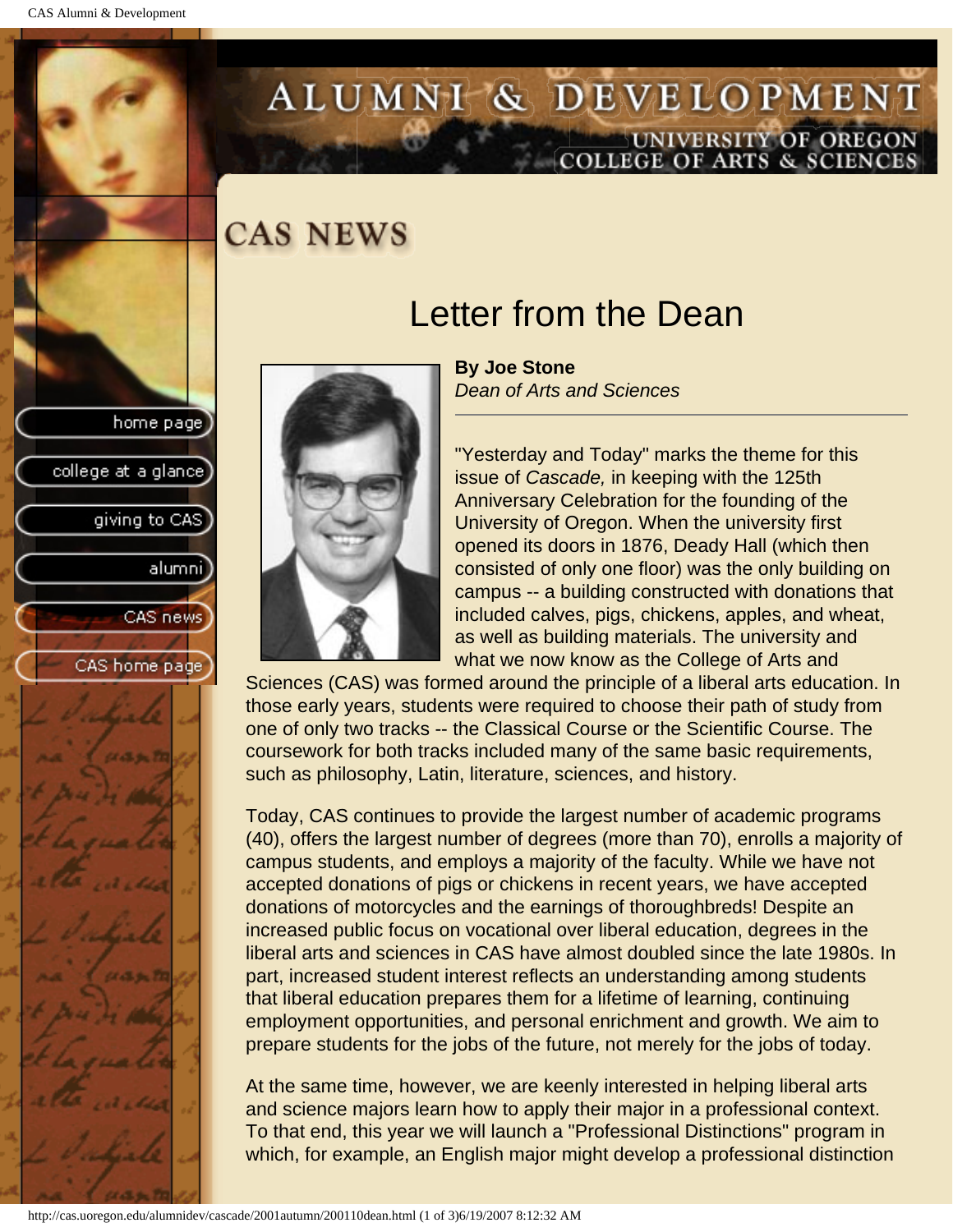CAS Alumni & Development



in writing and design for the Internet. Or, alternatively, a business school major might develop a professional distinction in the history, language, and culture of a particular region of the world. In either example, the students would learn how to apply what they have learned, complete noncredit career workshops, and develop electronic portfolios and resumes.

The accomplishments and achievements of our students and faculty continue to be impressive in myriad ways, evidenced by a short list of a few notable achievements including the following:

• The CAS faculty at the UO is ranked by objective criteria among the top fifteen faculties in public research universities in the United States.

• CAS faculty received the largest number of the prestigious Guggenheim awards in the Pacific Northwest and tied (at three) with UC Berkeley, a faculty roughly twice our size, for most in the West.

• Our forensics team, coached by David Frank of the Honors College, won the national title in parliamentary debate this year, the debate equivalent of beating out Florida State for the national title in football!

• Michael Anderson (psychology) received international media attention (including the BBC and U.S. morning news programs) for his pioneering work on memory, which was published in the prestigious science journal Nature.

• Theatre Arts launched renovation, expansion, and fundraising plans for the Robinson Theatre, supported by a generous lead gift of \$1.5 million from Jimmy Miller. (We welcome help with this project, by the way, but please no calves, pigs, chickens, apples, or wheat!)

• The Infographics Lab and Department of Geography completed the *Atlas of Oregon,* a spectacularly beautiful and useful resource for the state.

• English developed a "Native American Summer Bridge" program to help incoming students bridge the gap between high school and college, improve writing skills, and learn about a wide variety of Native American literary texts.

Other illustrations and examples are included in this issue of *Cascade.* We hope you enjoy reading them as much as we did in learning and writing about them.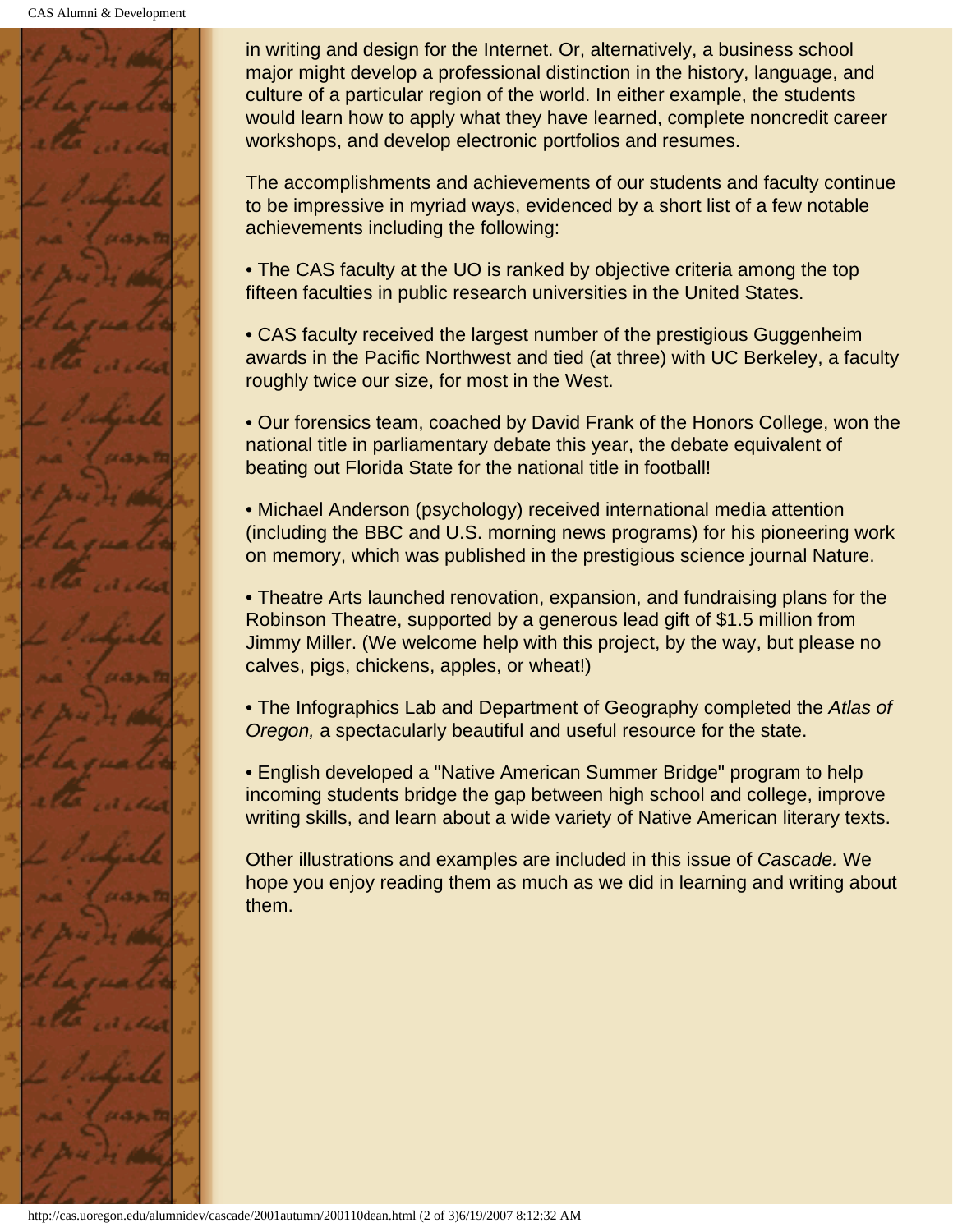college at a glance

giving to CAS

alumni

CAS news

CAS home page

# <span id="page-7-0"></span>ALUMNI & DEVELOPMENT UNIVERSITY OF OREGON<br>COLLEGE OF ARTS & SCIENCES

# **ALUMNI**

# Letter from the CAS Advisory Council



**By Gary Feldman '77, Chair** *CAS Advisory Council* 

In September of 1973, I was a kid from southern California embarking on an adventure. During the next four years at the UO, I made lifelong friends, discovered the value of learning, and participated in a college experience that I wish everybody could have.

Virtually from day one, my time at the UO was interesting, exciting, and challenging. From early on, student government captured my interest,

culminating during my senior year when I served as ASUO president. I was lucky to be part of an active student body that played a significant role in university affairs. We increased the visibility and effectiveness of the student body as a force for legislative advocacy, kept incidental fees down so the UO remained affordable for the average student, and worked with the University Senate to make public student evaluations of faculty. And we raised one of the first collective student voices against apartheid, calling for divestment of public assets held in companies in South Africa and companies that did business with its government.

Now, twenty-five years later, and after a long absence from UO involvement, I am pleased to be serving our alma mater as an advocate. The College of Arts and Sciences Advisory Council has reconnected me to the business of the university, and I am much the richer for it. I have seen very clearly that today, perhaps more than ever before, broad study within the liberal arts at the UO offers students lasting advantage: the chance to enjoy a thorough array of intellectual content, the best technology available for learning, and the advantage of forming skills that will make them life-long learners and high achievers.

While I like to think my perspective of the university was fairly complete as an engaged student, I am all the more impressed at the scope, depth, and quality of the institution today. Years of life experience have given me a new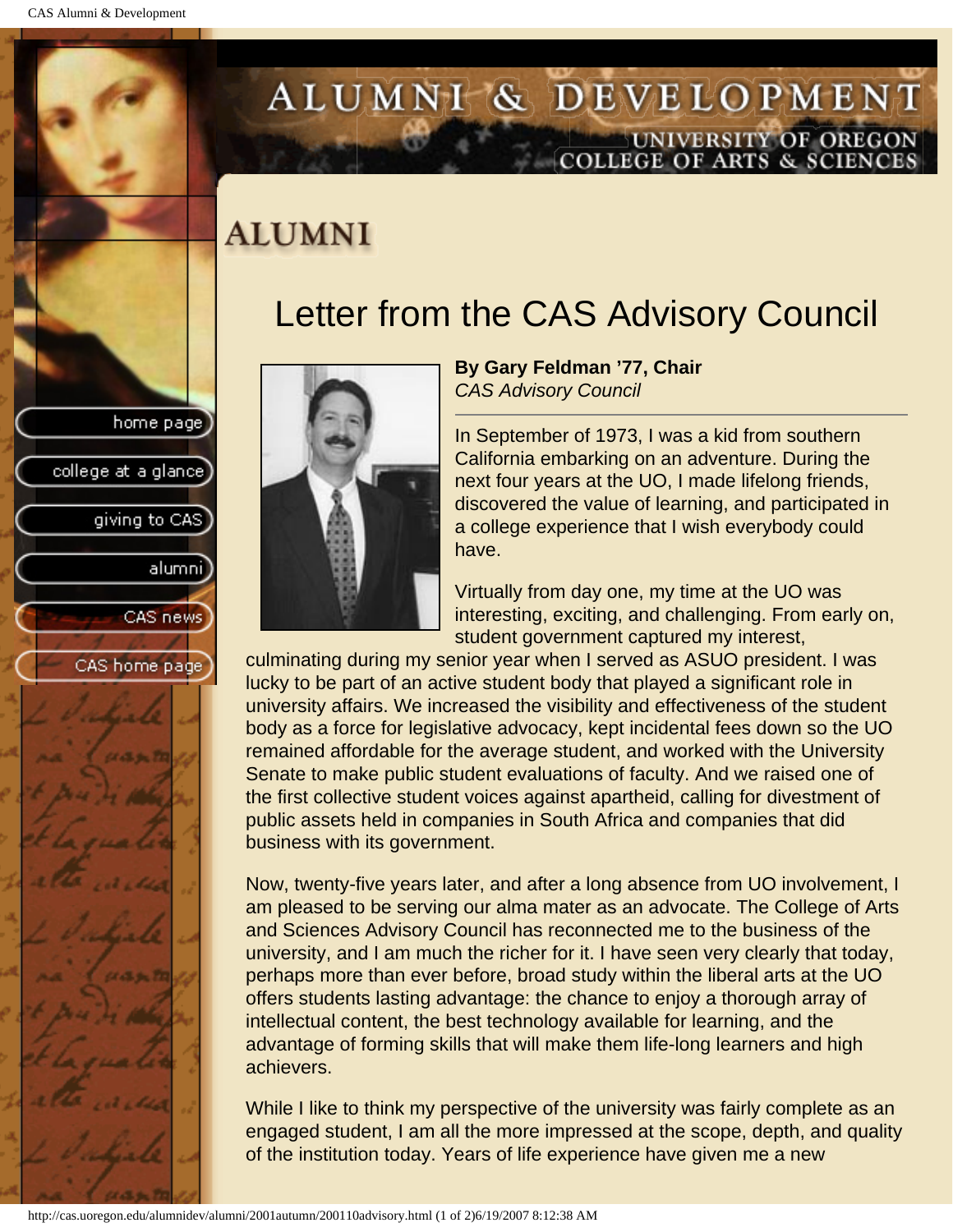CAS Alumni & Development



appreciation for the opportunities that I had -- we had -- as a student, and for the wonderful array of learning options that students have today.

I know that my education at the UO prepared me well for life. I work in a business in which decisions based upon emotion can hurt you. The analytical skills I learned in school have made me a better financial analyst; speech and debate helped me to learn clear expression of ideas; and courses in literature increased my desire to explore other cultures. I received an outstanding education that has been of immense value to me over the years.

We're about to reach another UO milestone: 125 years of excellence in teaching and research. I take great pride in being part of our combined heritage of achievement, commitment, and promise. In every generation, there are people who give meaningful assistance to those who will make the world of tomorrow a better place. Some illuminate the path, some hold the door open. I hope you share my confidence in the potential of our university, and I urge you to join me in supporting it so future generations of students benefit as we have.



**COLLEGE OF ARTS AND SCIENCES** 

**University of Oregon** 

#### **COMMUNICATE INNOVATE LEAD**

1245 University of Oregon • Eugene, OR • 97403-1245 (541) 346.3950 • FAX (541) 346.3282 • alumnidev@cas.uoregon.edu

Copyright © 2001 University of Oregon

Updated October 13, 2001

 **UO HOME ADMISSIONS FINANCIAL AID CAS HOME SEARCH**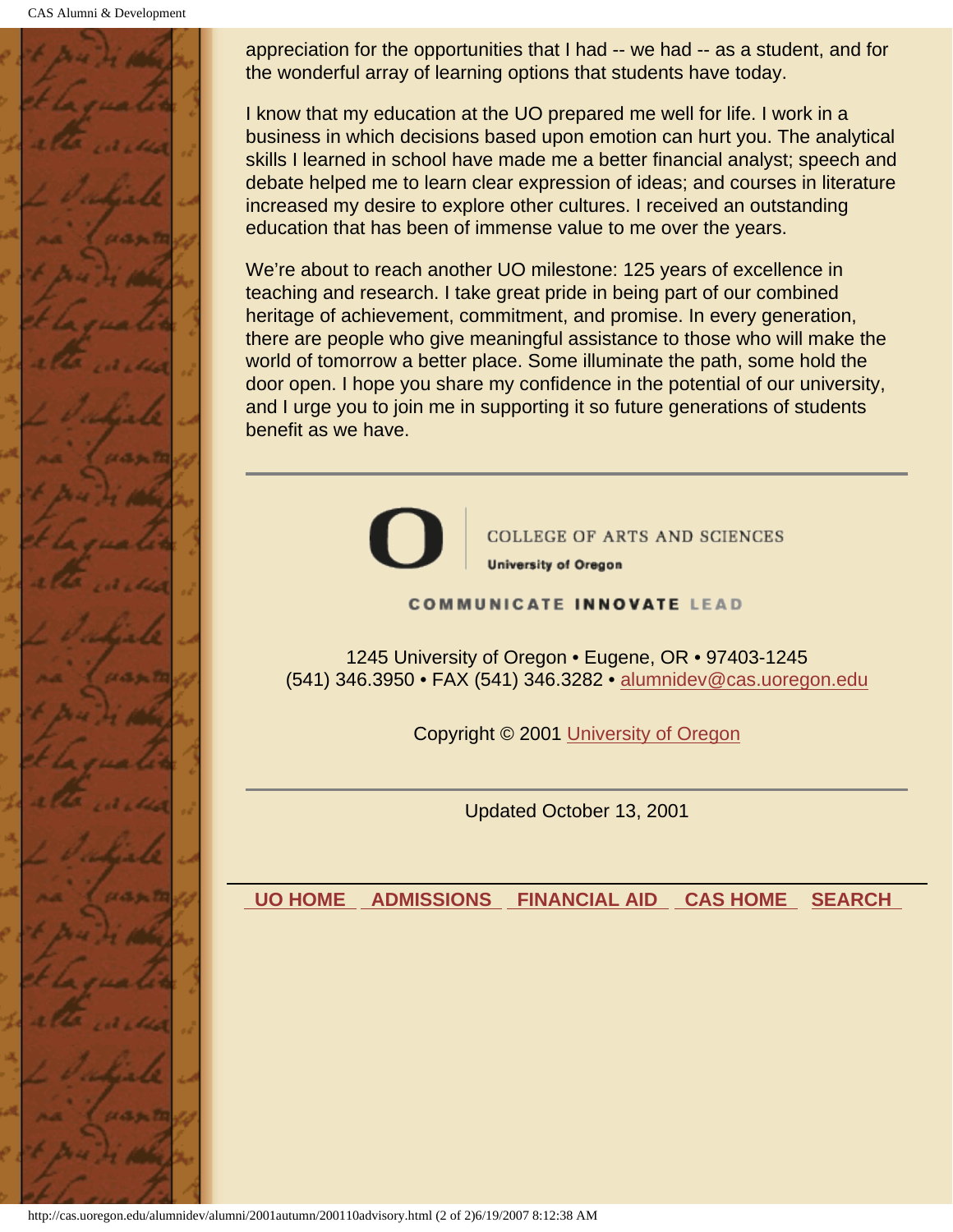college at a glance

giving to CAS

alumnil

CAS news

CAS home page

# <span id="page-9-0"></span>ALUMNI & DEVELOPMENT UNIVERSITY OF OREGON<br>COLLEGE OF ARTS & SCIENCES

# **CAS NEWS**

# CAS Welcomes New Associate Deans

**Priscilla Southwell**, professor of political science, and **Gary Seitz**, professor of mathematics, were appointed to three-year terms as new associate deans for the College of Arts and Sciences.

Dr. Seitz replaces Nilendra Deshpande as associate dean of natural sciences. Seitz has been a member of the UO faculty since 1970 and has served as head of the mathematics department for six years. His research interests include algebraic groups, Lie theory, representation theory, and finite groups, and he is recognized as a leader in his field. In 2000, Seitz received the CAS Distinguished Professor Award, and the National Science Foundation has supported his research for over thirty years.

"I am excited about the opportunity to support this outstanding division within the UO," Seitz says. "My main goal is to



Left to right: Gary Seitz, Bob O'Brien, Joe Stone, Nilendra Deshpande, and Priscilla **Southwell** 

further enhance the academic stature of the sciences and CAS in general."

Dr. Southwell replaces Bob O'Brien as associate dean of social sciences. Southwell has been a member of the UO faculty since 1981, and has headed the political science department since 1998. Her research interests include United States government, foreign policy, and politics; Oregon politics; and Western European politics. She has received a grant from the National Science Foundation, a Stewart Travel Grant, and a Social Science Seed Grant, among many others.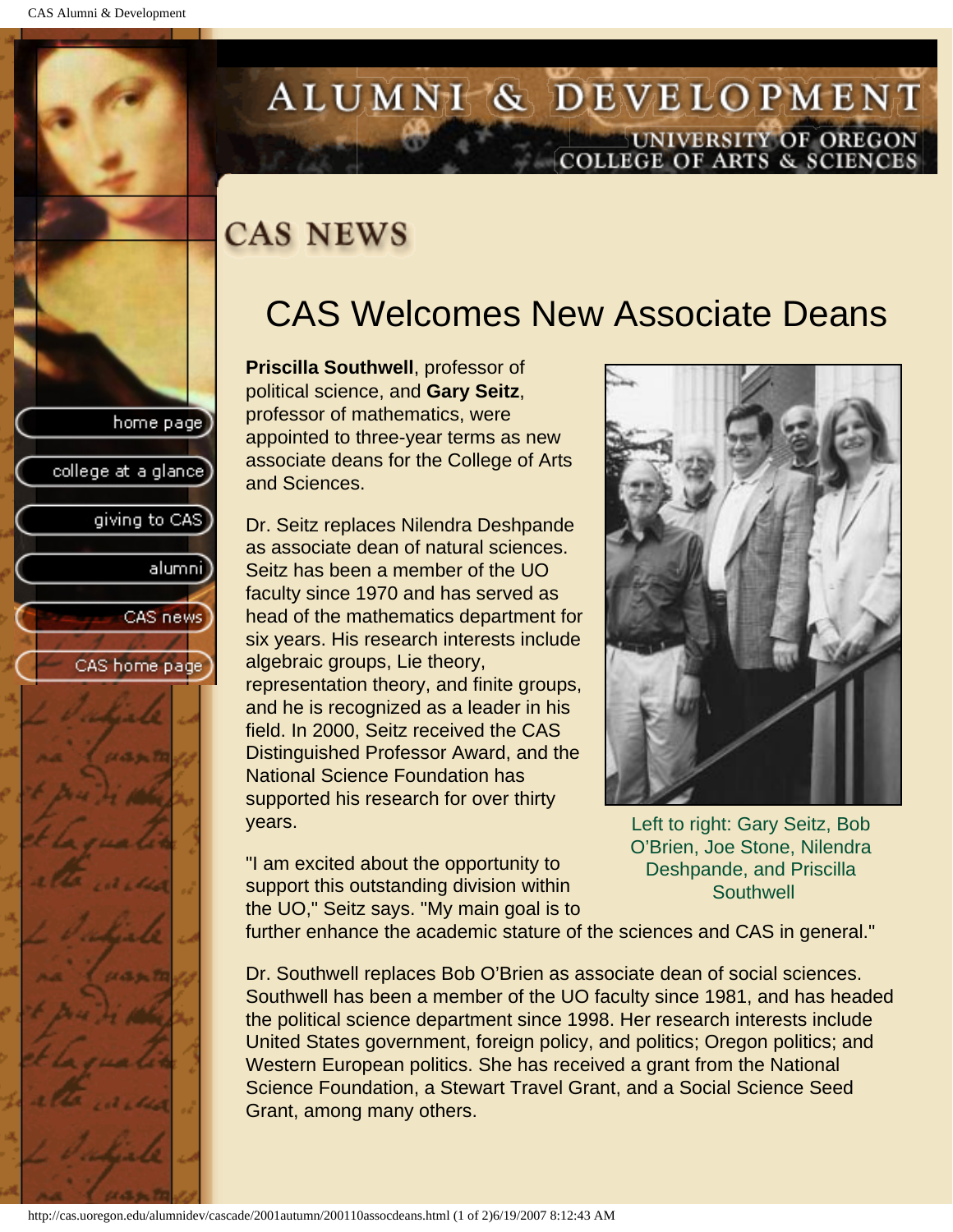college at a glance

giving to CAS

alumni

CAS news

CAS home page

# <span id="page-10-0"></span>ALUMNI & DEVELOPMENT UNIVERSITY OF OREGON<br>COLLEGE OF ARTS & SCIENCES

**CAS NEWS** 

### Selected for Excellence Three UO Faculty Named Guggenheim Fellows







Ehud Havazelet Dorianne Laux Monte Westerfield

Three UO College of Arts and Sciences professors are the recipients of one of the most distinguished prizes in the nation -- the John Simon Guggenheim Memorial Foundation Fellowship.

**Ehud Havazelet** and **Dorianne Laux**, both associate professors of creative writing, and **Monte Westerfield**, professor of biology, were among 183 artists, scholars and scientists selected from more than 2,700 applicants in 2001. With three recipients this year, the UO has the most Guggenheim fellows from a single institution in the Pacific Northwest. Altogether, thirty-seven UO faculty members have been Guggenheim fellows.

"It's very unusual for one small program, such as creative writing, from one university to win two Guggenheim prizes in a single year," says Dr. Russell Tomlin, associate dean for humanities in the College of Arts and Sciences. "The university is proud of their accomplishments, for they add further distinction to an already outstanding faculty and program."

Richard Linton, vice provost for research and graduate school dean, adds that the UO research community is delighted that Westerfield has been honored as a recipient of this prestigious award.

"This is well-deserved recognition for his many years of pioneering work in elucidating the mechanisms that influence neurodevelopment," Linton says. "Monte's investigations involving the use of zebrafish, in combination with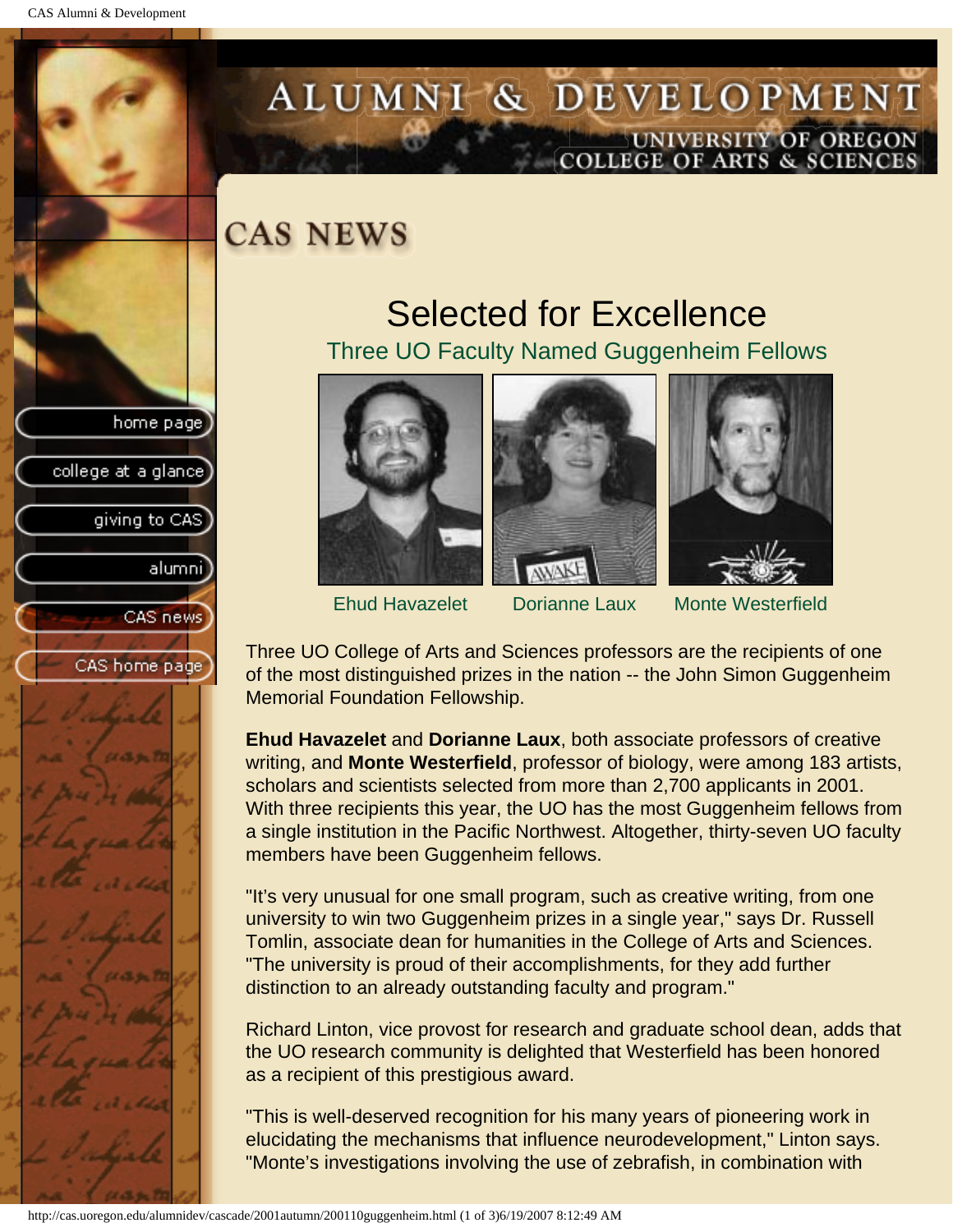CAS Alumni & Development



physiological and genetic probes, have been crucial to the University of Oregon's emergence as a valuable resource for the world's biomedical researchers."

Havazelet is the author of two collections of stories: *What is it Then Between Us?* and *Like Never Before,* and his work has appeared in numerous journals. He has received four Pushcart Prizes, a Whiting Award and the 1999 Oregon Book Award for fiction.

Laux is the author of three books of poetry: *What We Carry,* which was a National Book Critics Circle Award finalist, *Awake,* and *Smoke.* In addition, she has received two National Endowment for the Arts grants and a Pushcart Prize, and she was recently invited by Poet Laureate Stanley Kunitz to give a reading at the Library of Congress.

Westerfield, who joined the UO faculty in 1981 after two years as a researcher at the Harvard Medical School's neurobiology department, conducts research on mechanisms that regulate patterning of the anterior central nervous system. He is the director of the university's Zebrafish International Resource Center and a former director of the UO Institute of Neuroscience. His previous awards include an Alfred P. Sloan Research Fellowship, a Muscular Dystrophy Postdoctoral Fellowship, and a Fulbright-Hays Scholarship.

Guggenheim Foundation fellows are appointed on the basis of distinguished achievement in the past and exceptional promise for future accomplishment.

The new fellows include writers, painters, sculptors, choreographers, photographers, filmmakers, physical and biological scientists, social scientists and humanities scholars. Scores of Nobel Laureates, Pulitzer Prize winners and eminent scientists appear on the roll of fellows, including Ansel Adams, Aaron Copland, Langston Hughes, Henry Kissinger, Vladimir Nabokov, Isamu Noguschi, Linus Pauling, Paul Samuelson, Martha Graham, Philip Roth, Derek Walcott, James Watson, and Eudora Welty.



**COLLEGE OF ARTS AND SCIENCES University of Oregon** 

#### **COMMUNICATE INNOVATE LEAD**

1245 University of Oregon • Eugene, OR • 97403-1245 (541) 346.3950 • FAX (541) 346.3282 • alumnidev@cas.uoregon.edu

Copyright © 2001 University of Oregon

Updated October 13, 2001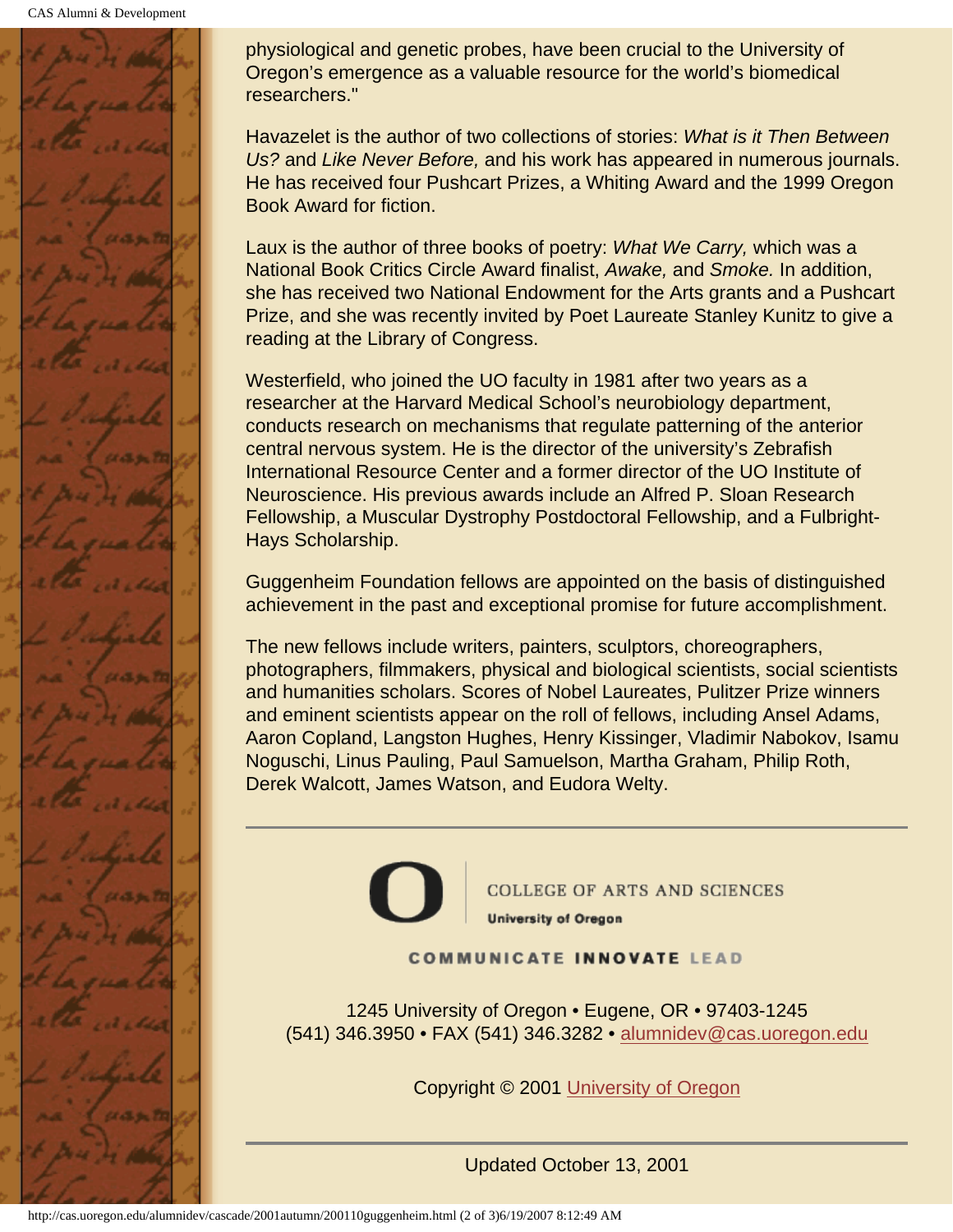college at a glance]

giving to CAS

alumnil

CAS news

CAS home page

# <span id="page-12-0"></span>ALUMNI & DEVELOPMENT UNIVERSITY OF OREGON<br>COLLEGE OF ARTS & SCIENCES

# **ALUMNI**

# Laying A Foundation

CAS Awards Scholarships to Successful Students

Also online: 2000 scholarship recipients 1999 scholarship recipients 1998 scholarship recipients

Diogenes, a Greek philosopher living in the fourth century B.C., once said, "The foundation of every state is the education of its youth." The UO College of Arts and Sciences, as in years past, is helping to contribute to this foundation through its annual bestowing of scholarships and graduate fellowships to CAS students, thanks to the generous gifts of alumni and friends. This year, the CAS Dean's Office awarded scholarships ranging from \$1,000 to \$5,000 to eleven outstanding students.

**Meghan McNeil**, an undergraduate biology and environmental studies double major from Eugene, received the \$1,000 **Mildred Braaten Archibald Scholarship in Science and Mathematics**. McNeil, who plans on attending graduate school, would like to work in a profession that will allow her to work outdoors.

**Amy Hughes Giard**, a master's of education candidate from Eugene, was awarded the \$1,500 **Mary Chambers Brockelbank Scholarship**. Giard received a bachelor's degree in history from the UO in 1999 and is focusing her graduate studies on family and human services.

The \$1,000 **College of Arts and Sciences Scholarship** went to two students: **Sarah Murrell**, an undergraduate anthropology and psychology double major from Roseburg, Oregon, and **Arel Cordero**, an undergraduate music and computer and information science double major from Salem, Oregon. Murrell's undergraduate research experience has already included a field expedition to Pohnpei in Micronesia and work as a research assistant studying trauma. In addition to his interest in computer science, Cordero is a member of the University Orchestra and has given recitals at the UO as a student.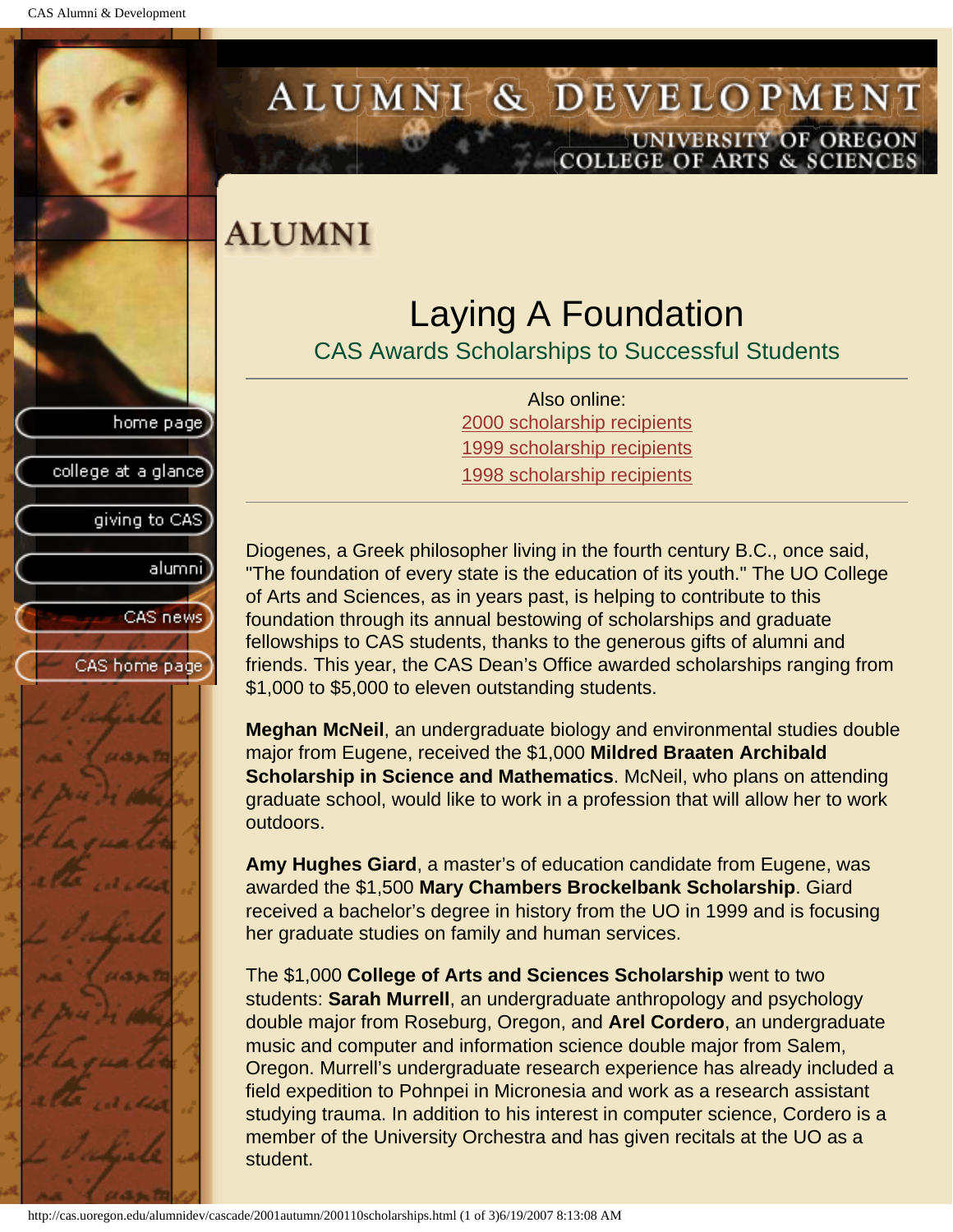



Arel Cordero

Two \$5,000 **College of Arts and Sciences Scholarships** were awarded to: **Christine Zeller**, an undergraduate honors physics and piano performance double major from Eugene, and **Kevin Blaine**, an undergraduate biology and anthropology double major from Eugene. Zeller hopes to teach physics or math at the high school level, as well as make her own



Christine Zeller

music. Blaine, who wants to focus on a research career, plans to pursue a Ph.D. or M.D. degree.



Katja Glühr

Recipients of the \$1,000 **Dorothy Jane and William Green Foreign Languages Scholarships** were **Emily Dunn**, an undergraduate French major from Winchester, Oregon, and **Katja Glühr**, an undergraduate French and German double major from Tigard, Oregon. Dunn is spending this fall teaching English at a French high school, and upon her return plans to pursue a master's degree in French and Italian literature at the UO. Glühr aspires to work in international marketing and perhaps teach.

**Caroline E. Goyette**, a master of fine arts student in creative writing from Louisville, Kentucky, received the \$1,000 **John L. and Naomi Luvaas Graduate Fellowship**. Goyette also teaches introductory undergraduate creative writing at the UO.

**Tami R. Hill**, a doctoral degree candidate in anthropology from Eugene, received the \$1,000 **Risa Palm Graduate Fellowship**. Hill's work centers on some of the highly political issues surrounding the destruction of indigenous peoples in Latin America.

**Katharine J. Plein**, an undergraduate theatre arts major from Ashland, Oregon, received the \$1,000 **Susan A. Winn Memorial Student Scholarship**. Plein plans to pursue an acting career in a small repertory theater.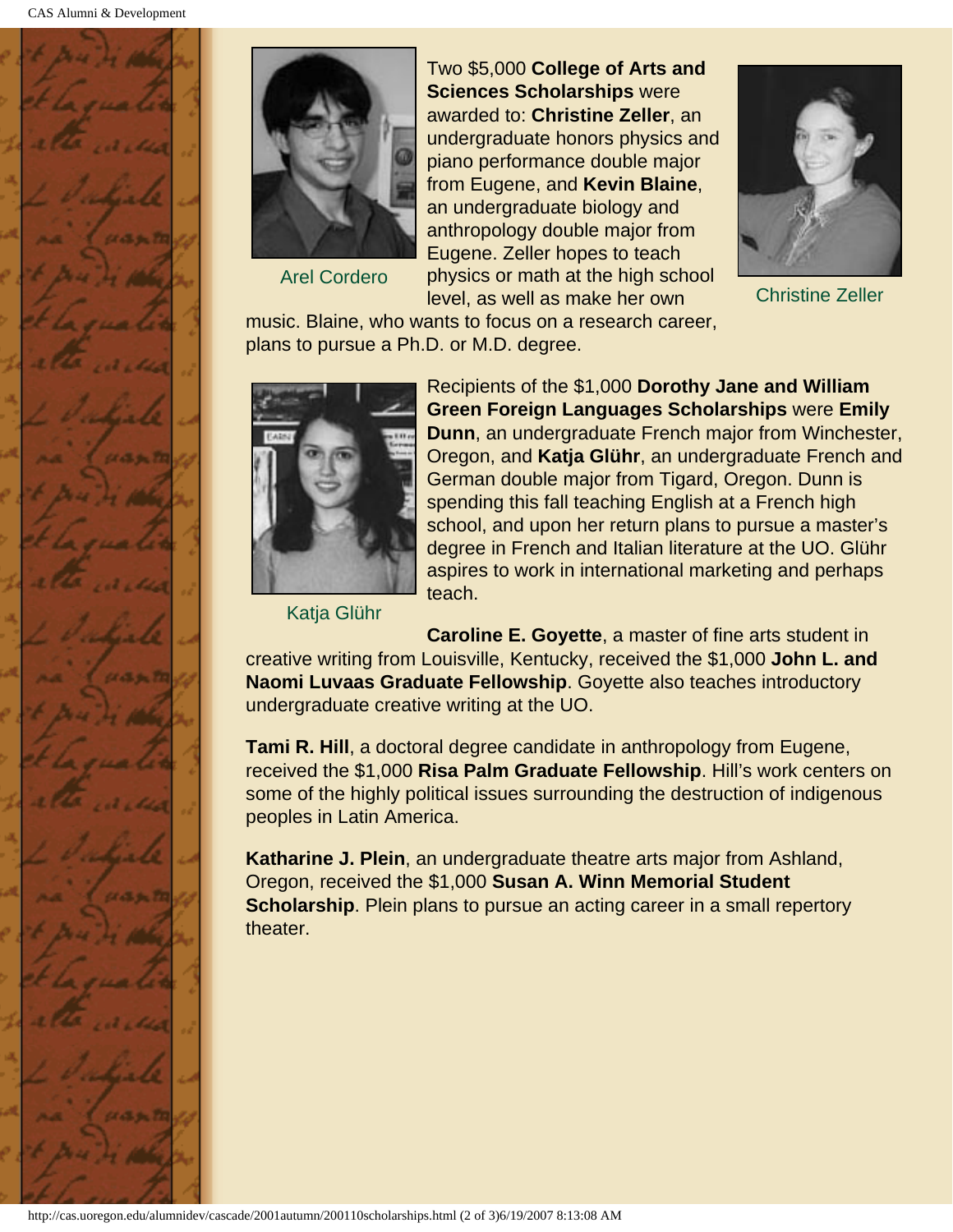college at a glance

giving to CAS

alumnil

CAS news

CAS home page

# <span id="page-14-0"></span>ALUMNI & DEVELOPMENT UNIVERSITY OF OREGON<br>COLLEGE OF ARTS & SCIENCES

# **CAS NEWS**

### Sharing His Gift CAS Honors Richard Koch

"Listening to Dick Koch explain mathematics is like opening presents," says Dr. Charles Wright, professor emeritus of the UO Department of Mathematics. "You may have some idea what's inside, but he makes the unwrapping a joy in its own right."

The College of Arts and Sciences recently honored Koch, who has taught at the UO for thirty-one years, with the Distinguished Educator Award, a college-wide award that recognizes senior faculty for the excellence, distinctiveness and scope of their life-long careers as educators.



Richard Koch (far right) with colleagues and students at reception for renowned mathematician J.P. Sevve (third from right).

In addition to his contributions as both undergraduate program director and head advisor

in mathematics, Koch helped create a mathematics and computer science joint major and is a driving force behind the Undergraduate Mathematics Center and the Interactive Undergraduate Computer Lab. His other teaching accolades include two university teaching awards -- the Ersted and Herman awards -- and the 1995 Mathematical Association of America's Pacific Northwest Distinguished Teaching Award. He has also achieved tremendous popularity among students.

"He is the only professor I know who received applause after the final lecture of his course," says former student Jeremy Lanig '01.

"Simply stated, he is among the best teachers I have ever had, and he may be the best," adds former student Adam Farley '99.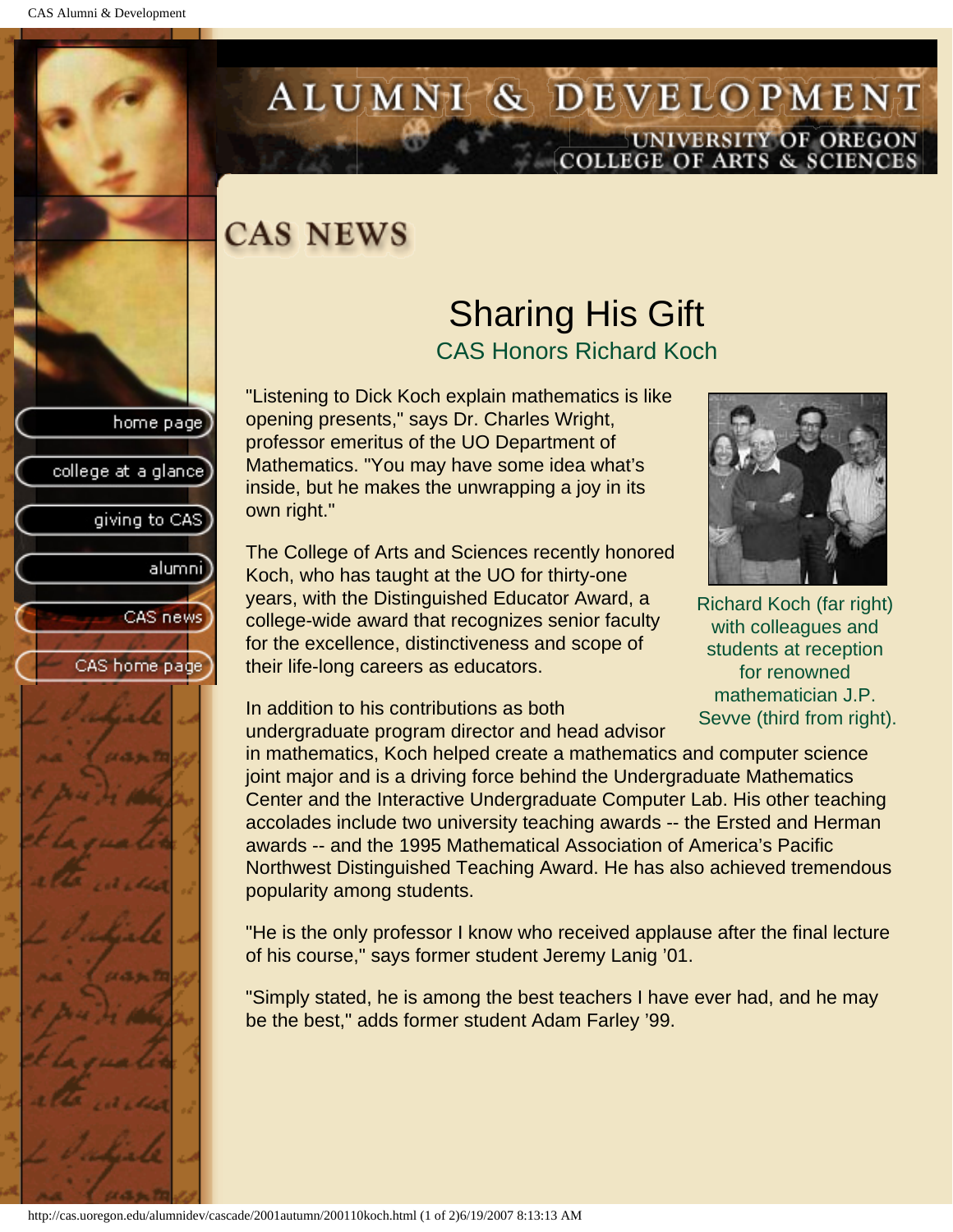# <span id="page-15-0"></span>ALUMNI & DEVELOPMENT UNIVERSITY OF OREGON<br>COLLEGE OF ARTS & SCIENCES

# **CAS NEWS**

# home page college at a glance giving to CAS alumni CAS news CAS home page

# UO Forensics

While most University of Oregon students were stressing about exams during the final weeks of spring term, Alan Tauber and Heidi Ford, both political science majors, were under a different kind of stress. As the clock ticked down, the pair had to formulate arguments against jury nullification, battling for supremacy against some of the best parliamentary debate teams in the nation at the National Parliamentary Tournament of Excellence, held at Whitman College in Walla Walla, Washington.

At the end of the final, grueling forty-minute debate, Tauber and Ford emerged victorious.

"This team's well-honed debating skills, experience, hard work, and natural talent made them clearly the best in the nation," says David Frank, director of the Robert D. Clark Honors College and of the UO academic forensics program.

Only the top forty-eight parliamentary debate teams in the nation qualify for the NPTE, which brings together both the National Parliamentary Debate Association and the American Parliamentary Debate Association. The UO team has been ranked in the top ten nationally all year, and entered the NPTE ranked sixth.

Parliamentary debate resembles the British model of parliament, in which one two-student team argues in favor of a resolution and the opposing two-student team argues against it. Teams must simultaneously present their side while undermining the opposition's argument. The majority of debate is extemporaneous -- one of the biggest challenges of debate is learning to formulate arguments on one's feet.

The UO Forensics Program, which began in 1876, has remained popular and strong through the decades. The parliamentary debate program was founded in 1998, and a year later, Tauber and his then-partner Michael Nguyen finished in the top sixteen at the National Debate Championship.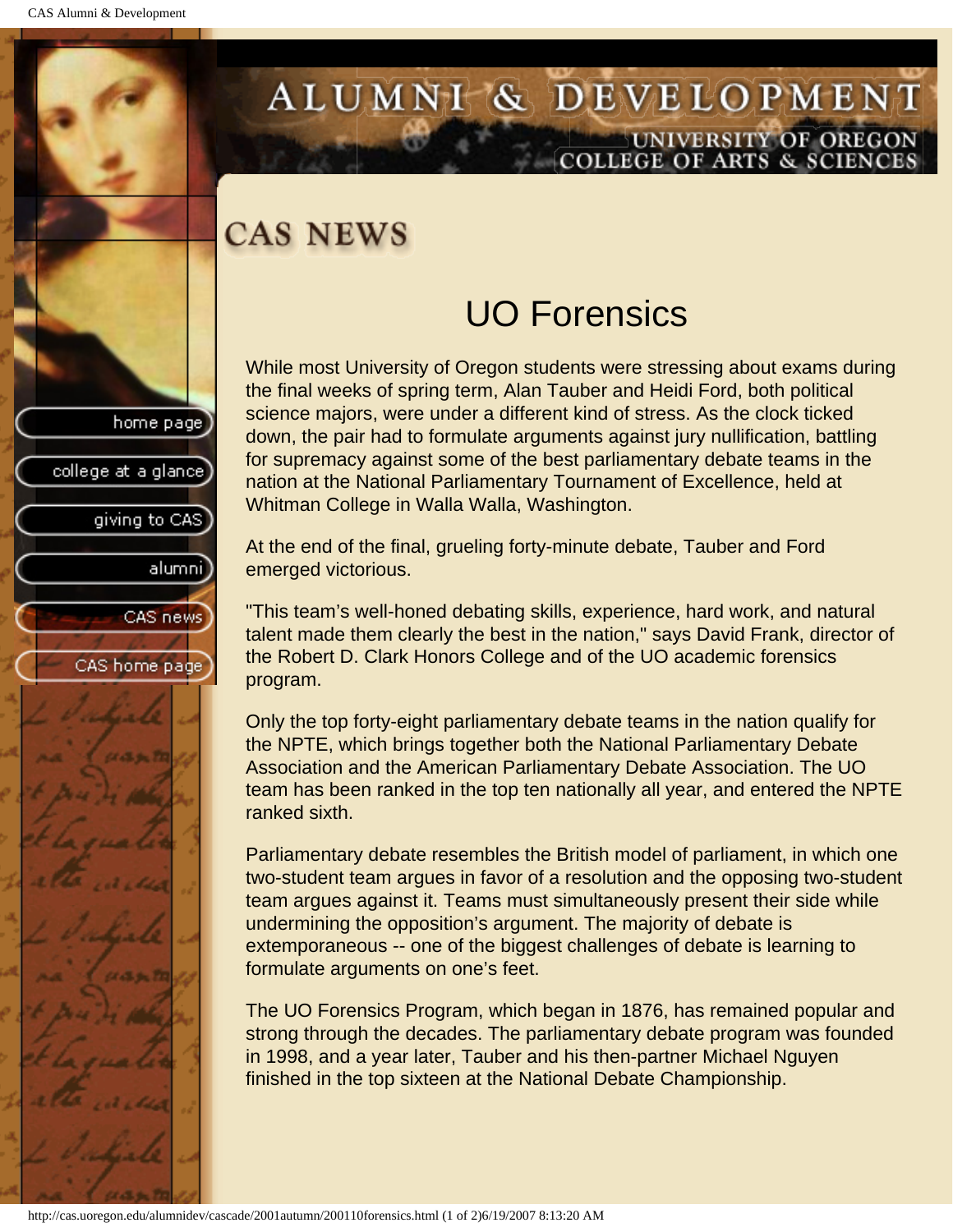college at a glance]

giving to CAS

alumnil

CAS news

CAS home page

# <span id="page-16-0"></span>ALUMNI & DEVELOPMENT UNIVERSITY OF OREGON<br>COLLEGE OF ARTS & SCIENCES

**CAS NEWS** 

#### A Chemist and a Coach UO Professor Geri Richmond Shines Both In and Out of the

Lab



Geri Richmond and Patricia Noyes.

Some jobs can be learned. For many, it's merely a matter of taking the right path -- choosing the right classes, memorizing the right things, getting the necessary experience. But some jobs require something more if one is to truly exceed -- a natural aptitude for the profession.

Teaching is one of those careers. There's a trick to teaching, a way to do it right. Here at the University of Oregon, students are lucky to be surrounded by talented faculty members every day -- among them, Dr. Geraldine Richmond, a professor gifted both in her chosen field of chemistry and in her chosen profession of teaching.

"All citizens, even those who are not card-carrying scientists, have a stake in making decisions about how they want science and technology to impact their lives," Richmond says. "The more informed [students] are about the science principles that govern their lives, the more informed choices they can make."

Richmond has been helping students make those informed choices for sixteen years at the UO. Over the years, she has also attracted much recognition for her research, including being named the 2001 Outstanding Scientist of the Year by the Oregon Academy of Sciences. The award recognizes the research that Richmond has done to understand the attractive interactions between water molecules that lead to the special properties of water surfaces and aqueous interfaces. This research has major implications in the study of environmental and biological processes.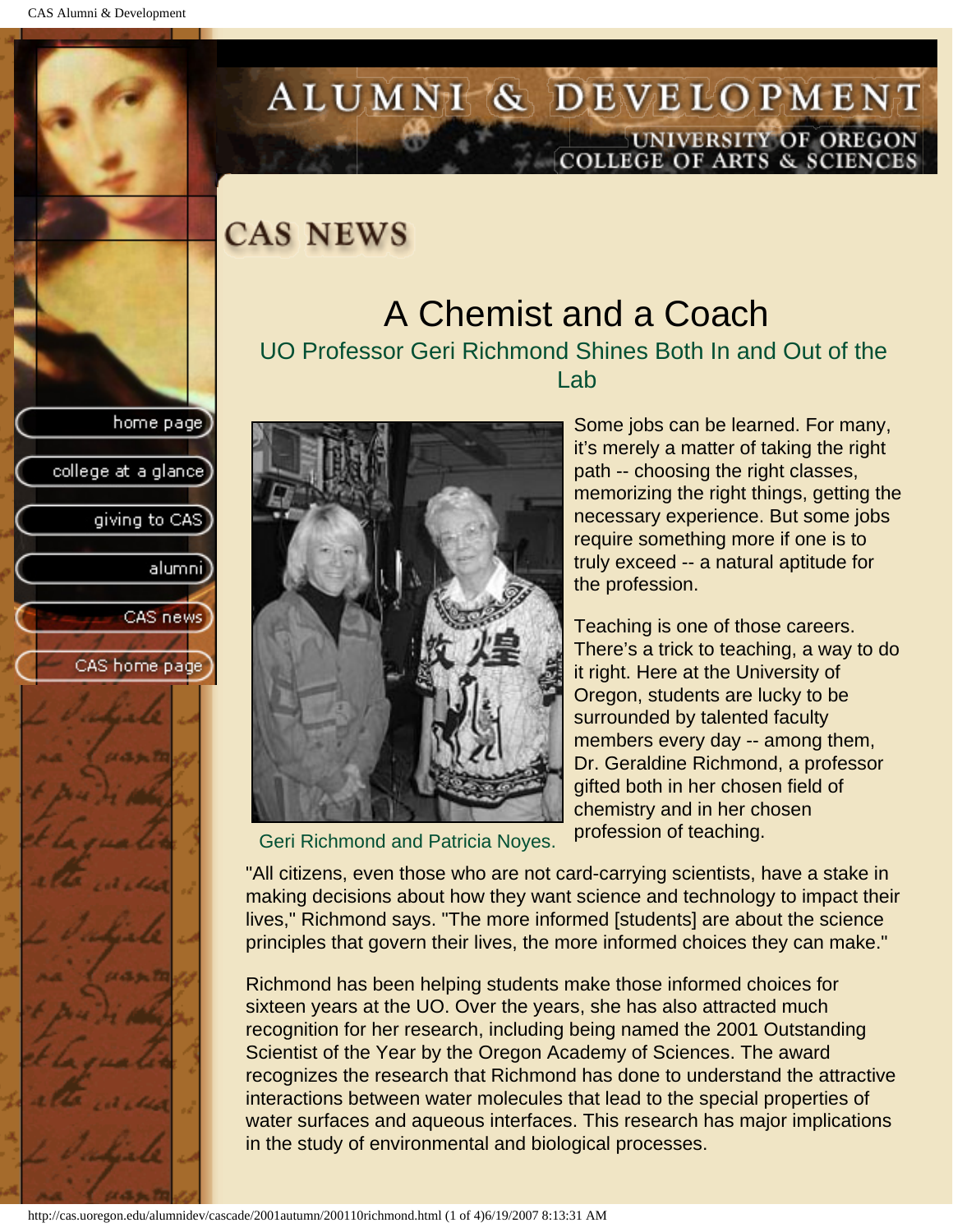

This is the twenty-fifth honor that Richmond has received since coming to the UO in 1985 from Bryn Mawr College in Pennsylvania. Most recently, Richmond was named the inaugural Richard M. and Patricia H. Noyes Professor of Chemistry, making her the first person appointed to a named professorship in the department. Her other awards include a chair position on the Department of Energy's Basic Energy Sciences Advisory Committee in 1998-2001, a Presidential Award for Excellence in Science and Engineering Mentoring in 1997, and an Alfred P. Sloan Research Fellowship from 1985- 1989.

"As a scientist, she is first-rate," says Dr. Kristin Bowman-James, the chair of the chemistry department at the University of Kansas, and a fellow board member of another of Richmond's projects, the Committee on the Advancement of Women Chemists. "Scientists both in and out of her field all recognize her work."

Richmond's commitment to science is also evident in the classroom -- and her commitment to teaching students doesn't stop when the school year ends. As director of the UO's Research Experience for Undergraduates (REU), she dedicates countless hours during the summer to helping shape the career paths of chemistry and physics students from all over the nation.



Geri Richmond and students in her lab.

"The REU program takes students who aren't sure [about their career goals] and helps them find out what they want," Richmond says. Many REU students come from universities lacking strong graduate-level science programs. The program exposes them to what it's really like to work as a graduate student in a lab.

REU participants come to the UO for ten weeks, beginning in mid-June, to do research with graduate students under award-winning chemists such as Dr. Mark Lonergan and Dr. Marina G. Guenza, and Dr. David Cohen, a physicist whose laboratory has been lauded for having developed top-notch experiments with semiconducting films. Each REU student receives a \$3,200 stipend for room and board and travel expenses. Third-year students are given preference in the program, although advanced sophomores have also participated.

Betsy Raymond, a physics graduate student at the UO, participated in REU while an undergraduate at Whitman College in 1996. Now she does her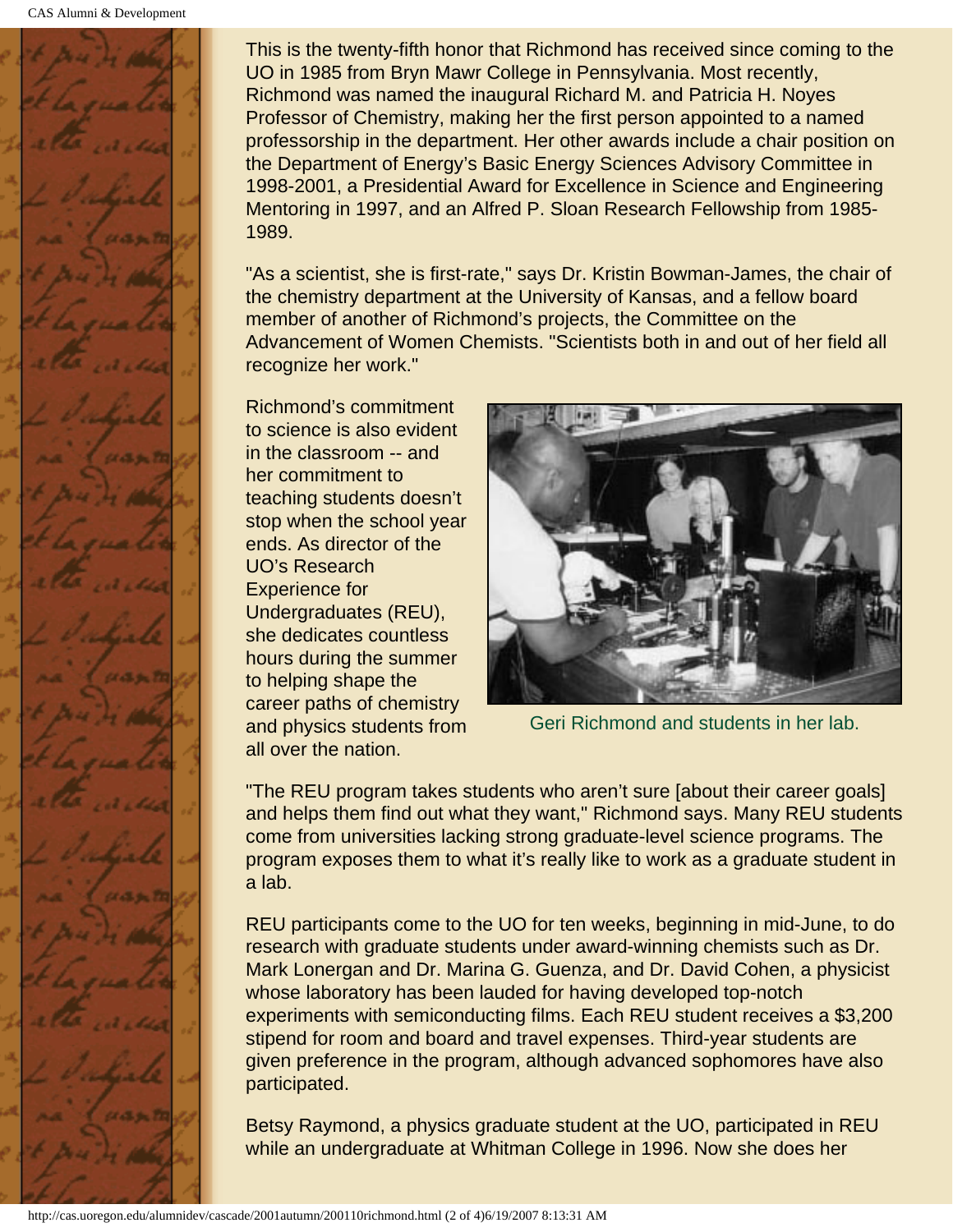CAS Alumni & Development



research in the Richmond lab.

"I respect Dr. Richmond very much as both a scientist and a person," Raymond says. "She's a mentor to all of us. She gives us a lot of freedom to research what we're interested in, but she provides guidance so we don't go too far down the wrong path. That freedom to research what you're interested in is very important for a scientist."

In addition to her outstanding work at the UO, Dr. Richmond is also a fundamental part of the national scientific community. The Committee on the Advancement of Women Chemists, or COACh, a program she co-founded and now chairs, is breaking new ground regularly for women scientists -- and many attribute it to Richmond's influence.

COACh was formed to investigate barriers that prevent women from reaching their goals in the chemical sciences, to work toward changing those institutional barriers, and to aid women scientists in developing the necessary skills to achieve their full professional potential. The COACh advisory board meets regularly to discuss issues surrounding women in science and to develop plans to combat obstacles facing women scientists.

"Geri provides the heart and energy for COACh," says Dr. Sandra C. Greer, a professor in the University of Maryland Department of Chemical Engineering and a COACh advisory board member. "We women have so many obligations in our lives, personal and professional, that it is hard to maintain a group like COACh. However, COACh has never faltered once since its inception."

Margaret V. Merritt, a professor of chemistry at Wellesley College, praises Richmond both as a COACh colleague and as an educator.

"Many of the techniques and theories she uses are quite complex," Merritt says. "Nonetheless, she is able to explain and present her work in a manner that makes it accessible to all listeners."

"It takes a very special person when already overly committed professionally to find time to take on a commitment of this magnitude," says Bowman-James. "Her vision is what is primarily responsible for where COACh is today."



COLLEGE OF ARTS AND SCIENCES **University of Oregon** 

**COMMUNICATE INNOVATE LEAD** 

1245 University of Oregon • Eugene, OR • 97403-1245 (541) 346.3950 • FAX (541) 346.3282 • alumnidev@cas.uoregon.edu

Copyright © 2001 University of Oregon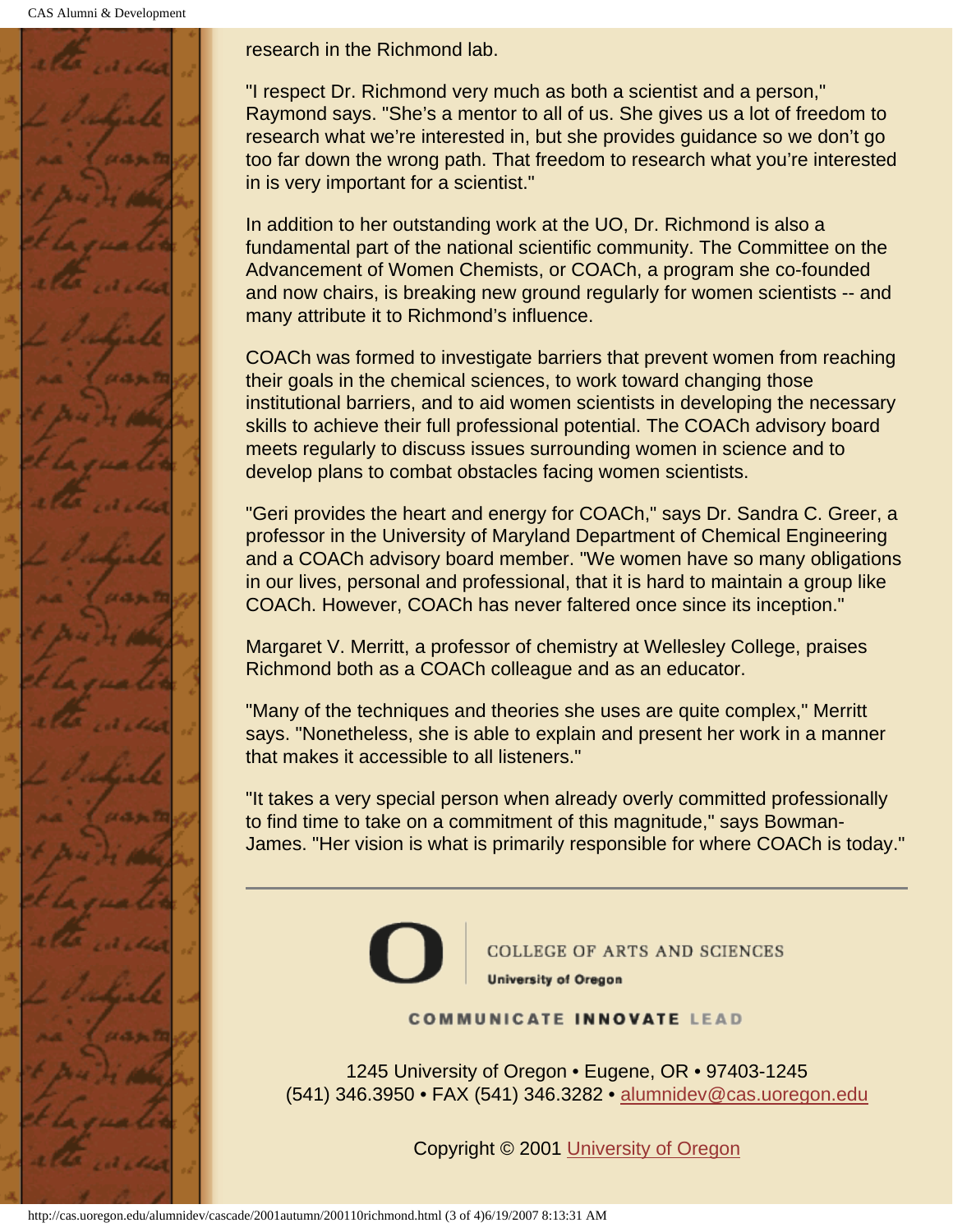college at a glance]

giving to CAS

alumni

CAS news

CAS home page

# <span id="page-19-0"></span>ALUMNI & DEVELOPMENT UNIVERSITY OF OREGON<br>COLLEGE OF ARTS & SCIENCES

### **CAS NEWS**

### Forget About It News Research Shows How the Mind Rids Itself of Unwanted **Memories**



Michael Anderson

More than 100 years after Sigmund Freud posited the existence of a repression mechanism that pushes unwanted memories into the unconscious, a researcher at the University of Oregon has found hard evidence to explain how that mechanism works. The research, conducted by UO assistant professor of psychology Michael Anderson, was published this year in the top science journal *Nature.*

"Our findings are consistent with Freud's ideas about voluntary repression, but go a long way toward demystifying the process," says Anderson. "This work allows Freud's ideas to be understood in terms of widely accepted mechanisms of cognitive control that apply in a broader range of circumstances."

The publication put Anderson in the spotlight of

media attention. *U.S. News & World Report, Science News* and the Associated Press carried feature stories on the research. News outlets in Canada, Germany, Chile, Australia, Brazil, and England reported the story.

Using rigorous laboratory techniques, Anderson's work shows that trying to keep an unwanted memory out of consciousness makes it harder for a person to recall that memory later, when he or she wants to recall it. The amount of forgetting increases with the number of attempts to exclude the unwanted memory from awareness -- showing that the effects of inhibitory control accumulate with practice.

"Amazingly, this type of forgetting is more likely to occur when people are continuously confronted with reminders of the very memory they are trying to avoid. This is quite contrary to intuition, which says that seeing reminders a lot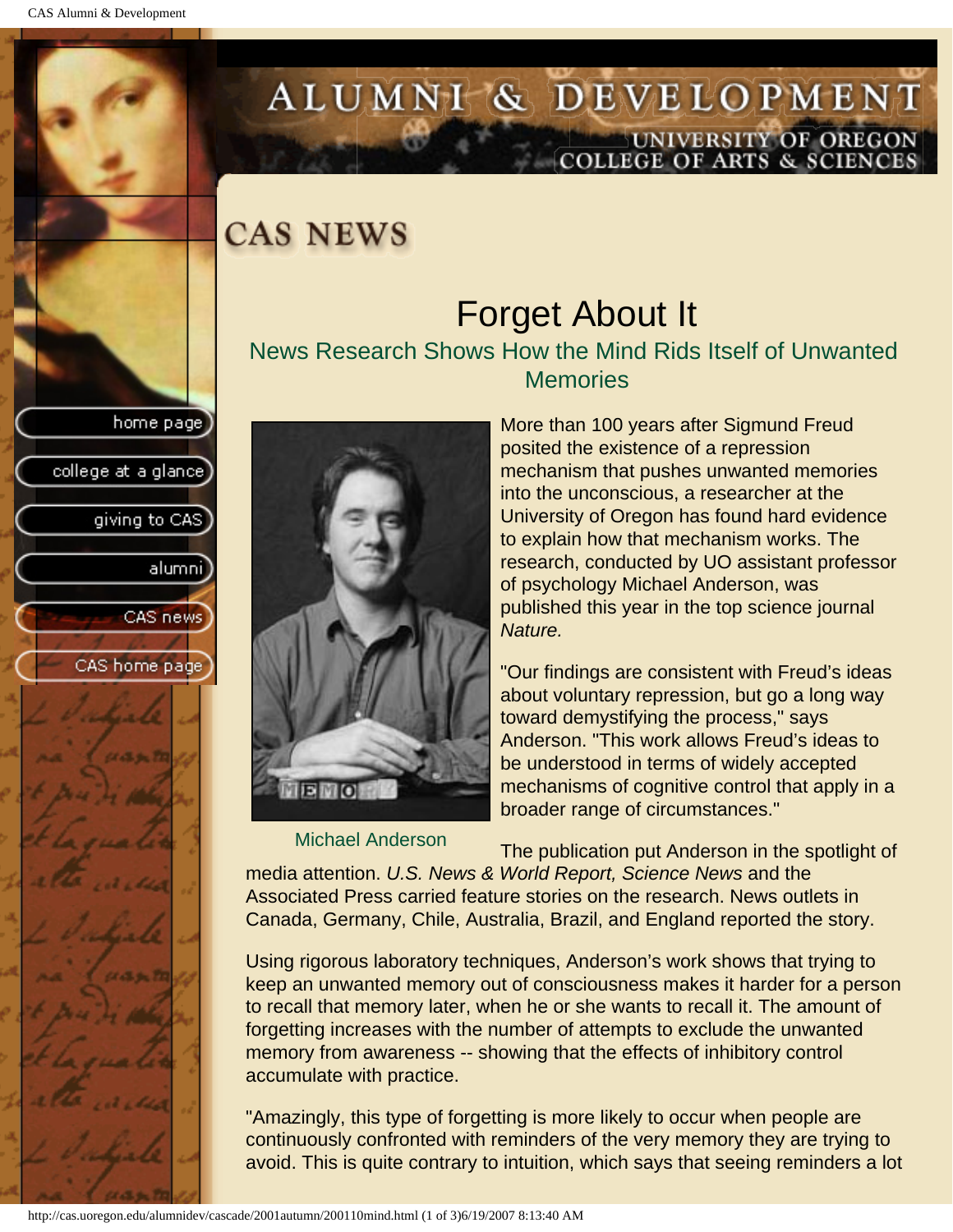CAS Alumni & Development



ought to make your memory better," Anderson says. "Under these circumstances -- when reminders are inescapable -- people must learn to adapt their internal thought patterns whenever they confront the reminders if they are to have any hope of avoiding the unwanted memory."

For example, after having an argument with a friend, a person might want - or need -- to continue interacting with the friend, even though the bad memory is brought to mind each time the friend or other reminders of the incident (for example, the place where the disagreement took place) are seen. For future interactions to remain pleasant or functional, the powerful associations set off by these reminders must be set aside.

Anderson co-authored the paper with one of his undergraduate students, Collin Green, who is now enrolled in a prestigious Ph.D. program in psychology at UCLA.

"I really like working with undergraduates and mentoring students who show promise in scientific research. I currently have ten undergraduate students in my lab," Anderson says.

Some media reports suggested that the mechanism Anderson described could explain traumatic amnesia, such as that seen in cases of post-traumatic stress disorder (PTSD) or in some cases of child sexual abuse. But there is a wide gap between the current findings and real-life clinical cases of traumatic amnesia, Anderson notes. In his research program, investigators test subjects' memories using simple pairs of words that are not emotionally significant. Amnesia associated with trauma involves many more distinctive, emotionally significant experiences that could stem from very different mental functions.

Nevertheless, his findings may be useful in studying a number of clinical problems.

"It might be used as a measure of the effectiveness of attention control in various populations that are of great concern," he says.

For instance, many current theorists have suggested the increase in distractibility and decrease in memory that is often associated with advancing age might be understood as a decline in controlled inhibition processes. Schizophrenia has also been attributed to inhibitory deficits. Understanding the mechanisms that may contribute to these conditions could lead to better treatments.

"The new paradigm developed in this work draws a direct link between people's efforts to regulate awareness and an objectively measured behavioral consequence of that internal act: forgetting. They thus provide a window into the mechanisms by which we regulate conscious awareness," Anderson says.

*This article originally appeared in the spring 2001 issue of Inquiry.*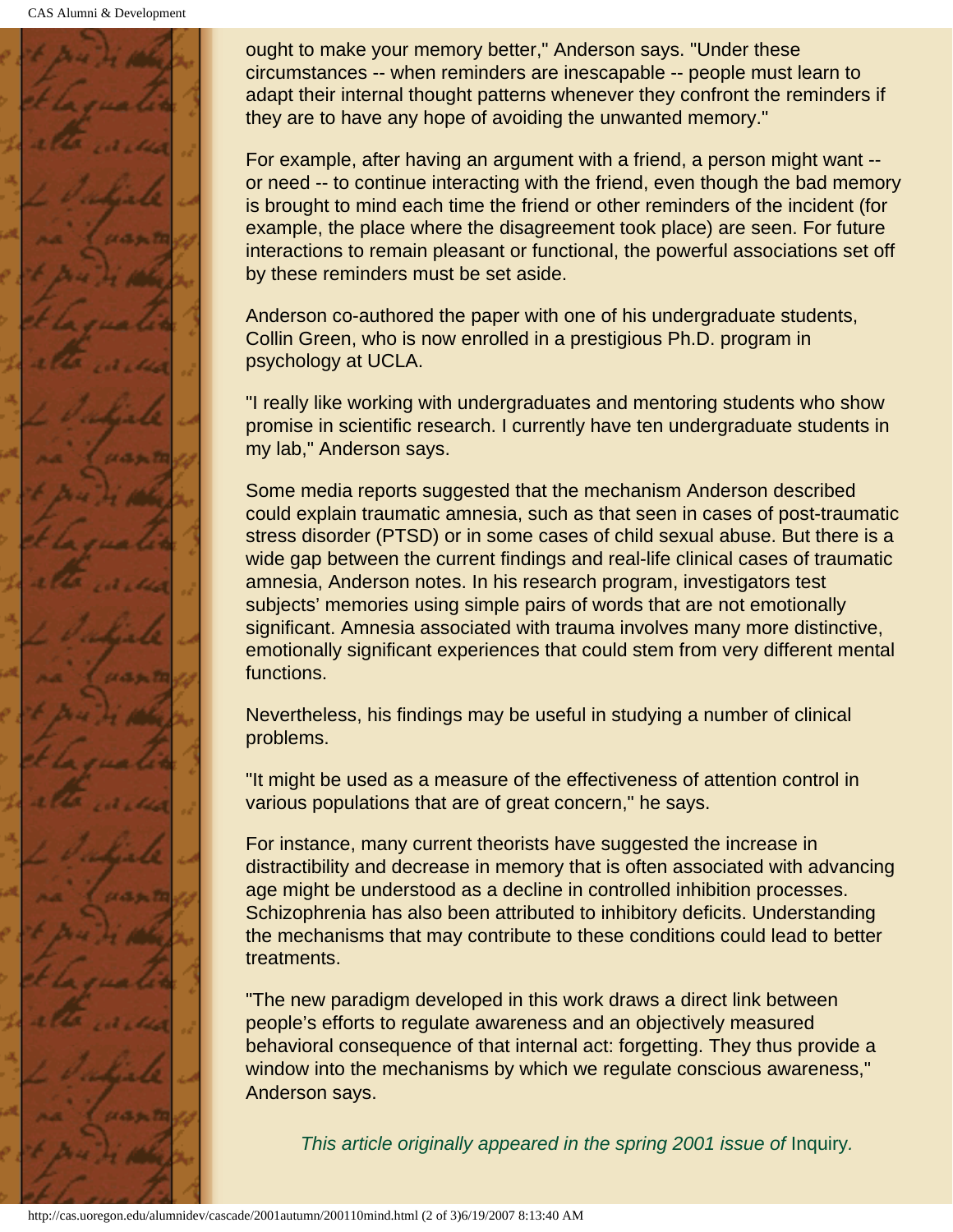college at a glance

giving to CAS

alumnil

CAS news

CAS home page

# <span id="page-21-0"></span>ALUMNI & DEVELOPMENT UNIVERSITY OF OREGON<br>COLLEGE OF ARTS & SCIENCES

# **CAS NEWS**

### Science Stars

#### Two UO Students Receive Goldwater Scholarships

Each year, many of the nation's top undergraduate students in science and mathematics vie for the renowned Barry M. Goldwater Scholarship. Named in honor of longtime statesman and Senator Barry M. Goldwater, the award recognizes academic merit with one- and two-year scholarships. This year, two University of Oregon students were among the 331 sophomores and juniors who garnered this prestigious award.

Selected from over 1,100 candidates nationwide were **Anna Barnett**, an honors biology major from Eugene, and **Shannon Boettcher**, an honors chemistry major from Creswell, Oregon. **Benjamin J. Andrews**, a geological sciences major from Portland, received an honorable mention. Barnett's and Boettcher's scholarships will cover the cost of tuition, fees, books, and room and board up to a maximum of \$7,500 per year.

The UO was looking to nominate well-rounded applicants, says Dr. Nilendra Deshpande, a former CAS associate dean of sciences and the UO Goldwater faculty representative. Both Barnett and Boettcher "have a strong commitment to research," he says. "They've achieved something in the lab... [and] they have wide interests beyond science, real accomplishments in many aspects of their work."



Barnett has researched the evolution of translation machinery in a lab since her sophomore year. After college, she plans to pursue her Ph.D. -- a virtual requirement for consideration of the Goldwater scholarship - in biology. She wants to become a professor, but also "to work outside of that setting," she says. "Teaching or writing for non-university audiences, connecting to the community that way, would be ideal."

Barnett says being nominated for the prize was tremendously important. "It's amazing

how involved and supportive all of my professors are, even though the UO is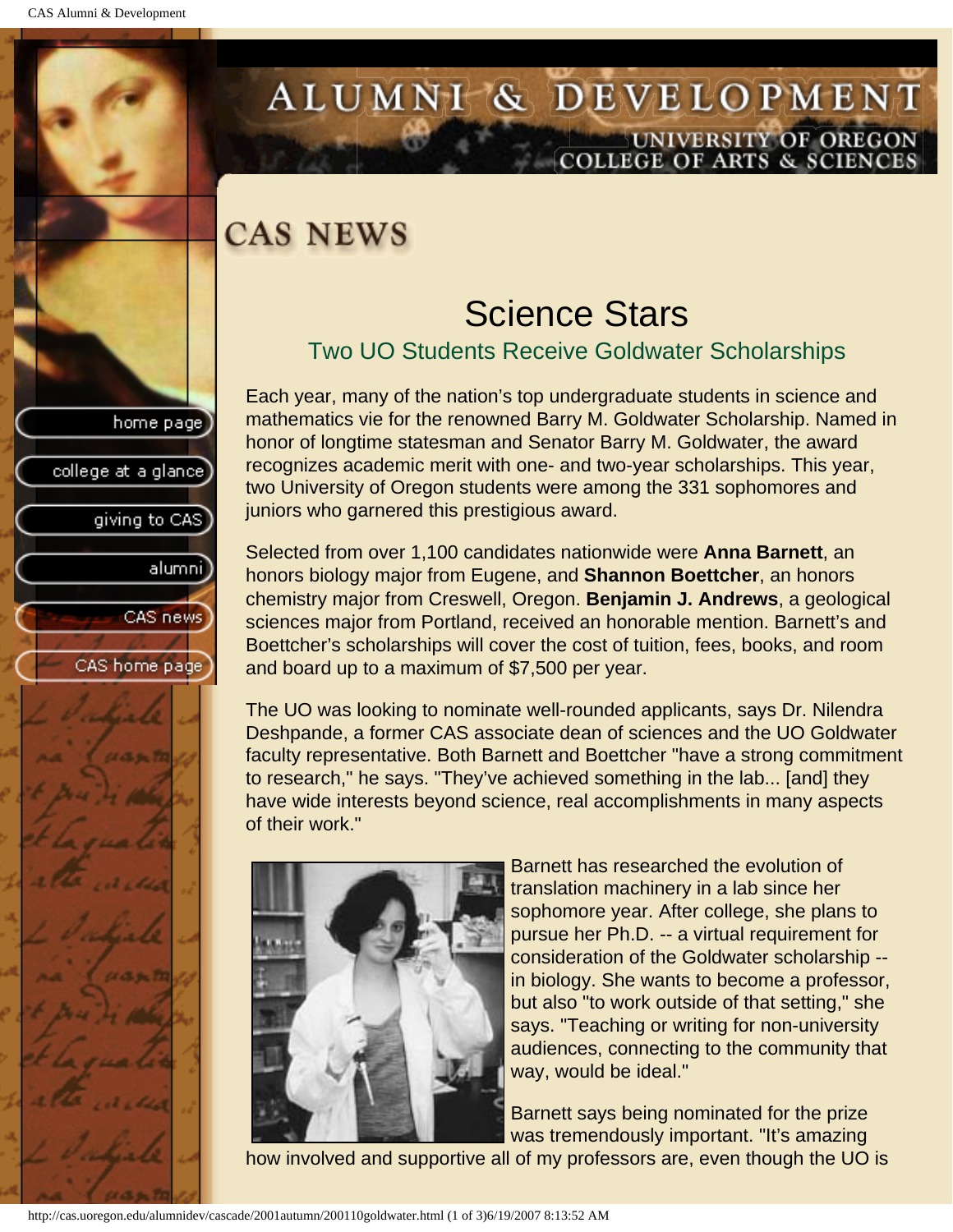CAS Alumni & Development



#### such a big school."

Boettcher, who also has a physics minor, began researching polymers and semiconductors in the UO Lonergan Lab the summer after his freshman year. He, too, plans to pursue his Ph.D. and would like to eventually hold a teaching/research position or work in the chemical industry.

"It would be great to do something amazing, to be remembered forever," he says. "But I want to at least make small contributions to science -- working toward understanding things better, understanding the world around us better. That's all we can really do."



The Goldwater scholars have a history of doing more than simply making small contributions, however. Recent scholars have received Rhodes Scholarships, Marshall Awards, and Fulbright and National Science Foundation awards, among other distinguished fellowships.

According to the Goldwater Foundation, its federally endowed scholarship program seeks to foster and encourage excellence in science and mathematics and to provide a continuing source of highly qualified individuals to those fields. Since the foundation was established in 1986, thirteen UO students have received awards.

Elise Temple, who graduated from the UO with a double major in psychology and biology in 1997, received the Goldwater scholarship her junior year.

She says receiving the Goldwater scholarship encouraged her to continue her undergraduate research experience and to engage in real scientific exploration. Temple, who graduated with a Ph.D. from Stanford in June, is on her way to a professorship at Cornell University. She attributes much of her undergraduate success to the Goldwater scholarship.

"It encouraged my development as a scientist," she says. "It increased my confidence in myself and my potential."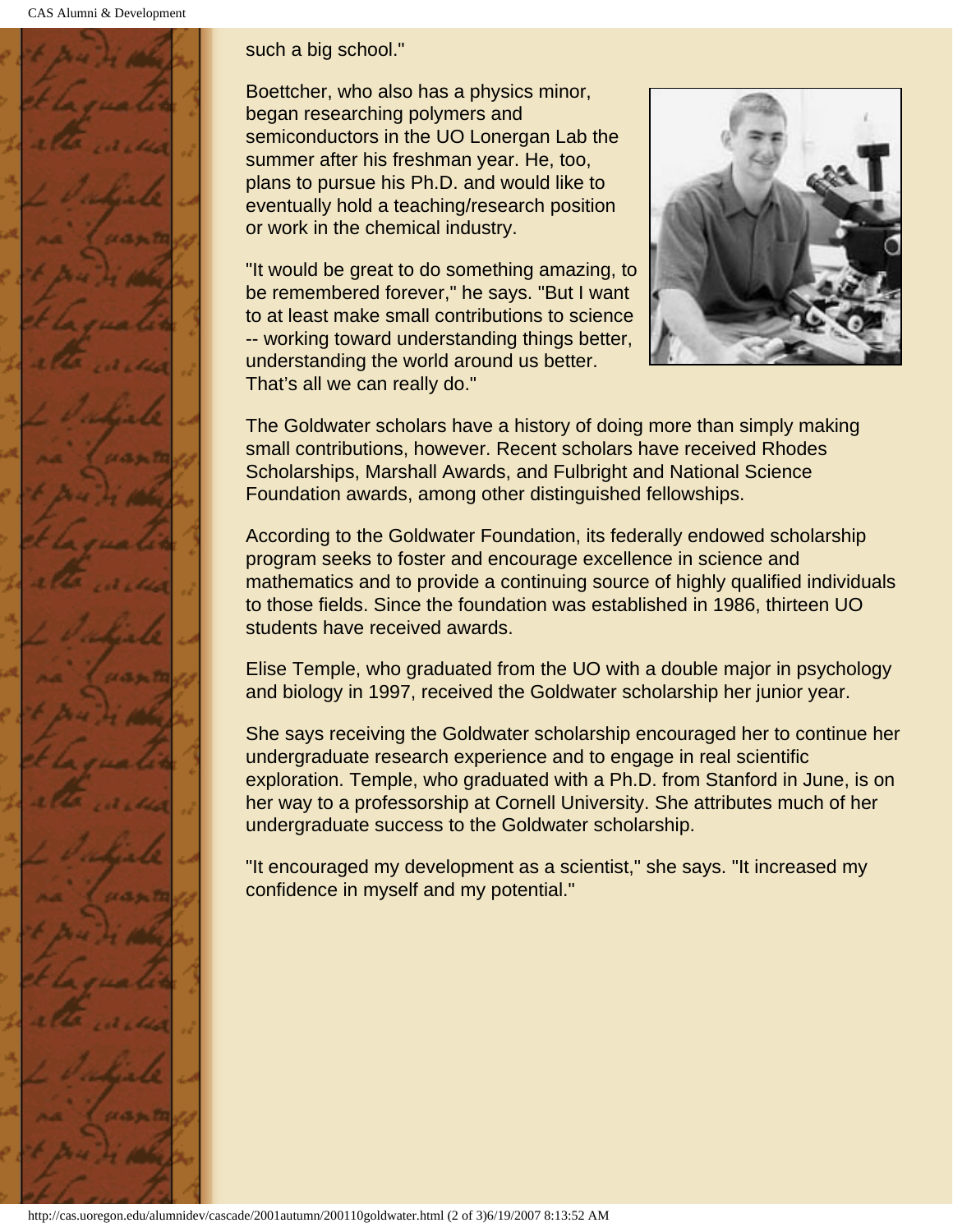college at a glance]

giving to CAS

alumnil

CAS news

CAS home page

# <span id="page-23-0"></span>ALUMNI & DEVELOPMENT UNIVERSITY OF OREGON<br>COLLEGE OF ARTS & SCIENCES

# **CAS NEWS**

# Solving the Puzzle

An Oregon Sociologist's Vision Illuminates the Patterns of

**Lifespans** By Julie Sullivan

Of all the mysteries surrounding death, the one that most intrigued Lawrence Carter was what it would do next.

In a century, U.S. life expectancy had almost doubled. But death at a later age - good for the individual -- could be catastrophic for the collective. What would happen to Social Security? To insurance policies? To families?

So in the late 1980s, the University of Oregon sociologist began collecting data. Piles of data. Computer tapes of death statistics grew around him as he sat alone, thinking, in his dim, dusty office in a tall, narrow building that students called the Tombstone.

Carter hunched behind professional journals and spreadsheets in the math and science libraries and in the computer lab.



Larry Carter

He sometimes drove to classes and walked home, oblivious as he crossed his empty driveway. He took a sabbatical in 1989 to the University of California at Berkeley, where he and Ronald Lee, a professor of demography and economics, collaborated.

Together, they developed a statistical model to forecast mortality. They tested it against the historic record -- and their results were off. "Shockingly off," Carter says.

Carter returned to Eugene, defeated. The calculations were so much a part of him that he could almost solve problems in his sleep.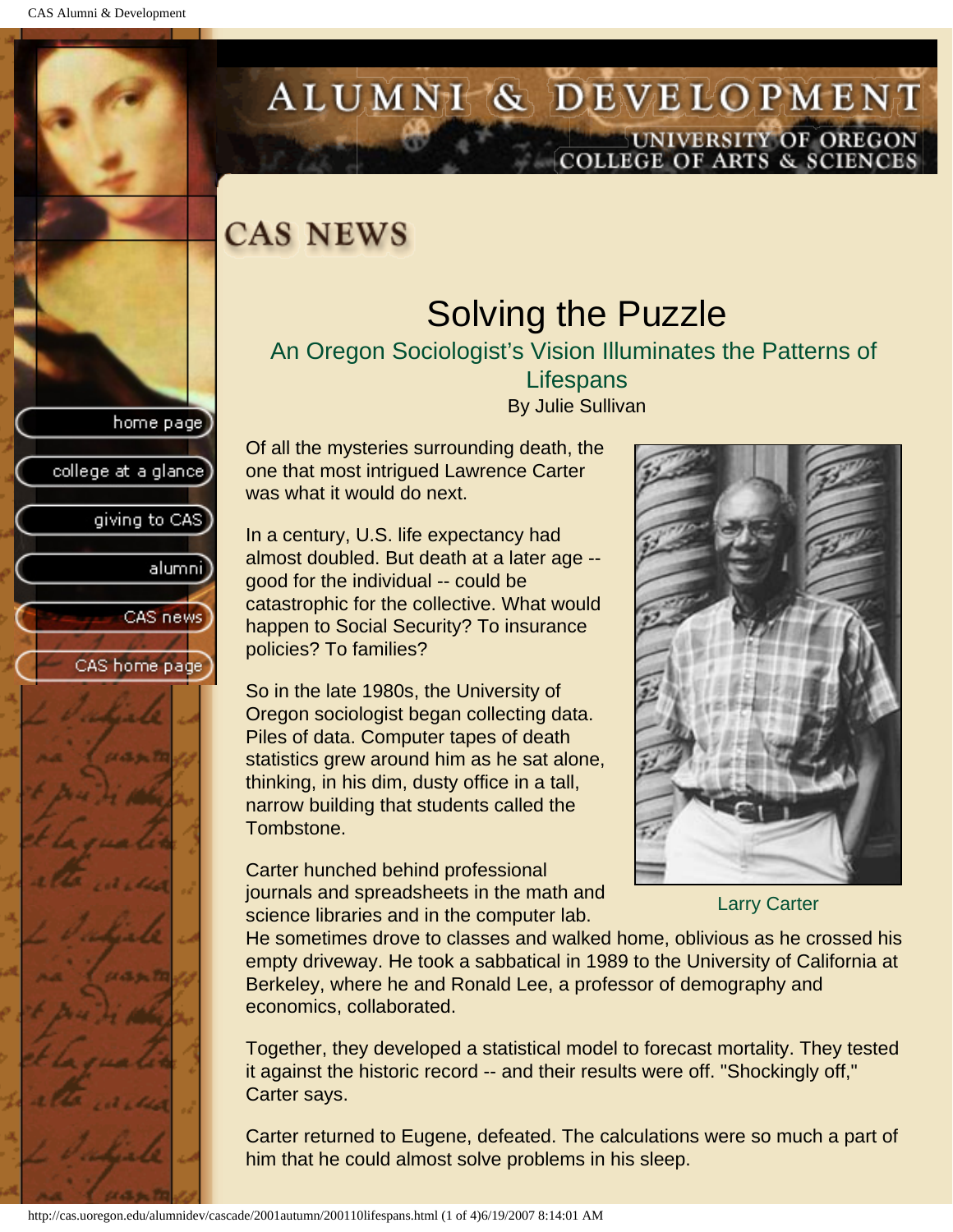

In fact, he was sleeping when the breakthrough came.

"It was between 2 and 3 a.m., and I woke up and said, 'This is not a linear model. It's nonlinear.'"

"Get out of bed and write it down," his wife Maile insisted.

#### **METHOD TAKES CENTER STAGE**

He did. The germ of the concept led to the Lee-Carter method, a deceptively simple mathematical equation presented to the Population Association of America in 1990. Since then, the Lee-Carter method has become a fundamental component of forecasting populations used by the Census Bureau, the United Nations Population, and governments and actuaries in Canada, Mexico and much of Europe.

The method of forecasting became the basis of projecting life expectancies, the age structure of the population, even the size of the labor force.

When the Census Bureau reported that the U.S. population would double by 2100, demographers reached the conclusion with life tables based on the Lee-Carter method.

The model has catapulted Carter onto the world academic stage -- to Germany, the Netherlands, England, Scotland and Portugal -- to speak and conduct research. Despite the sweetest academic achievement, producing original research with practical applications that endures over time, Carter is almost too busy to enjoy it.

"I don't think most people in other social sciences or the hard sciences have a clue we have a star here," said Patricia Gwartney, a UO professor of sociology.

In Eugene, Carter heads one of the UO's largest departments, with more than 600 majors and more than 5,000 students taking sociology classes this year. As his peers internationally capture grants and disappear into their research, Carter attends committee meetings, negotiates staff salaries, counsels graduate students, hears grievances and teaches statistics to eighty students at a time. He put aside a research project on Russian mortality to concentrate on hiring new staff.

At age sixty-four, he regularly opens his email at 6:30 a.m and is still online at 11 p.m.

#### **SEEING PATTERNS AND FLOW**

Since his first-grade teacher, Mrs. Beverly, sat with him for hours counting, using colorful Cuisenaire rods, Carter has been captivated by puzzles.

Carter grew up with his brother and sister in Washington, D.C., where their parents, government workers, smiled as their children took apart electrical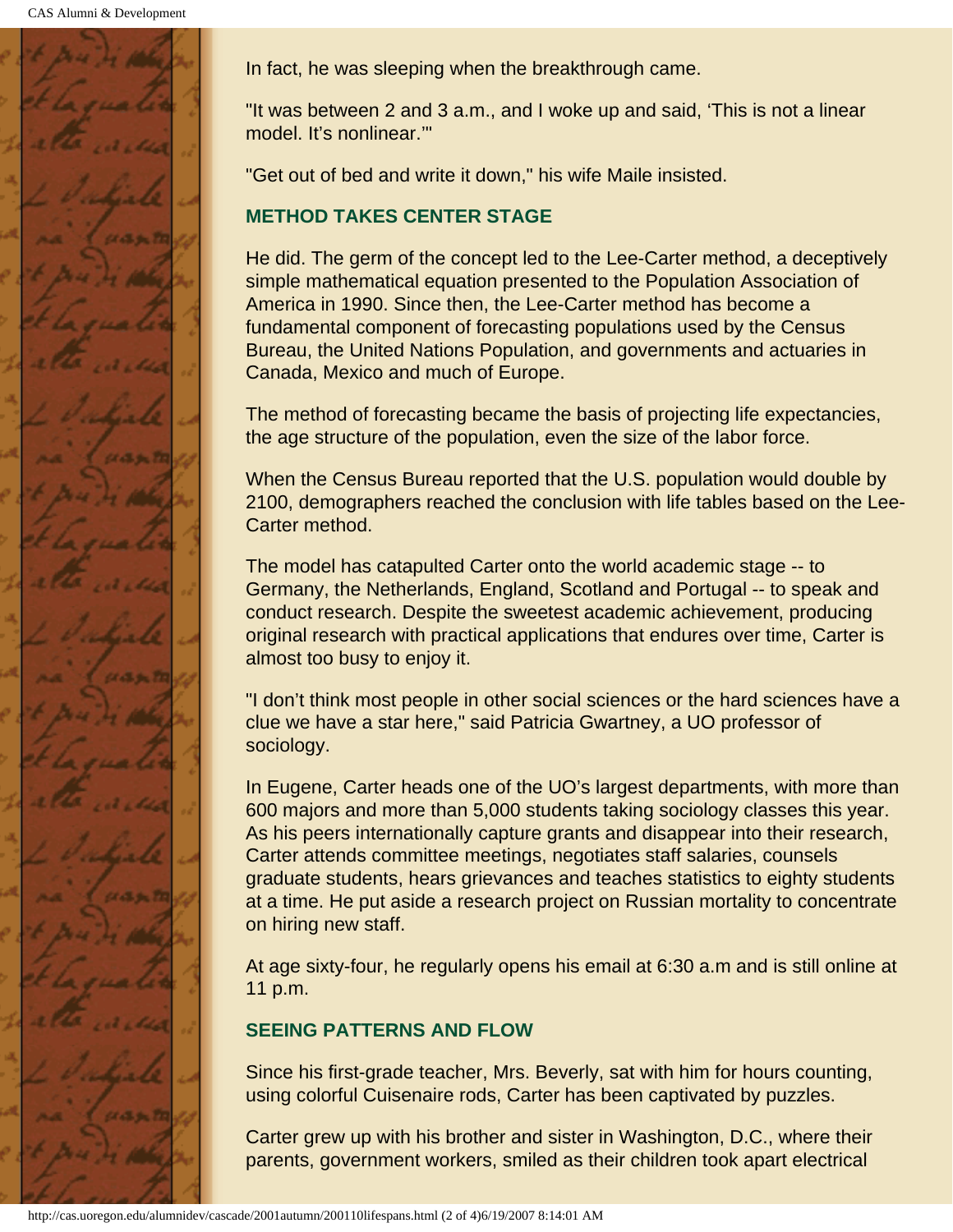CAS Alumni & Development



trains or concocted homemade chemistry experiments, which, as the mixtures grew hot, young Larry calmly identified as exothermic reactions.

The Carter children attended segregated schools, where African American Ph. D.s, denied jobs elsewhere, prepared their students for the white world, immersing them in Latin, German or French, English literature, and the history of Western civilization. Carter studied calculus -- taught to him outside regular school hours because white administrators didn't see the need for African Americans to study higher math.

For Carter, learning calculus was like entering another dimension. He began to see movement in the mathematical equations. Even now, he never sees the equations that cover his chalkboard and confound his students. Instead, he sees patterns and flow of populations, movement like music.

"You get trapped by it. It's almost like it captures you," he said.

Carter earned a chemistry degree at Howard University, intending to fly Air Force fighter jets. When a doctor detected a marker for sickle cell anemia, Carter washed out to electronics. The young captain served six and a half years before following his brother out to Oregon.

Brother John had followed his mentor to the UO, earning a Ph.D. in chemistry in 1962 and becoming one of the first graduate students to do research at the UO's Institute of Molecular Biology.

The younger Carter, anxious to strike his own path, abandoned chemistry for urban sociology just as mathematical demography was changing dramatically. He specialized in developing scientific models to forecast migration, fertility and, finally, death.

He also met Maile Crooker, who was earning her master's in education at Eugene. The two married, had a daughter, Elizabeth, and a son, Christopher, and pursued two careers -- Maile teaching elementary school, Carter teaching math, statistics and sociology at the UO.

#### **THINKING ABOUT DEATH**

Carter kept buying science and math books, stacked to the ceiling in two university offices and his study at home. He worked on each improved generation of computers. He called Berkeley and returned there frequently. And he went home, where, surrounded by his oil paintings, his carvings of fish and his collection of classical music, he paced and thought about death.

He badgered UO librarians for the works of people such as John Graunt, a British haberdasher, who wrote the first life table in 1662, and Benjamin Gompertz, who wrote a mathematical analysis of death rates in 1825.

When Carter approached Lee about developing a new way to forecast mortality far into the future, many other methods existed. Their method made no effort to adjust for medical, behavioral or social influences on death rates.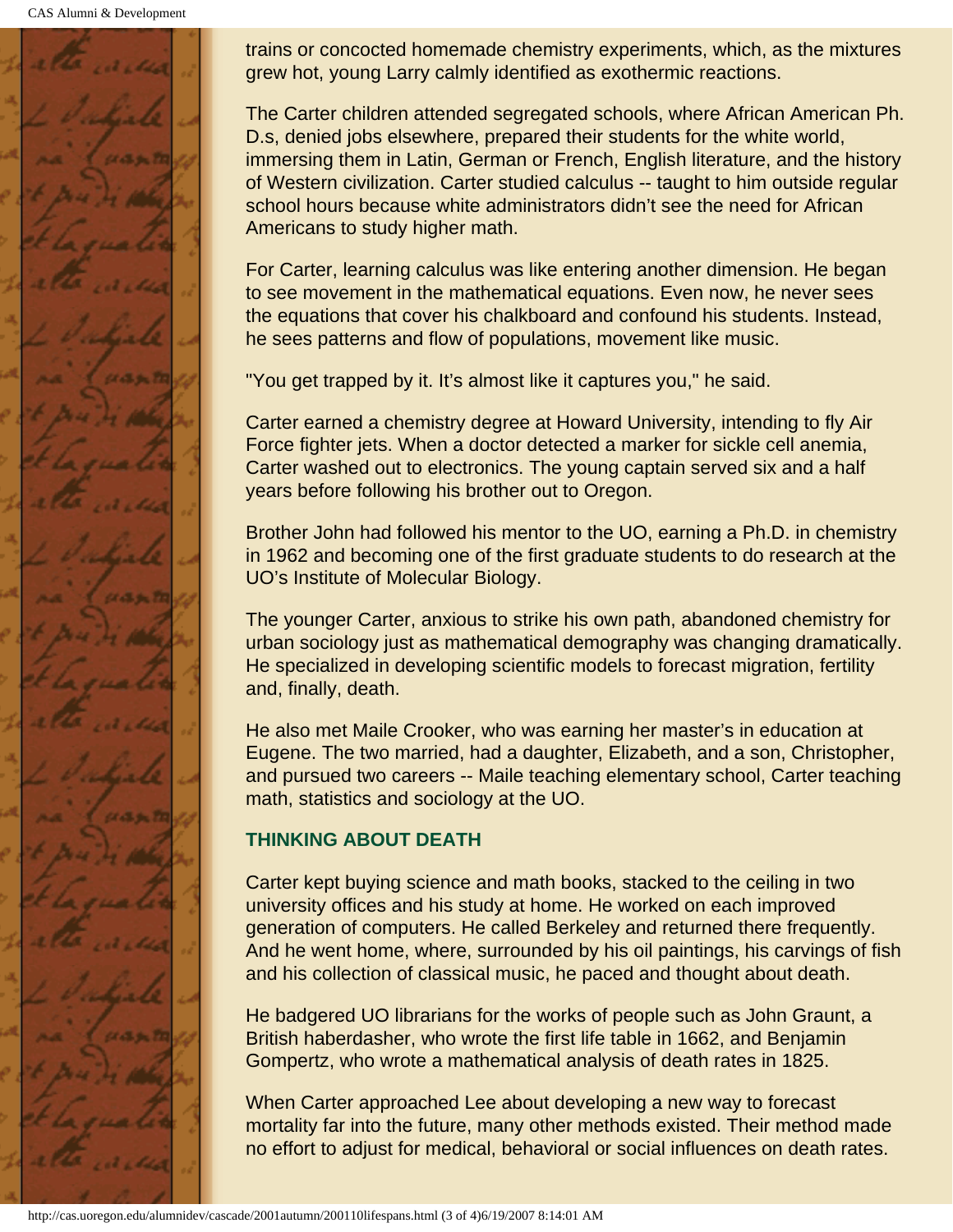CAS Alumni & Development



Instead, it rested firmly on persistent patterns that had manifested over a century.

Each man has built on that method since. In the last year, Carter and Alexia Fuerkranz-Prskawetz, an Austrian demographer, modified the Lee-Carter method to examine "bumps" in Austrian mortality. Carter hopes to resume work on Russian mortality.

"I'm never going to have a husband who wants to go to the San Juan Islands for three months," said Maile Carter. "He's not made that way. His work is his leisure, his vocation and his avocation. He has ideas and they just keep rummaging through his head."

"My mind," Carter said, "is a very exciting place."

*The Oregonian © 2001 Oregonian Publishing Company. All rights reserved. Reprinted with permission. This excerpt originally appeared in the Jan. 20, 2001, issue of the* Oregonian.



**COLLEGE OF ARTS AND SCIENCES University of Oregon** 

**COMMUNICATE INNOVATE LEAD** 

1245 University of Oregon • Eugene, OR • 97403-1245 (541) 346.3950 • FAX (541) 346.3282 • alumnidev@cas.uoregon.edu

Copyright © 2001 University of Oregon

Updated October 13, 2001

 **UO HOME ADMISSIONS FINANCIAL AID CAS HOME SEARCH**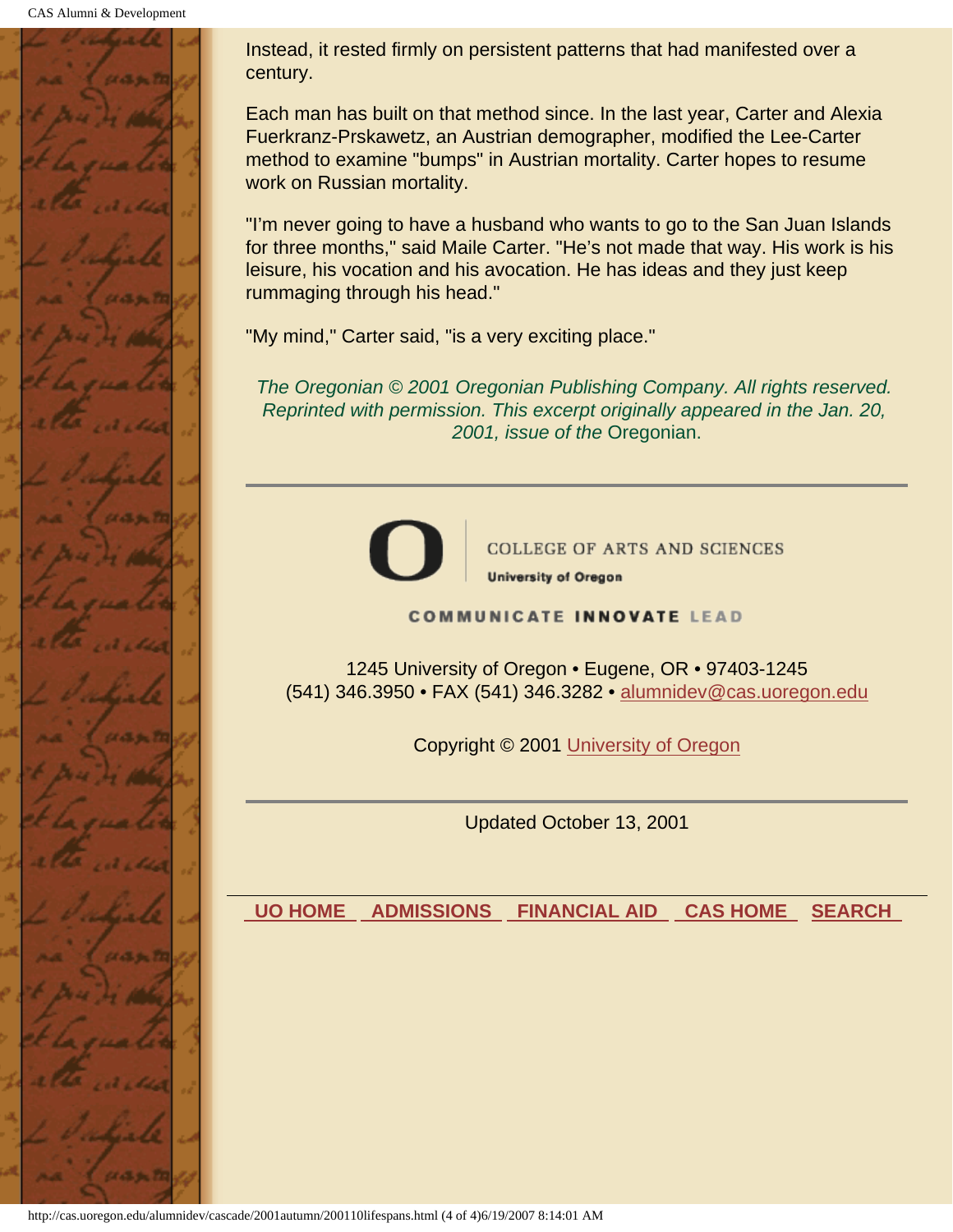college at a glance]

giving to CAS

alumnil

CAS news

CAS home page

# <span id="page-27-0"></span>ALUMNI & DEVELOPMENT UNIVERSITY OF OREGON<br>COLLEGE OF ARTS & SCIENCES

### **CAS NEWS**

### The New *Atlas of Oregon* Highlighting the Work of UO Geographers



Bill Loy edits the Oregon Atlas.

A good atlas is much more than a collection of maps. It is a compelling record of a place and a people. It is a guide to the future. A good atlas transforms raw information into art.

Now the state of Oregon is about to get a very good atlas.

A new, completely revised and expanded *Atlas of Oregon* will reach bookstores this fall, thanks to University of Oregon geography professor emeritus Bill Loy; Jim

Meacham, director of the UO infographics lab; Aileen Buckley, assistant professor of geography; and former graduate student Stuart Allan, who now heads Allan Cartography in Medford. Assisting them are also scores of students, professors, and experts from around the state.

It is a labor of love as well as a tribute to the state. The first *Atlas of Oregon,* authored by Loy and Allan, was published twenty-five years ago to commemorate the UO's 100th birthday. Published by UO Books in 1975, the first atlas was a statewide bestseller. Unfortunately, the UO Books program - a victim of budget cuts -- was discontinued that same year. In the years since, attempts to produce an updated edition of the *Atlas* fell short because of the difficulty in gathering the needed funding.

That is, until 1998, when the UO's then-Vice President of Public Affairs and Development Duncan McDonald and Director of Communications Tom Hager were talking over ways to help celebrate the UO's 125th birthday in 2001- 2002. The conversation turned to books, and then to the first *Atlas,* a book that both men remembered as a great reference book. What better way to celebrate the 125th than to publish a much-needed new edition?

While McDonald worked on raising money, Hager contacted Loy and Allan,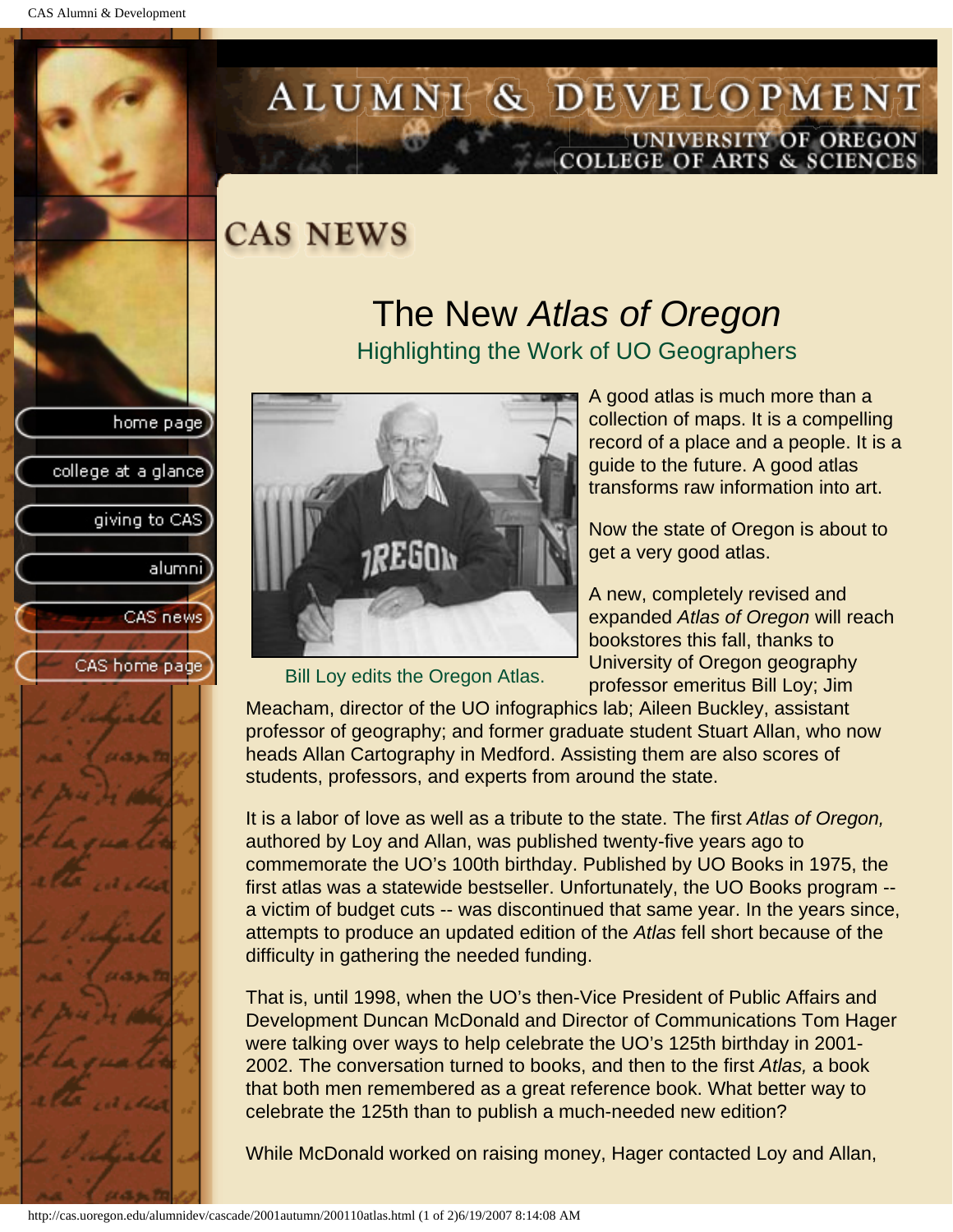

and found that they were eager to update their 1976 work. Loy -- a respected expert who seems to know everyone who knows anything about Oregon - recruited UO geographers Meacham and Buckley as additional authors. Over a period of two years, this core team coordinated the work of more than 100 contributors, including some of the leading Oregon historians, geologists, natural resource experts, and state agency experts.

The result shows just what a quarter-century of progress can do -- the new *Atlas of Oregon* is to the old *Atlas* as a supercomputer is to a manual typewriter. Twenty-five years ago, the maps were carefully drawn and colored by hand, and Loy and Allan spent weeks building the needed graphics overlays for their printer in Portland.

Now the needed information starts as bits and bytes in powerful computers. Sophisticated programs translate elevation data, for example, into maps so detailed they look like satellite photos. These are then carefully colored and shaded. In Stuart Allan's hands, the result is what the *Wall Street Journal* calls "the world's most beautiful maps." It is a fitting gift for the UO to give the state of Oregon.

*The new* Atlas of Oregon *will be available October 15 in bookstores, and can be pre-ordered on the web at: http://uopress.com.*



**COLLEGE OF ARTS AND SCIENCES University of Oregon** 

**COMMUNICATE INNOVATE LEAD** 

1245 University of Oregon • Eugene, OR • 97403-1245 (541) 346.3950 • FAX (541) 346.3282 • alumnidev@cas.uoregon.edu

Copyright © 2001 University of Oregon

Updated October 13, 2001

 **UO HOME ADMISSIONS FINANCIAL AID CAS HOME SEARCH**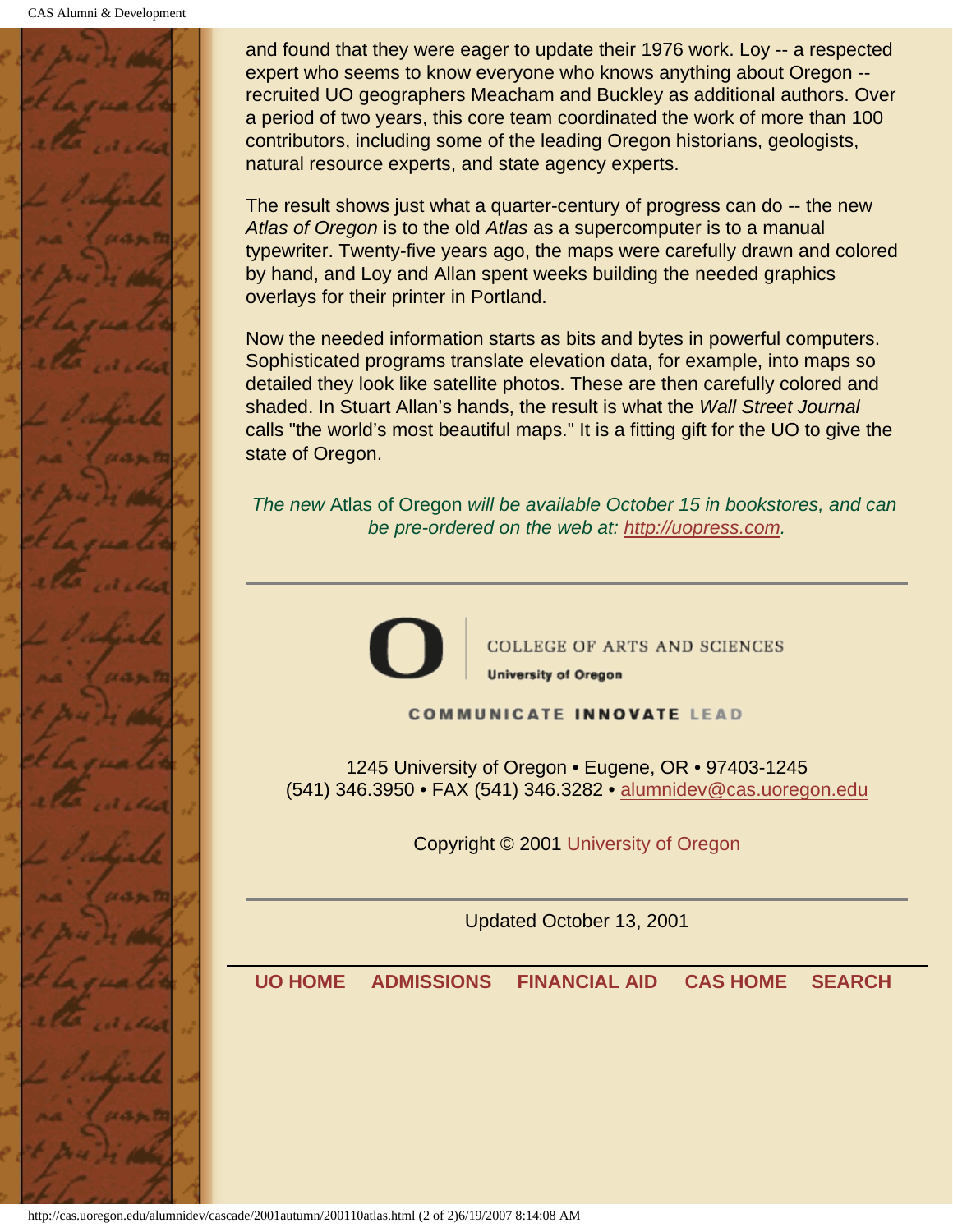<span id="page-29-0"></span>

# ALUMNI & DEVELOPMENT UNIVERSITY OF OREGON<br>COLLEGE OF ARTS & SCIENCES

# **CAS NEWS**

#### En España Exploring What It Means to Be Spanish By Robin Miller

Earlier this year, I left the University of Oregon for two terms in Seville, Spain. For months, I had anticipated studying abroad. Although I'm not a Spanish major, I had studied the language for nearly six years and was eager to immerse myself in another culture. Receiving a special study abroad scholarship for political science majors made possible by an anonymous donor helped to make my experience possible. Despite my anticipation, I also had mixed expectations. I lacked confidence in my Spanish skills, and I was concerned that life with a host family after over two years on my own could be stifling.



Robin Miller

Any skepticism about my host family was dashed immediately upon my arrival in Seville when Julia Belinchón, my host mother, and her 17-year-old daughter, Julia, picked me up at the airport. In the flurry of introductory kisses, I immediately felt at home. Six months before my arrival, they decided to invite an American to stay in their home because they thought it would be fun.

The Belinchóns had plenty of work to do because my Spanish was not stellar when I first arrived. During meals, I never escaped my host mother's demands to tell her something about my day at school, my travel plans, my impressions of Seville, or my life in the U.S. The Spanish impression of the U. S. -- our culture, politics, and social problems -- was always an important topic. While my hosts taught me a lot about what it means to be a Spaniard, I also became acutely aware of how the U.S. affects the rest of the world. Studying abroad helped me to develop a sense of personal responsibility for the actions of my own country.

In addition to helping me learn Spanish, my host family was also interested in my ability to dance. I took a class in *Sevillenas,* a traditional Sevillian dance. My host sister, an avid dancer, threw herself into working with me on the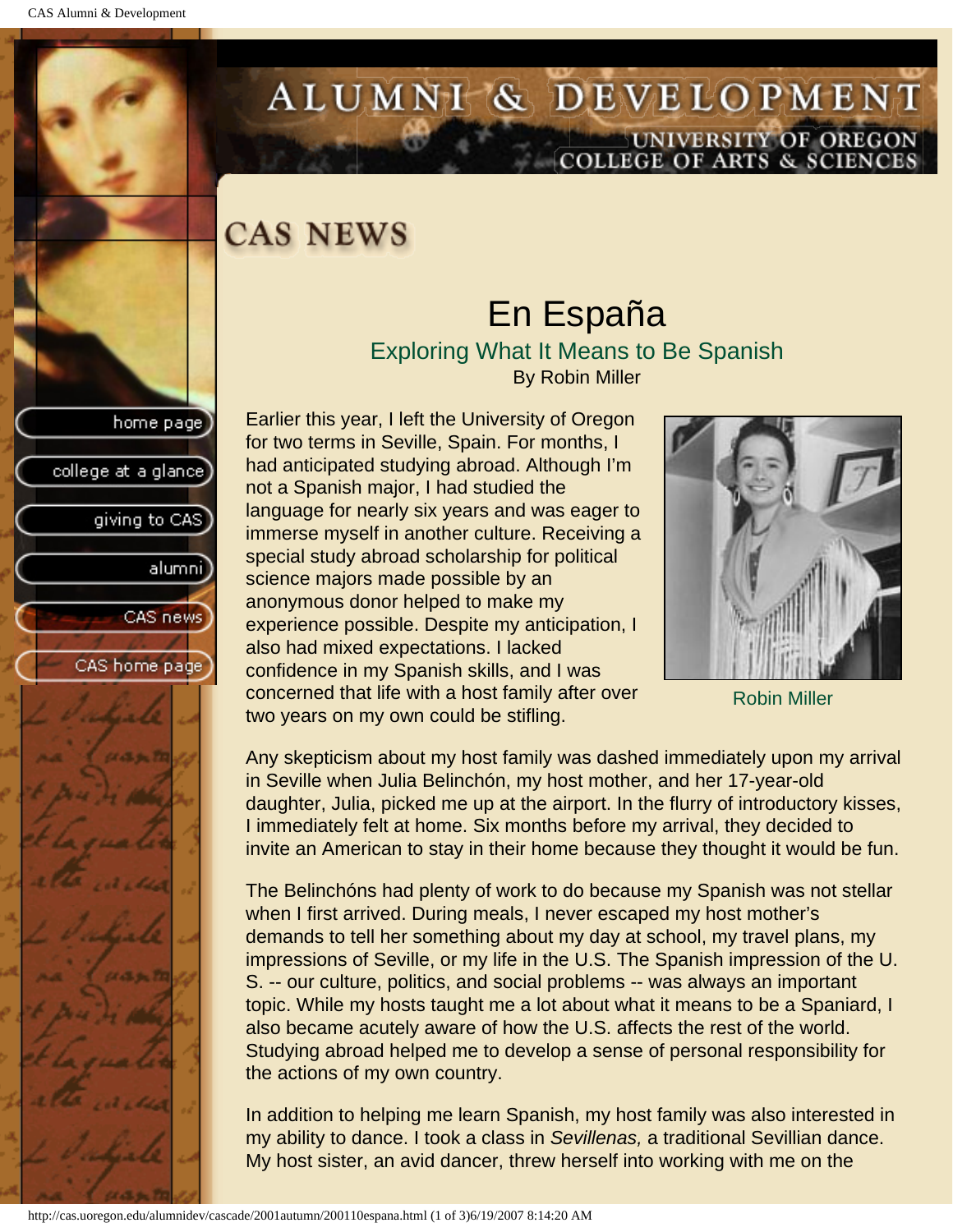

difficult steps. These lessons culminated in the *Feria de Abril* -- the April Fair -- Seville's annual week-long party in which the entire city fervently dances *Sevillenas.* Everyone dresses up, and women frequently wear flamenco dresses. My host mother opened her closet to me during *Feria,* and when I went dancing with Julia, I went *gitana.* During my time in Spain, I never ceased to feel like I was the star of show-and-tell, but my host family's constant effort to include me in their lives was certainly the most important part of my time there.

When studying abroad, school, of course, is part of the plan. Along with other Oregon students studying in Seville through the UO Overseas Study Program, I attended the International College of Seville. I took courses in Spanish history, art history, literature and a Spanish composition-conversation class. Admittedly, school seemed like a terrible inconvenience when I had all of Spain at my fingertips! Nevertheless, my classes were rigorous and I learned a lot -- particularly from my art history and composition professors, who answered many difficult questions while also helping me learn to communicate and understand what it means to be a Spaniard.

When I was not in class, I traveled around Spain and Portugal and explored Seville in an effort to meet people and get to know my adopted home. Because I took my classes primarily with other Americans, I did not have many opportunities to meet Spanish students. Consequently, I relied on my host sister, neighbors and chance meetings in cafés, on trains and the bus, and in bars for making friends. Living in a country where one is not fluent in the spoken language can be lonely; however, my host family and friends kept me from feeling isolated.

Although I am not completely fluent in Spanish, even after living in Spain for six months, my ability to communicate is far better. I look forward to returning to Spain and visiting other Spanish-speaking countries. One of the first -- and most important -- lessons I learned is that it is necessary to talk as much as possible to gain fluency. Enduring embarrassing grammatical mistakes and accent struggles is necessary, because with constant effort, comes improvement.

This fall, I will recommence my political science studies, take my last few Honors College requirements and begin my senior thesis. As I work through my final college year and begin the next part of my life, I know my time in Spain, and the cultural understanding I gained from living there, will always stay with me. I will always be appreciative of the anonymous donor who helped make my trip possible.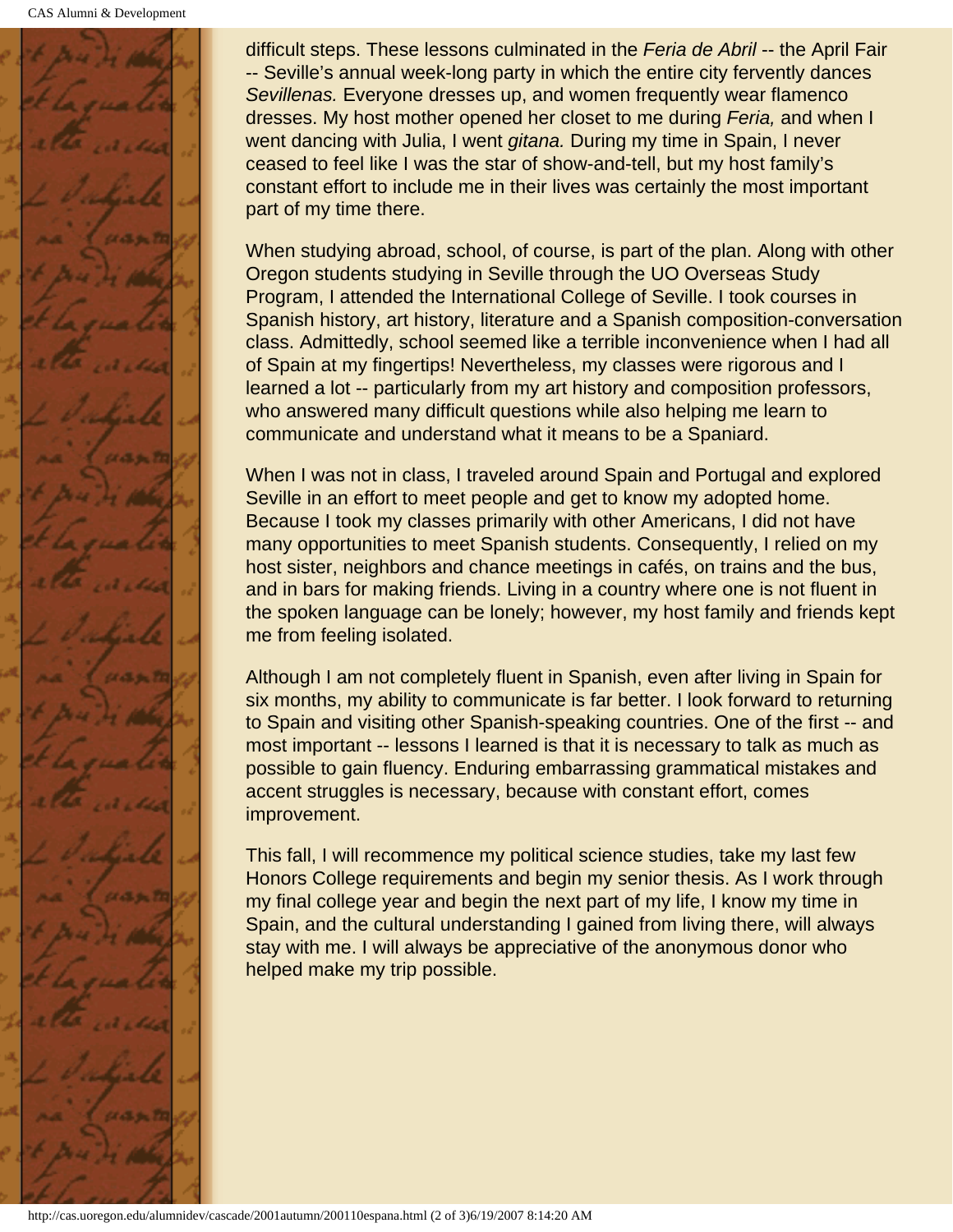college at a glance

giving to CAS

alumnil

CAS news

CAS home page

# <span id="page-31-0"></span>ALUMNI & DEVELOPMENT UNIVERSITY OF OREGON<br>COLLEGE OF ARTS & SCIENCES

**CAS NEWS** 

### University Theatre Breathing New Life into Talented Souls through Expanded **Facilities**



Electra (2001)

Walking the basement halls of Villard Hall, home of the theater arts department, you could easily imagine them to be haunted with thespian spirits of a century ago. Sawdust radiating from the backstage set-building shop seems to hang in the air everywhere. But the ominous knocking and squealing coming from the back room aren't ghosts at play -- it's the washing machine loaded with freshly dyed fabric. The moans and groans you hear are the faculty members trying to be heard over the screams of the circular saw in the backstage scene shop. The strange glow emanating from what would appear to be a broom closet is actually makeup mirror lighting, transforming actors into characters for one of the season's

dozen or more shows. The theater smells of decades of grease paint and dusty fog, and generations of perspiration.

While some shows, such as the well-known *Phantom of the Opera* earn millions of dollars and countless awards by staging such an ominous atmosphere, the actors, designers, producers and instructors of the UO theater department win awards and put on countless productions a year *in spite* of these conditions.

In the last five years alone, students have won regional awards in lighting design, costume design and acting. The department's graduate students are finding excellent jobs at prestigious universities around the country, and alumni are working in such well-known professional theaters as Oregon Shakespeare Festival, Denver Theatre Company, Sante Fe Opera, and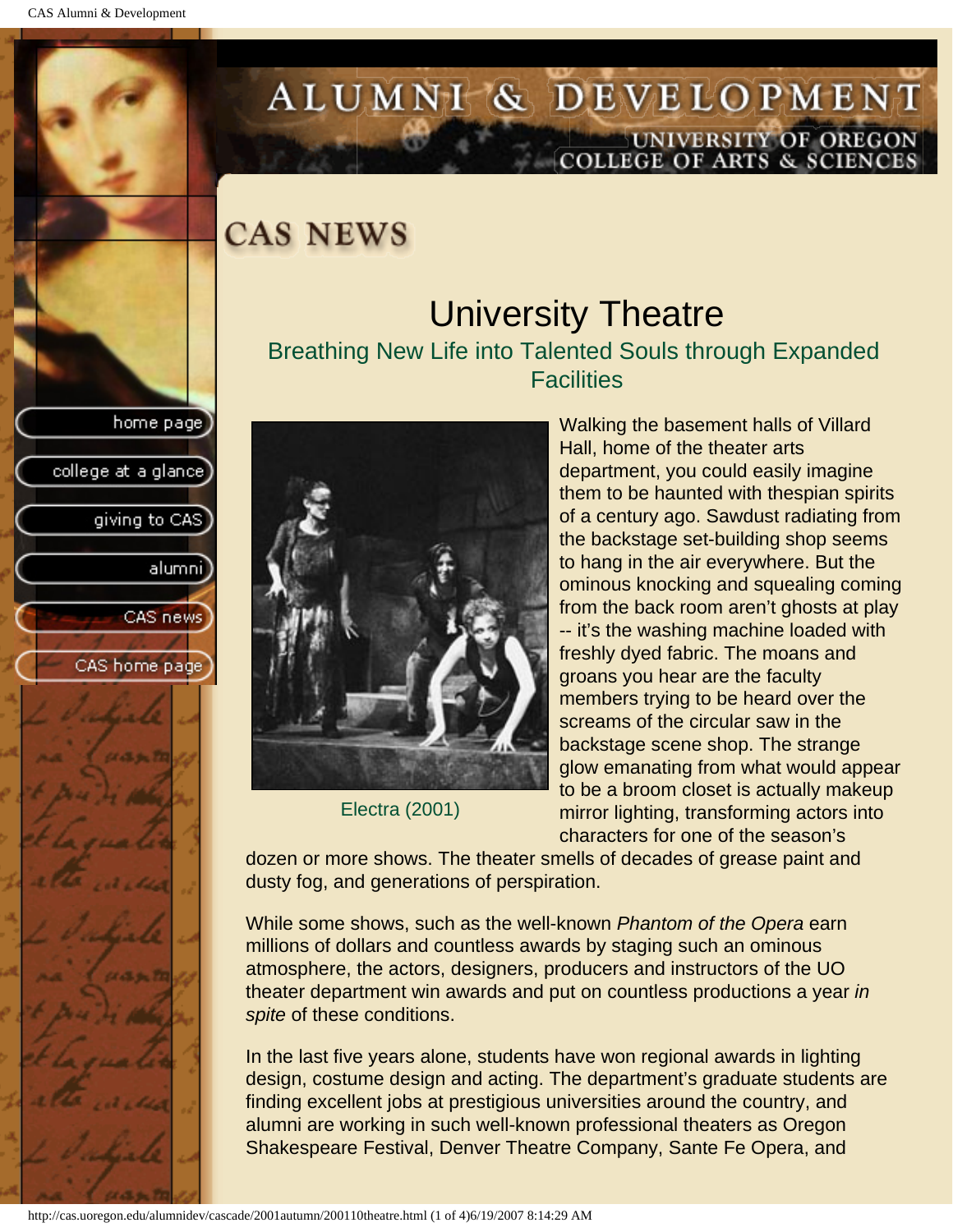CAS Alumni & Development



Portland Center Stage.

The department's seven faculty members have distinguished themselves as well, having been honored by the United States Institute of Theatre Technology, the Association of Theatre in Higher Education, and the John F. Kennedy Center, among others.

And, when the students and faculty aren't writing papers, preparing lectures, and conducting research around the world, they are staging no fewer than a dozen productions on three stages each academic year.

Since its first performance in 1876, theater has been an integral part of campus life. Indeed, in its early years, when the UO's nascent football team needed help, students came to their aid by putting on a play. Over the next thirty-five years, drama and Shakespearean clubs organized and presented plays. In 1911, theater became an academic pursuit with the creation of the Department of Drama and Speech Arts. In 1926, the department was absorbed into the English department and remained so until 1946, when speech and drama again became a separate department under the speech department heading.

My Sister Eileen (1943)

My Sister Eileen (1943)

The first campus theater -- and, as far as we know, the first purpose-built college theater in America -- was built in 1915 in Johnson Hall, which today houses the UO's administration. The Robinson Theatre, designed by faculty member Horace Robinson and built in 1949, was a new building, attached to the back of historic Villard Hall. Together, these buildings contained scene shops, lab space and other production facilities, becoming the speech department's home. After the speech department was dissolved in 1990, theater arts became its own department in the College of Arts and Sciences.

University drama facilities are laboratories in which students experiment and learn the skills expected of today's theater practitioners. The facilities here are now fifty to over 100 years old, and limit students' learning opportunities. Portland businessman James F. Miller, during his visits to campus, recognized this unfortunate situation when he last visited campus, and has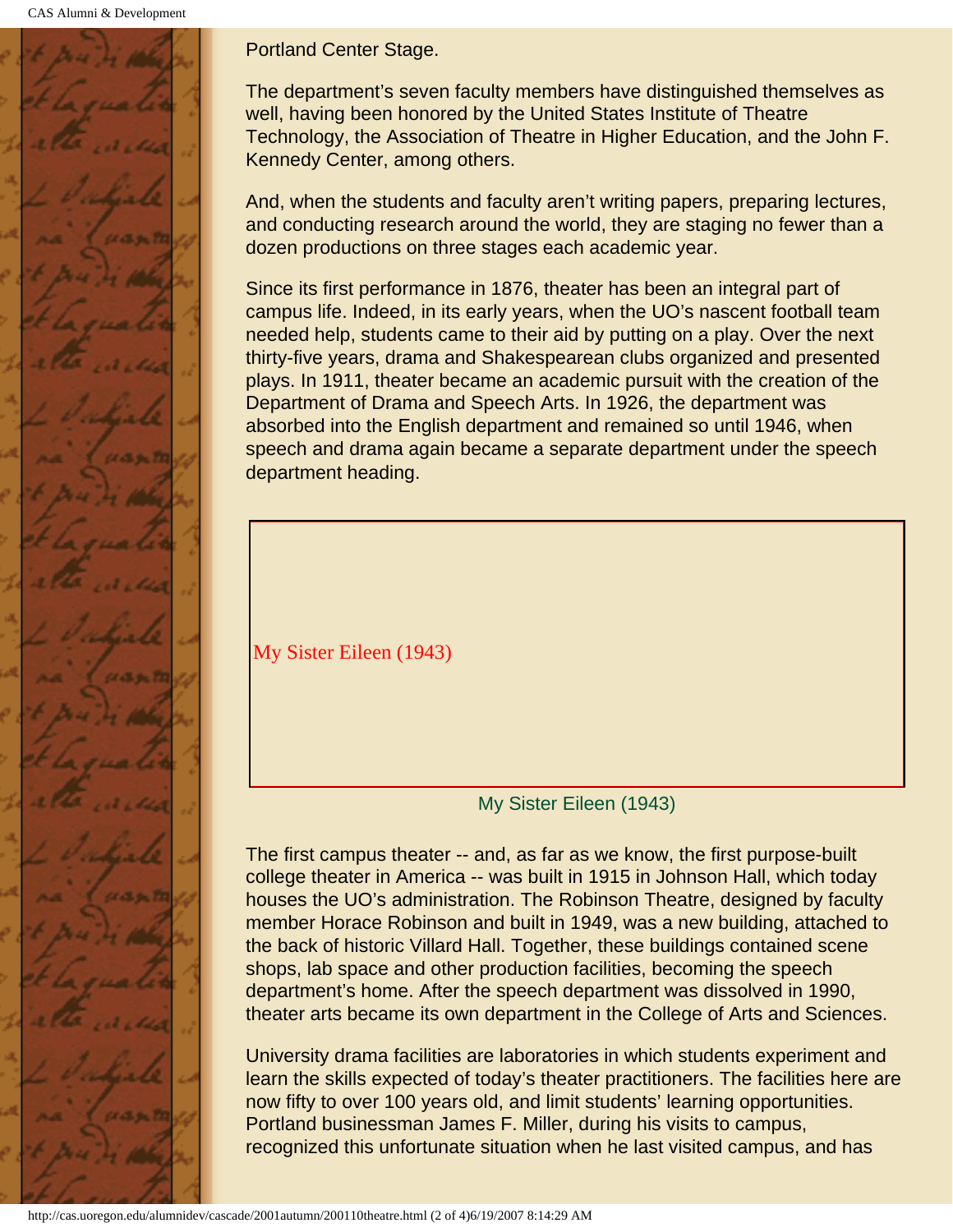CAS Alumni & Development



provided a \$1.5 million challenge grant to help build an adequate theater complex for the twenty-first century.

"This development offers many new opportunities for our students and faculty," says Jack Watson, associate professor and former head of the theater arts department. "Perhaps most important is that we will all have a new sense of pride and purpose, a new momentum to allow us to not only maintain our current high standards, but also to raise those standards and explore new and exciting forms of production."

The James F. Miller Theatre Complex will consist of a new flexible theater, equipped with movable staging and seating that allows the theater to be adapted for an almost infinite variety of performance situations. The building, which will be attached to the Robinson Theatre and Villard Hall, will also house sorely needed additional classrooms and lab spaces, as well as appropriate set storage and sound locks. The complex will not only expand available space for teaching and storage, but will also feature safety and aesthetic improvements and technological upgrades to existing facilities.

Though the Robinson Theatre seats 380, it is outdated as a performance space. Renovations will improve the proscenium-style theater -- both for better sight lines and in order to properly train students for the theater world of today -- and will upgrade the current theater's obsolete infrastructure, ventilation and acoustics. The Pocket Theatre, a student-run performance space that boasts a new production each week of the academic year, will no longer need to double as a classroom. With these renovations, today's challenges will no longer haunt the thespians of tomorrow.

Meanwhile, however, the show must go on. This year's season opens with *Angels in America: Part II* by Tony Award-winning playwright Tony Kushner on November 2, followed by Thornton Wilder's T*he Matchmaker* and Elmer Rice's *The Adding Machine* in the spring.



**COLLEGE OF ARTS AND SCIENCES University of Oregon** 

**COMMUNICATE INNOVATE LEAD** 

1245 University of Oregon • Eugene, OR • 97403-1245 (541) 346.3950 • FAX (541) 346.3282 • alumnidev@cas.uoregon.edu

Copyright © 2001 University of Oregon

Updated October 13, 2001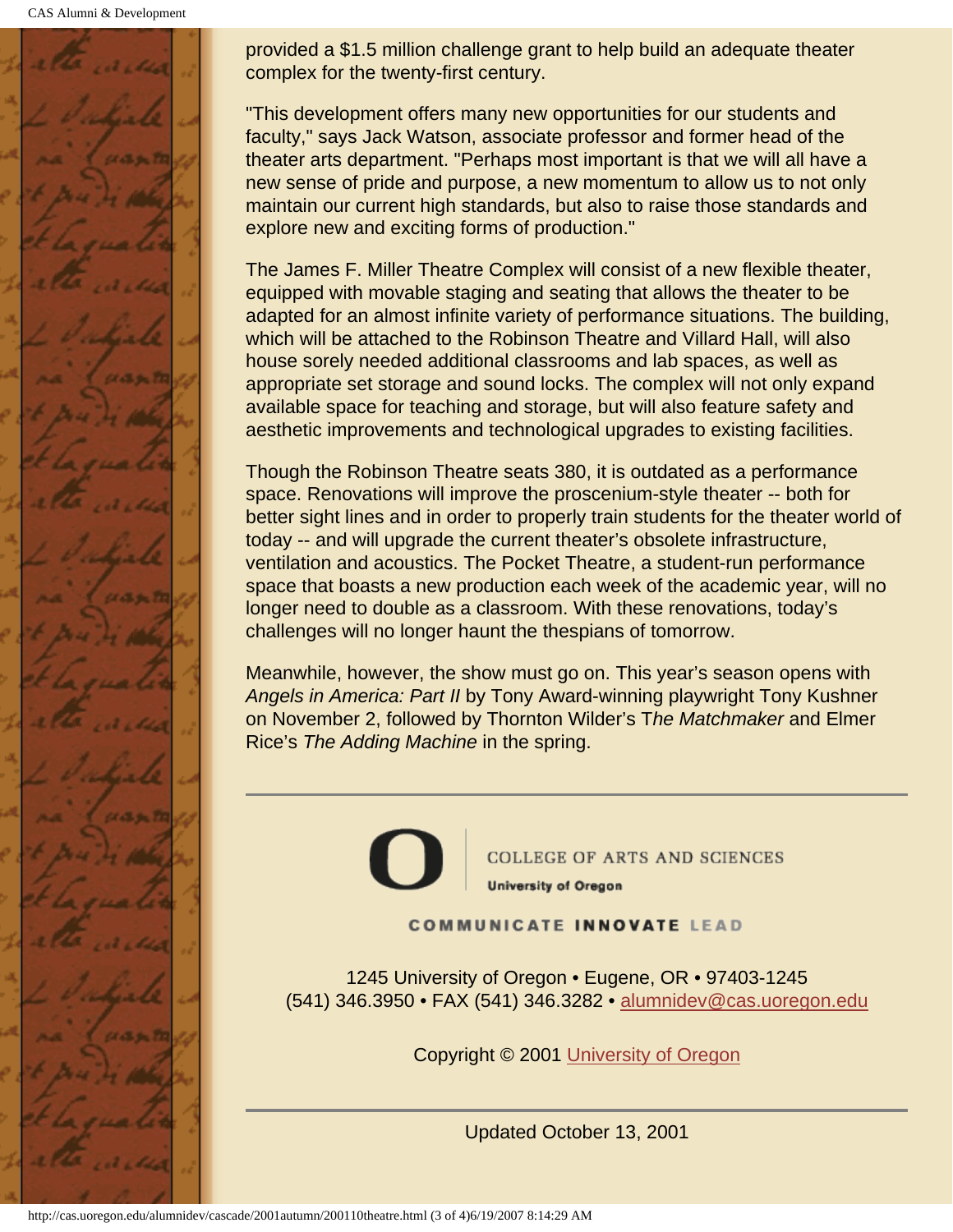college at a glance

giving to CAS

alumnil

CAS news

CAS home page

# <span id="page-34-0"></span>ALUMNI & DEVELOPMENT UNIVERSITY OF OREGON<br>COLLEGE OF ARTS & SCIENCES

### **CAS NEWS**

# The Northwest Indigenous Language **Institute**

Helping Tribes Preserve Their Native Languages

When Janne Underriner and the other Klamath Tribe language teachers walk into their classrooms in Chiloquin, Oregon, excited children run to greet them, grabbing their legs and jumping up and down in anticipation. For these students, the start of class represents a real treat: a chance to learn their language.



"They love knowing about their own language," says Underriner, a UO

Janne Underriner helps Northwest tribes preserve their native languages.

doctoral candidate in linguistics who coordinates the Northwest Indigenous Language Institute (NILI), a linguistics department program that offers training and tools to Northwest tribes trying to preserve their traditional languages. "It tells them they're somebody; the language is a positive anchor for them."

At the invitation of tribal members, Underriner lived in Chiloquin off and on for five years, learning the Klamath language from tribal elders. The experience deepened her commitment to preserving the culture and language of American Indians in the Northwest. "I learned how integral the language was to their sense of identity, culture and history," she says. "The language gives them an extra dimension that shows who they are."

Although not a Native speaker herself (she was raised among Swedishspeaking relatives), Underriner has become a vocal proponent of preserving Native languages. Last spring, she testified on behalf of Senate Bill 690 to establish an American Indian language teaching license, which would exempt tribal language teachers from the requirement to have a four-year teaching degree. Underriner and others argued that taking teachers away from tribal communities to earn degrees would hinder the process of passing on languages from one generation to the next.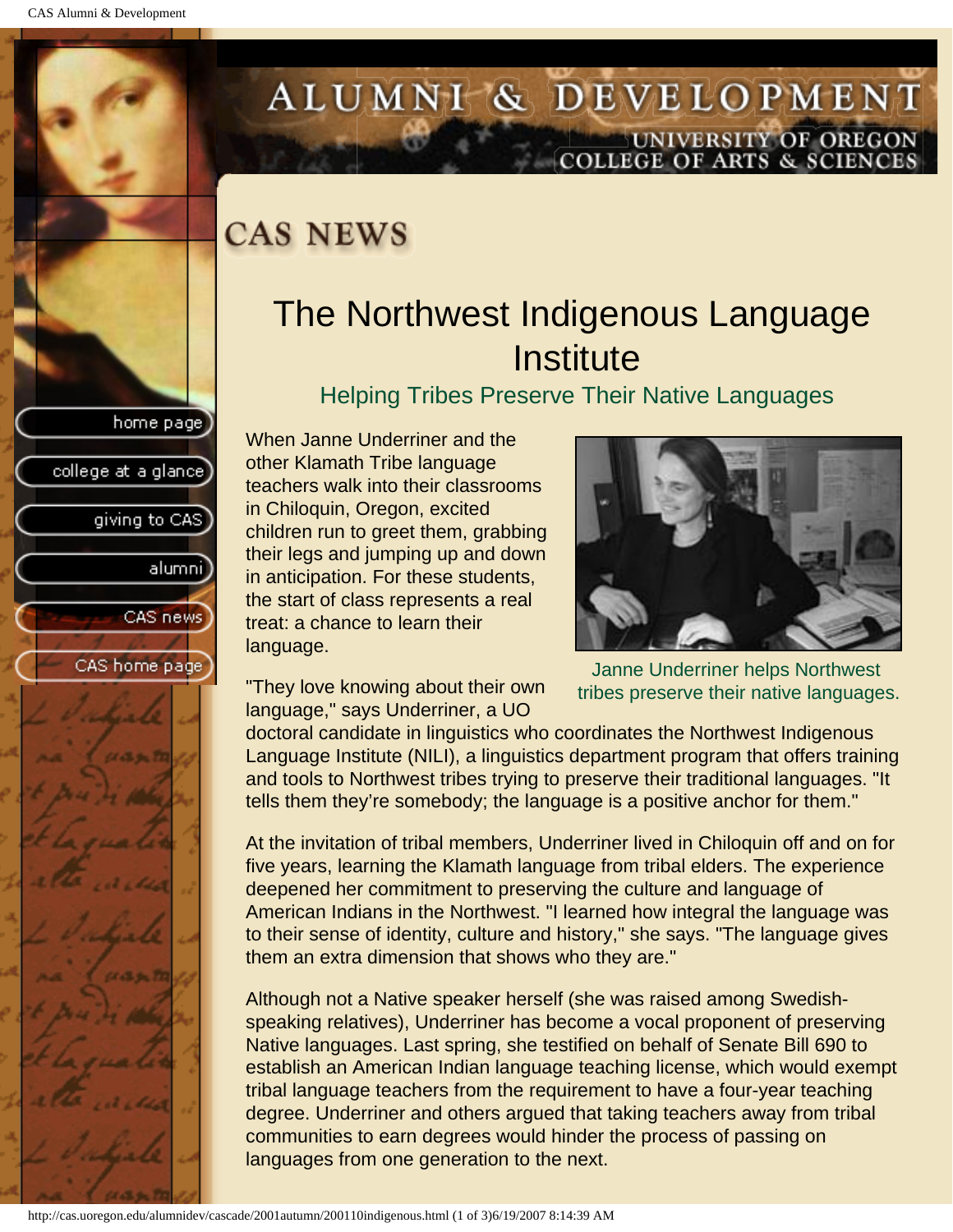

Underriner and Scott Delancey, a UO professor of linguistics who helped start NILI, consult with tribal leaders in Oregon and Washington who want to develop on-site language programs. Besides the Klamath, tribes in Umatilla, Warm Springs and Grand Ronde have started school programs. The institute also offers summer courses on campus for tribal teachers.

Jeanne Thomas, language program coordinator at Warm Springs, says NILI provides an organizational framework for the teachers. "A linguist can help people see the patterns and analyze the words," says Thomas. "NILI is a shoulder to lean on for organizing our teaching methods."

At Grand Ronde, NILI does on-site teacher training and curriculum evaluation, and sponsors university-accredited courses for adults. Having a regional resource has been invaluable to the tribes' efforts to preserve their language, says Tony Johnson, cultural education coordinator for the Confederated Tribes of Grand Ronde.

"The location is huge for us because it's hard for us to pick up and leave the area," he says. NILI's summer program "is one of the only opportunities for all the language programs in the Northwest to get together and get a feel for what works and what doesn't, and for what others are doing."

While many applaud NILI's mission, Underriner and Delancey have struggled to come up with enough funds to keep the three-year-old program alive. They've patched together about \$15,000 to \$20,000 from various university departments, enough to run it "on a shoestring," says Delancey, who donates his time to the institute. Running a full-fledged program -- with a salaried director and enough to provide scholarships for summer courses -- would require at least \$75,000 a year.

Despite the funding crunch, Underriner and Delancey plan to keep NILI going, inspired by tribal leaders' dedication to preserving their languages. Many of Oregon's tribal languages have already become extinct, largely due to the deliberate policies of early white governments, notes Delancey. It makes sense for the UO, as a state institution, to help salvage what remains.

"The languages were stolen from the people, and the only people with access to them, besides the elders, are the linguists," says Delancey. "We're giving back something that we've had custody of that was never really ours."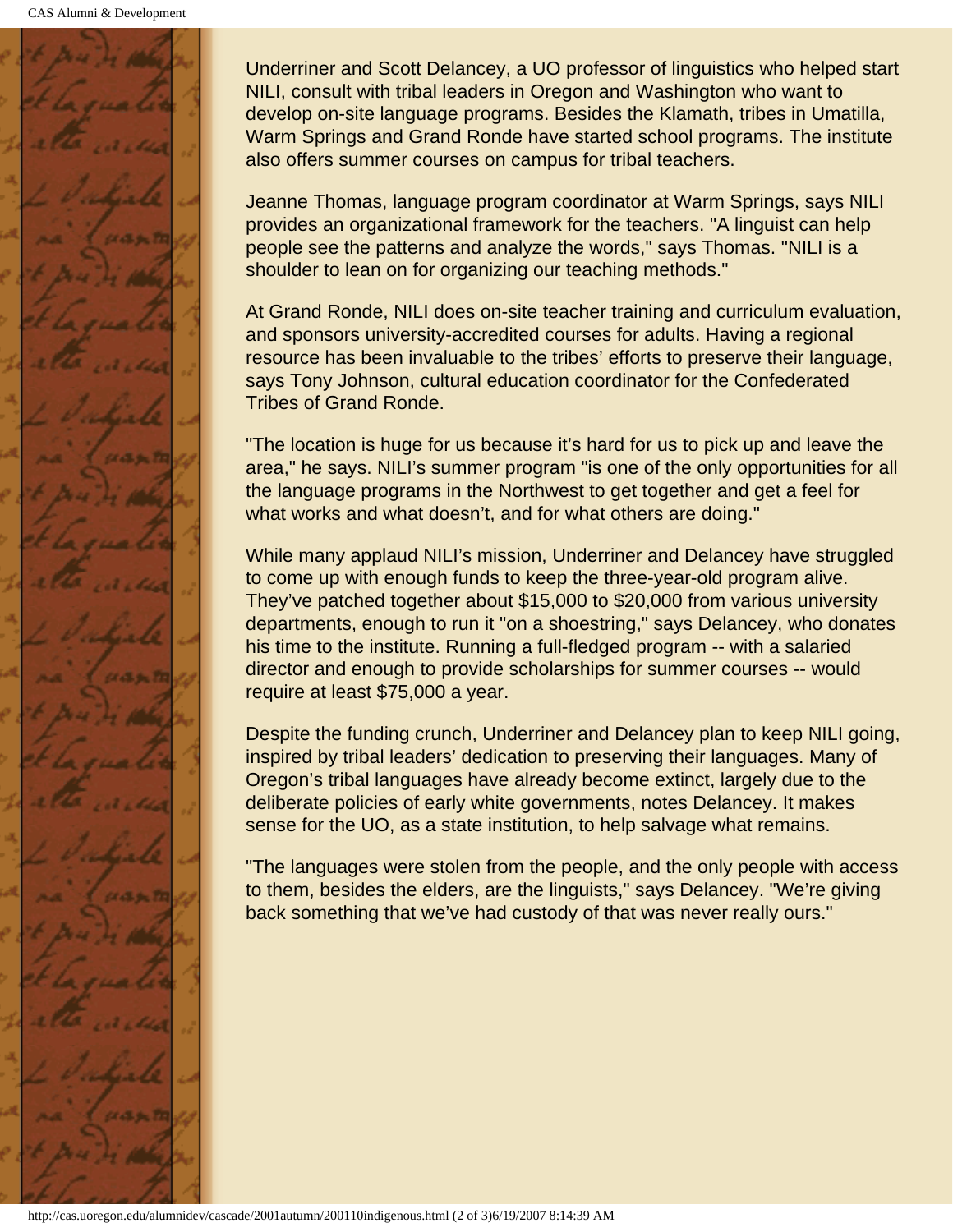college at a glance

giving to CAS

alumni

CAS news

CAS home page

# <span id="page-36-0"></span>ALUMNI & DEVELOPMENT UNIVERSITY OF OREGON<br>COLLEGE OF ARTS & SCIENCES

### **CAS NEWS**

# The Native American Summer Bridge Program

The English Department's Program Helps Students Make Transition to College



2001 Native American Summer Bridge Participants.

Only a few short months ago, they were high school seniors, a bit nervous about the years to follow, unsure of what to expect. But unlike many other entering freshmen, eleven students this past summer had the opportunity to get their feet wet before diving into university life -- thanks to an innovative program from the University of Oregon Department of English.

The Native American Summer Bridge Program, which began in June 2000, was the brainchild of Dr. Sidner Larsen, a Native American literature specialist who has since left the university to become director of American Indian Studies at Iowa State University, and Dr. John Gage, head of the UO English department. The program was designed to bridge the gap between high school and college, improve students' writing skills and expose them to a wide variety of Native American literary texts. Students from both the 2000 and 2001 programs were selected on the basis of essays written on multicultural issues, which were then evaluated by a group of English department faculty members.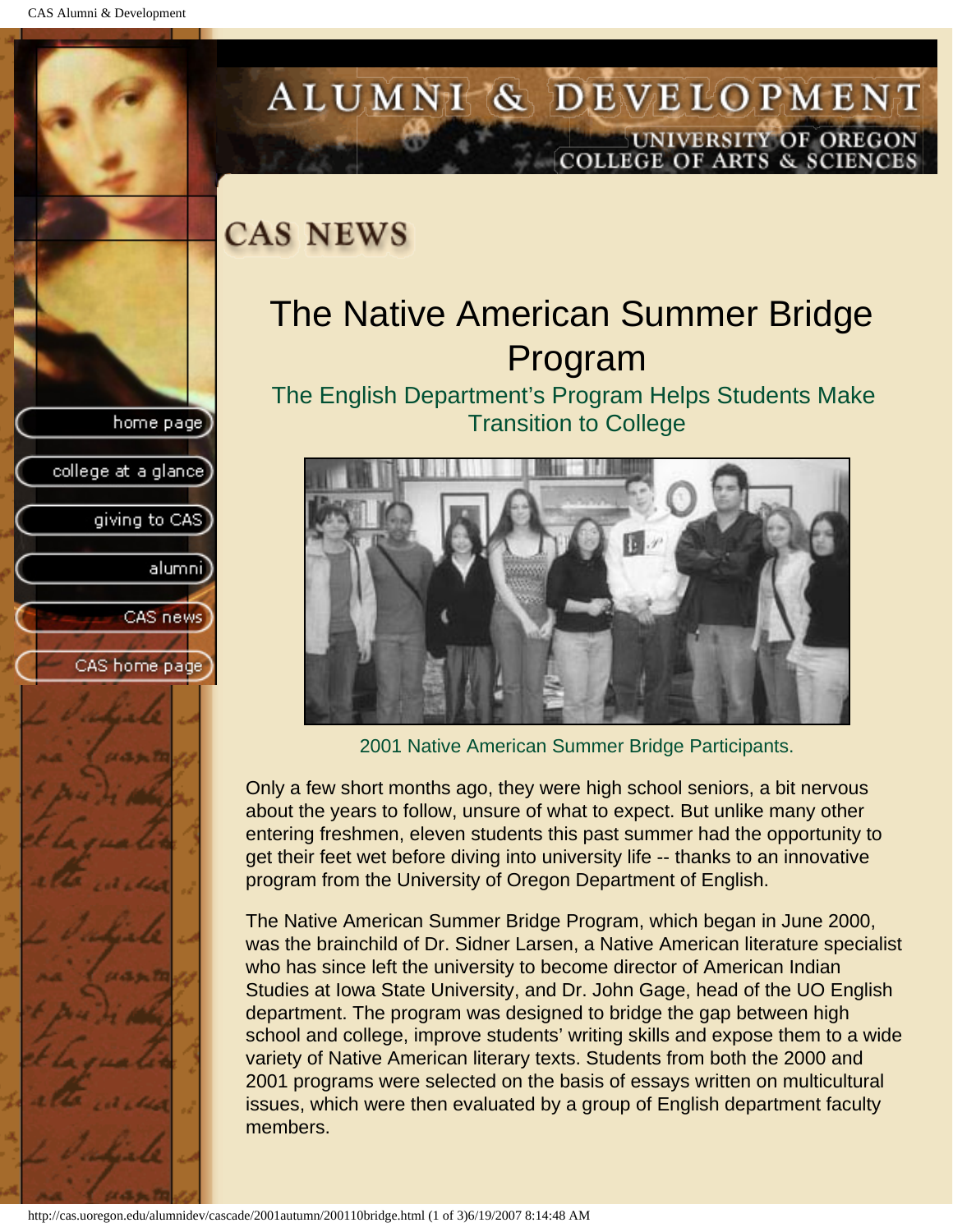

Students participating in the program arrive at the university in mid-June and stay on-campus, living together in one dormitory and taking three courses together, for the whole of the eight-week summer session. They get to experience first-hand the reality of university life in a slightly more sheltered setting, making the transition to the regular academic year considerably easier. In addition, they have the opportunity to learn more about each other and each others' very diverse cultures, with Native American literature as a central focus of discussion.

The UO, Larsen says, is "one of the few universities that can demonstrate concrete action in trying to deal with the multicultural world that now exists."

Gage adds, "What we have done already will provide a model for how other programs may be developed to enable new students to be better prepared academically to succeed at the university."

The response from Summer Bridge graduates has been overwhelmingly enthusiastic. "Going into the course really opened my eyes to the richness and diversity of Native American literature," says Myra Kim, a geology and environmental science double major originally from Milwaukie, Oregon. Kim, a 2000 program participant, attributes much of her success at the UO to the Bridge program, saying that "going into fall term, I felt really comfortable."

Tim Johnson, a history and political science double major from Portland, Oregon, who also participated in the 2000 program, agrees. "The Summer Bridge program surpassed all of the expectations I had," he says. "It gave me confidence and a knowledge of university life that I would have had a much more difficult time learning in the fall."

Gage is pleased with the results of the Bridge program. He says the program "illustrates the importance of an intellectual experience that provides students with an opportunity to learn how the university works and what to expect in their first year."

"It was a joy for me to teach the Summer Bridge students," says Dr. James Tarter, a specialist in ethnic American literature. "Although they are young, they more than made up for that with motivation, intellectual ability and genuine interest in native issues and in issues of multicultural communication."

"I have been enormously impressed by the students who have participated in both summer programs," says Dr. Richard Stevenson, associate department head of English. "They bring a wealth of experience and youthful energy to their study of Native American literature, and it has been a source of real satisfaction to be involved in bringing them together to pursue their common interests in multicultural issues."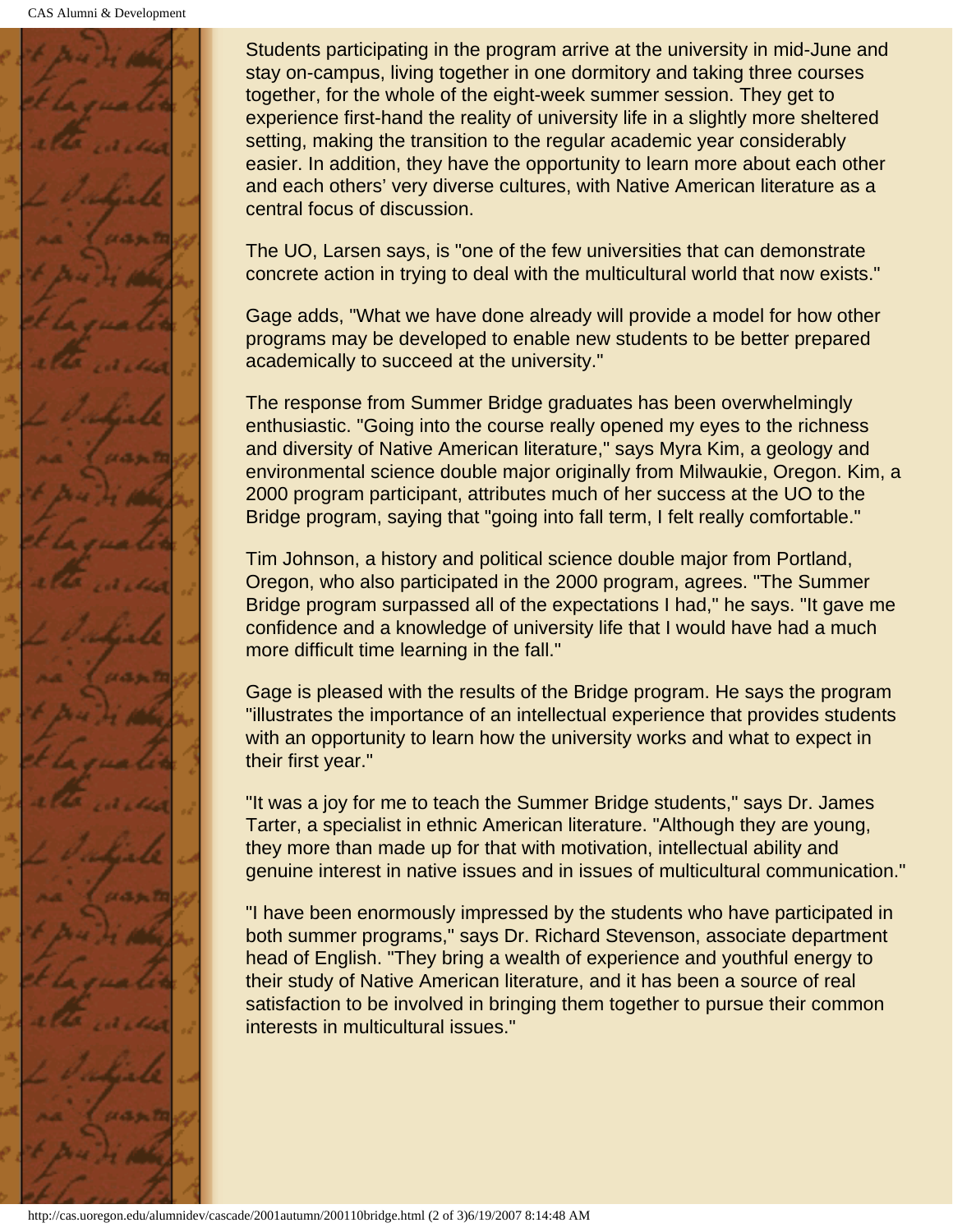college at a glance

giving to CAS

alumnil

CAS news

CAS home page

# <span id="page-38-0"></span>ALUMNI & DEVELOPMENT UNIVERSITY OF OREGON<br>COLLEGE OF ARTS & SCIENCES

# **ALUMNI**

### Jed Weaver '98 NFL Success: Former Duck Thrives as a Dolphin

Jed Weaver has made a name for himself surpassing others' expectations. Though he was a star on his high school football team in tiny Redmond, Oregon, he had to walk on to the University of Oregon's football team his freshman year. For his first two years, he stayed on the scout team, working part-time to help support himself while playing ball and getting degrees in both environmental studies and anthropology, as well as minoring in biology. His first year playing the traveling team wasn't particular stellar -- he only caught four passes during the entire season. Then, during his final year playing for Oregon, Weaver blossomed.

As a starter, Weaver picked up thirty-nine passes for 623 yards and five touchdowns in a single season, earning a position as a second-team All-Pac-10 choice during his

final season. He was one of three UO football players to be drafted by the NFL the year he graduated, in 1998.

"I never lost my focus," Weaver says of those first, rough years. "I just kept on the path and worked the way I had for so long."

UO football coach Mike Bellotti agrees. "He was focused; he was tough," Bellotti says. "He had great intensity... but he needed to refine his technique - and he did."

"Jed improved more than any player I've seen in twenty years of coaching," adds Tom Osborne, the tight ends coach for the UO during Weaver's stint.

Weaver, who says that he has "been playing football for so long I don't even remember the first time I actually picked up a football," has indeed been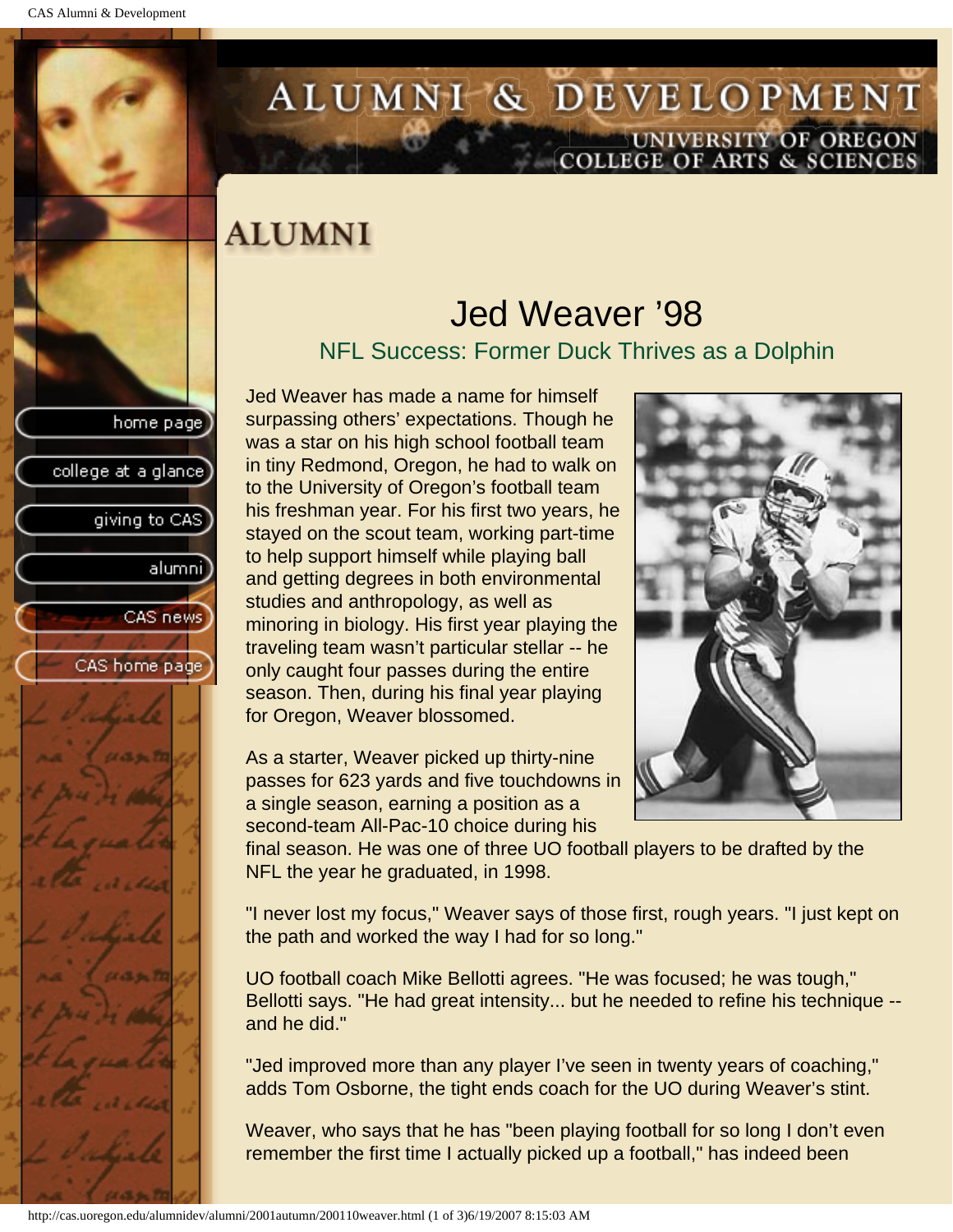

working for a long time to get where he is today. He credits his father, who was offered a football scholarship at the UO himself, and his mother for constantly supporting him and encouraging him to do his best.

"They were the greatest, most supportive fans in the world," he says. "Their support helped me love the game even more. I knew how much they enjoyed watching me play, so I put pressure on myself to succeed for them, because of the sacrifice and time they put into working with me."

Tom and Denny Weaver's sacrifice and effort, and Weaver's own hard work, began to pay off in high school. Though he had played organized tackle football since junior high school, he first began to shine at Redmond High School, and was chosen to play in the East-West Shrine game for Oregon's West team.

When it came time to choose a university, Weaver had a tough decision ahead of him. Some smaller schools were actively recruiting him, but "the only thing I ever wanted to do was play pro football," he says, and his likelihood of being professionally recruited from a small school was slim-to-none.

"I decided to walk on at UO," he says.

The decision paid off.

"I am the person I am today because I went to the UO," Weaver says. Memories of post-game barbeques and the way his coaches pushed him linger in his mind. He was finally playing college ball, but his true dream - playing professionally -- had yet to be realized.

"Deep down, I didn't know if I was going to be drafted," he says, "because I only really played my senior year."

Those concerns weren't to be, however; in the seventh round of the 1999 NFL draft, Weaver's dreams came true. The Philadelphia Eagles drafted him. He quickly worked his way up to the second string until an ankle injury sidelined starting tight end Jamie Asher. All of a sudden, the once-walk-on, now-rookie was starting an NFL game in his first month as a professional football player.

"When I went out on the field the first time, I couldn't believe it," he says. "I was a starter in the NFL. My dream had come true, what more could I ask for? It was amazing."

Then, after a few short months of NFL bliss, Weaver's happiness hit a new level -- he was cut from the Eagles.

"Being drafted by the Eagles was one of the best days of my life," he says, "but getting cut by the Eagles was the best day of my life so far."

Almost as soon as his name hit the waiver wires, Weaver received offers from two top teams -- Seattle and Miami. Miami had first pick; they asked and Weaver said, "Yes." Three hours later, he was on a plane to Miami. Four days later, he was on the field against New Orleans.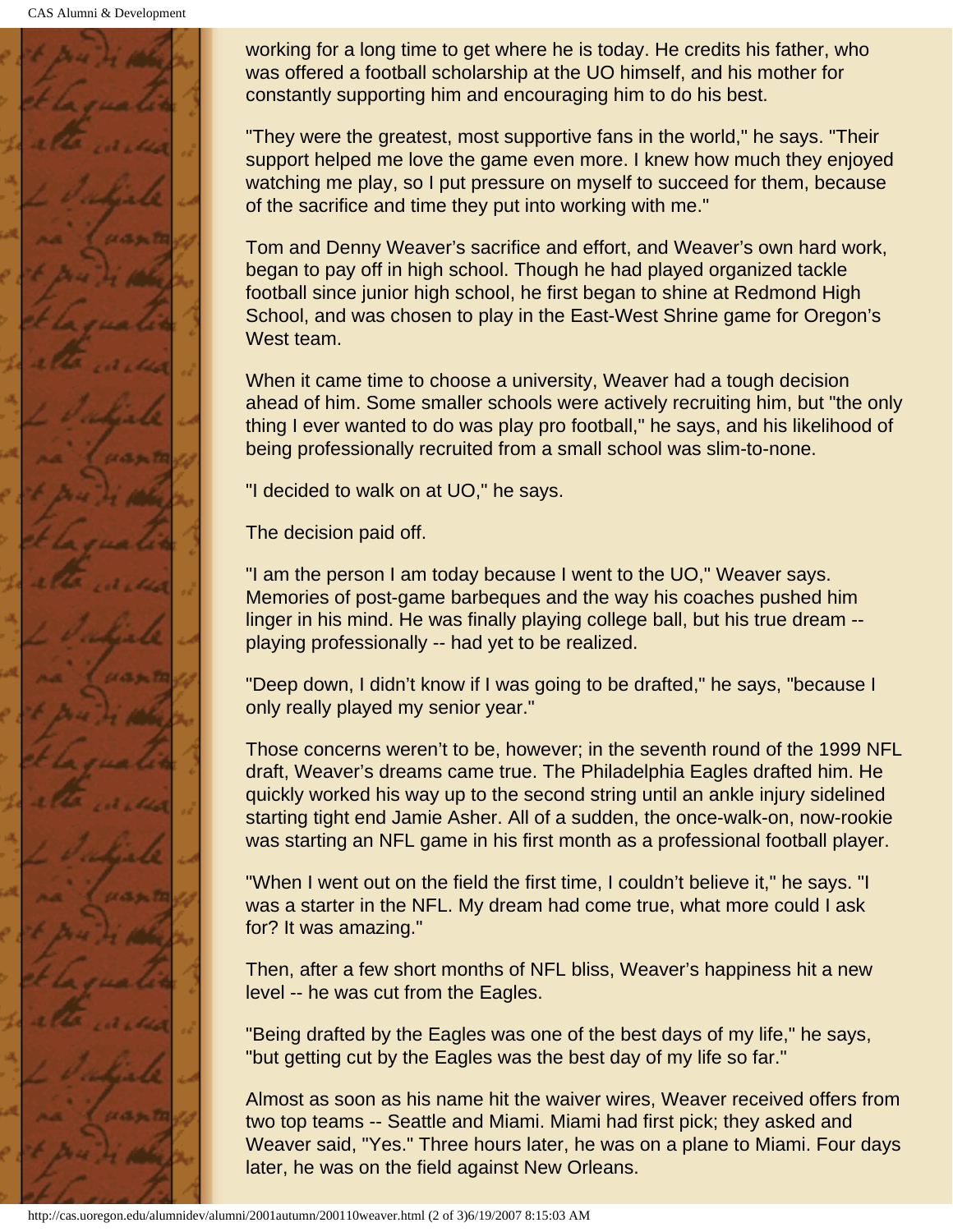

"It was fast and furious," Weaver says, "but I loved every minute of it."

In his first game, Weaver caught three passes and one touchdown -- the same number he caught during his entire junior season at the UO. He had arrived.

"I've got a little more knowledge about how the game works now," he says. "I'm getting more comfortable playing, so my performance level is climbing, which will only bring more opportunity in the future. I'm having a great time just trying to enjoy the chance I've gotten to live out my dream -- and to live it as long as I can."



**COLLEGE OF ARTS AND SCIENCES University of Oregon** 

**COMMUNICATE INNOVATE LEAD** 

1245 University of Oregon • Eugene, OR • 97403-1245 (541) 346.3950 • FAX (541) 346.3282 • alumnidev@cas.uoregon.edu

Copyright © 2001 University of Oregon

Updated October 13, 2001

 **UO HOME ADMISSIONS FINANCIAL AID CAS HOME SEARCH**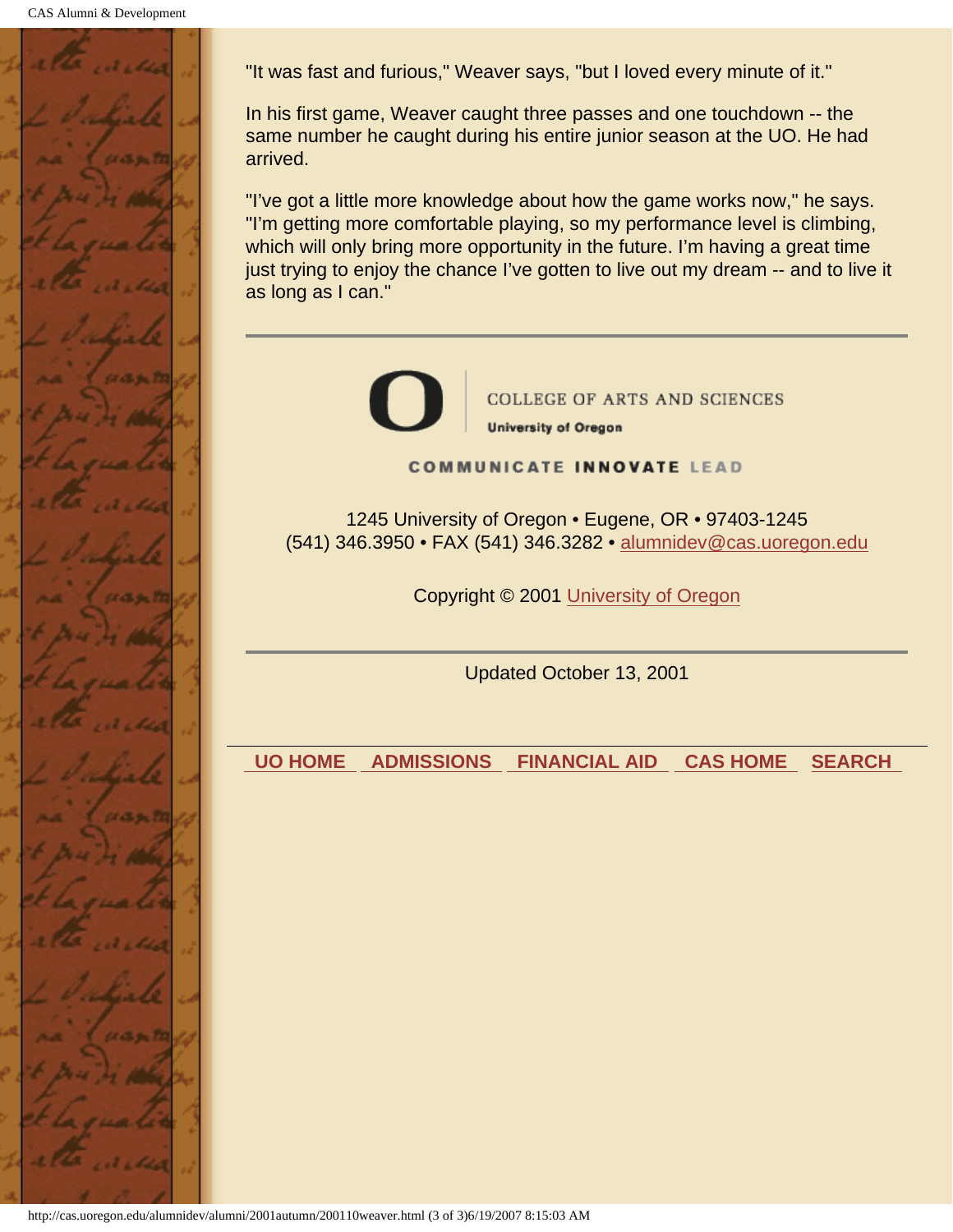college at a glance

giving to CAS

alumnil

CAS news

CAS home page

# <span id="page-41-0"></span>ALUMNI & DEVELOPMENT UNIVERSITY OF OREGON<br>COLLEGE OF ARTS & SCIENCES

# **ALUMNI**

# Soledad Bastiancich '88

#### From Corporate Attorney to Television Personality

What's next for Soledad Bastiancich? At age 35, the Springfield, Oregon, native has already worked as a corporate attorney, an investment banker, a money manager to Hollywood stars, and a television personality. In her spare time, she's written her memoirs and pondered second careers as an entrepreneur and a novelist.

Chalk it up to a self-discovery phase. When you're young, talented and new to the big city, it's easy to get sidetracked.

"I always liked writing, but I felt like you couldn't study something you really loved," says Bastiancich, who graduated from Yale Law School and moved to New York City after earning a psychology degree at the UO. "I always felt like you had to learn something new. At first, I was anxious to make money; I didn't know what would really make me happy."



She's currently a reporter for Bloomberg Television, a business/financial cable network, under the name Soledad DeLeon. An agent she knew urged Bastiancich to audition for the position during a period when she had taken time off to write. "It sounded fun," Bastiancich recalls. "I thought I blew the audition, but they ended up hiring me."

Before joining Bloomberg, Bastiancich had been working for the Cassandra Group, a financial consulting firm, until its high-flying CEO, Dana Giacchetto, was brought down on securities charges. The firm's undoing was front-page fodder in New York, where Giacchetto was a household name. The firm's celebrity client list included actors Cameron Diaz, Leo DiCaprio and Tobey Maguire, and musician Michael Stipe.

Bastiancich began having suspicions about the firm's accounting practices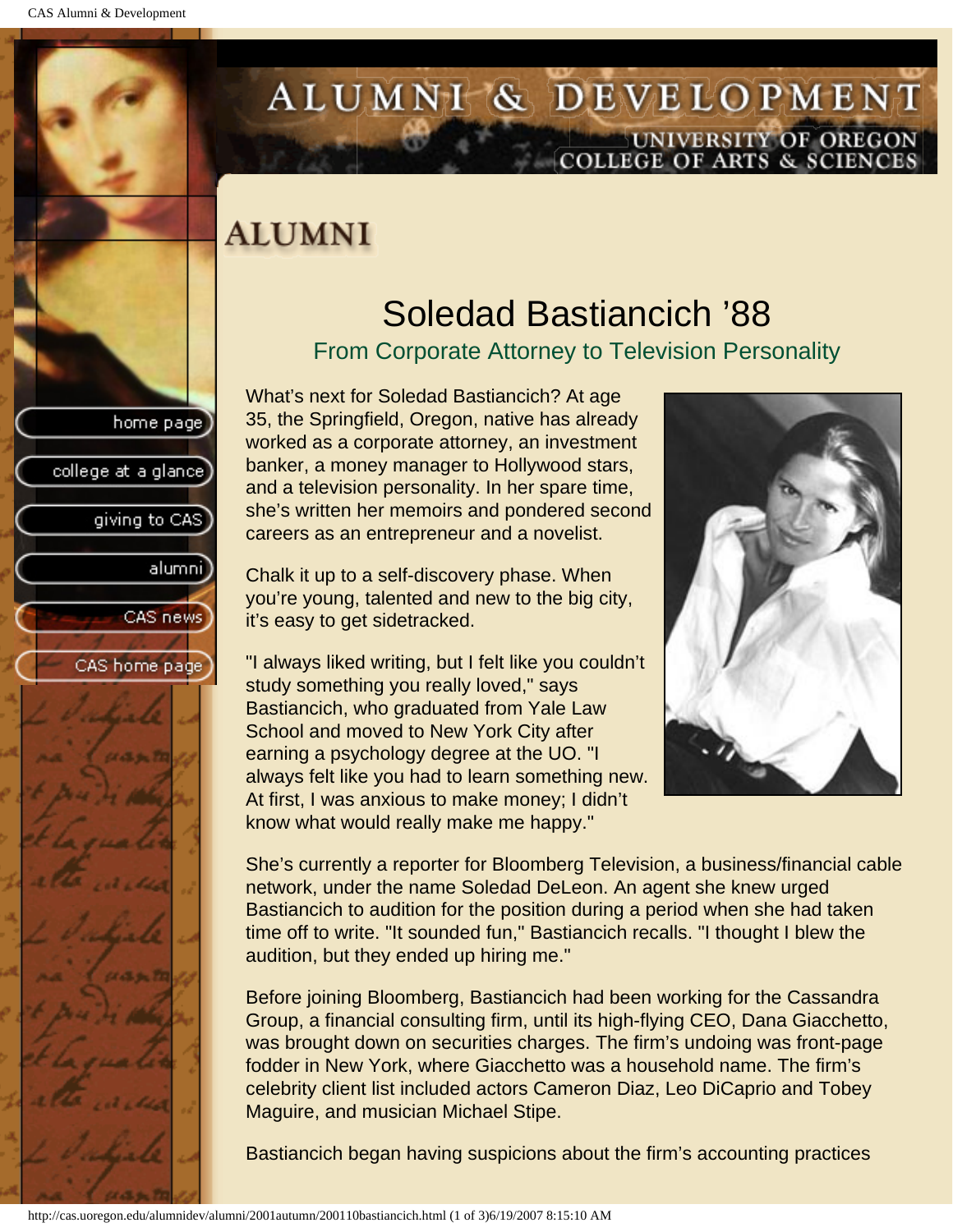CAS Alumni & Development



after she joined the firm in late 1997. Phone conversations with clients raised questions about possible misuse of funds. She insisted that Giacchetto get his accounts in shape and let her run the business. When he refused to let her take over the books, she quit in June 1999. Later, Bastiancich was one of the first to cooperate with Securities and Exchange Commission investigators.

At first, the Cassandra job seemed exciting, but she left with decidedly mixed feelings. "I met a lot of famous people and Giacchetto seemed to be running a legitimate, interesting business," she says. "But I later discovered he was a con artist of the first level. I'm an honest person and I felt like I did the right thing for the clients, but it's always embarrassing to be affiliated with someone who scammed people. On that level, I regret having worked there."

While a westerner at heart, Bastiancich loves the fast pace and diversity of New York City. She stays in touch with friends from Oregon through the local chapter of the UO alumni group, which she led for two years, while two of her four siblings and her best friend from Springfield High School live close by. Every summer, her parents and the rest of her family travel east for a vacation at her house in South Hampton.

Bastiancich also is a volunteer advisory board member for the Foundation for International Community Assistance (FINCA), a nonprofit that helps women in Third World countries get small business loans. Bastiancich says the help trickles down quickly to children. "When the mothers start making money, they can afford to put their kids back in school," she says.

Bastiancich doesn't know what turn her life will take next, but she's determined to put her true interests ahead of financial rewards. She plans to stick with television for a while, but also dreams of getting a master's degree in creative writing. Hard work is essential, she says, but the work has to be something you want to get up for everyday.

"If I feel stuck in one place for too long, I will try and make something happen -- otherwise work becomes a waste of my time," says Bastiancich. "One thing I always promised myself is that work would never be a means to an end. It takes up too much of my day."



COLLEGE OF ARTS AND SCIENCES **University of Oregon** 

#### **COMMUNICATE INNOVATE LEAD**

1245 University of Oregon • Eugene, OR • 97403-1245 (541) 346.3950 • FAX (541) 346.3282 • alumnidev@cas.uoregon.edu

Copyright © 2001 University of Oregon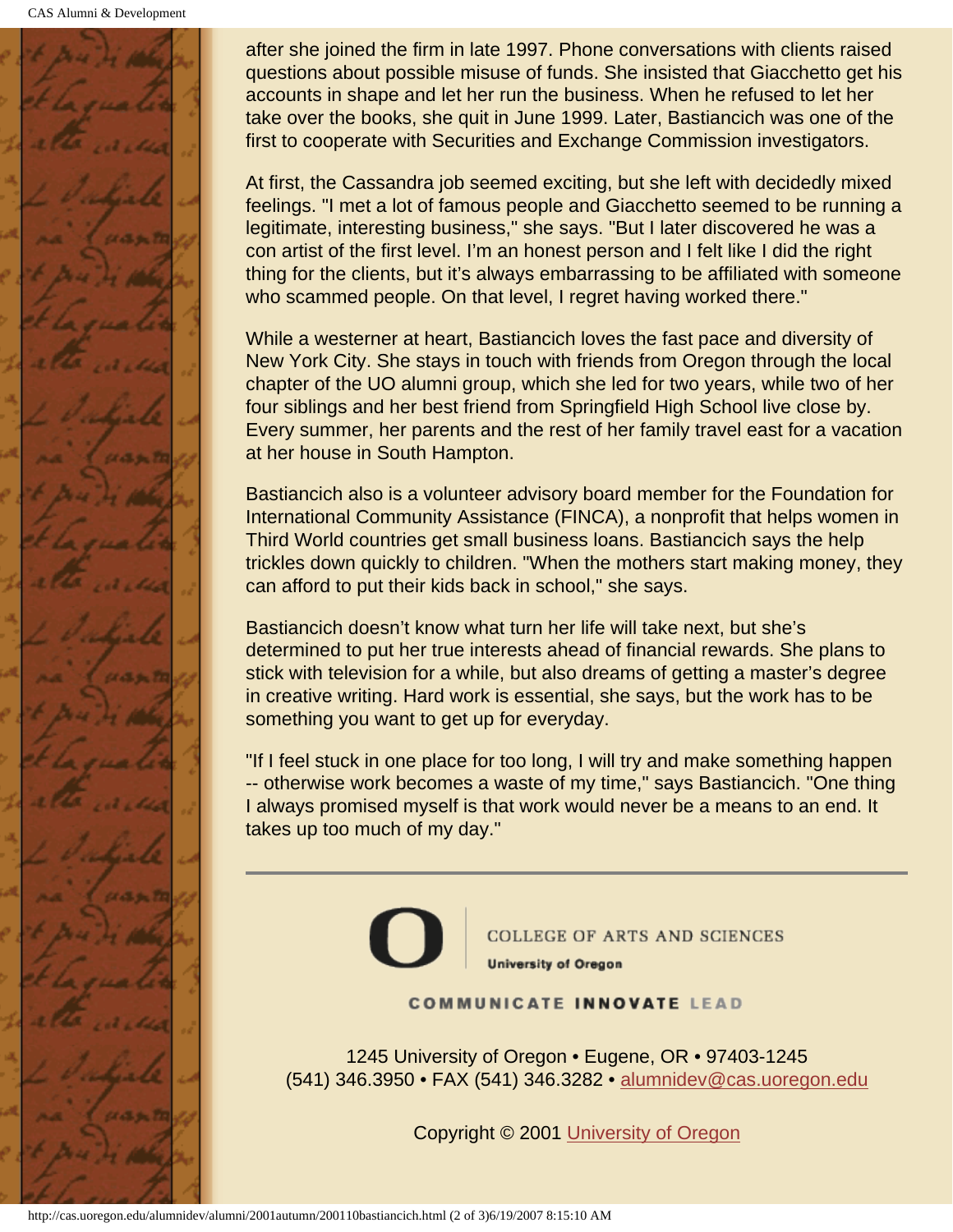college at a glance]

giving to CAS

alumnil

CAS news

CAS home page

# <span id="page-43-0"></span>ALUMNI & DEVELOPMENT UNIVERSITY OF OREGON<br>COLLEGE OF ARTS & SCIENCES

# **ALUMNI**

### Barbara '56 and Lester Bergeron '56 Remembering the Roots of the Honors College



Lester and Barbara Bergeron

"The Sophomore Honors Program was brand-new in the fall of '52," fondly recalls Les Bergeron, a retired ear-nose-throat (ENT) physician, of his days in the honors program -- the precursor of today's Robert D. Clark Honors College. "All freshmen took a required entrance exam to qualify for the program. Those who qualified had the tremendous opportunity to enroll in smaller classes, taught by professors who were well-recognized

scholars in their field." He remembers courses were offered in literature, history, sociology and biology, and a comprehensive exam at the end of the year was required to be awarded sophomore honors. "In part, because of the extra examinations, I definitely learned the material and got a well-rounded liberal arts education, for which I'm grateful."

Bergeron and his wife, Barbara, who were both students at the UO at the same time, remember the UO student population being considerably smaller than it is today -- only about four to five thousand students and thirty to forty students in the honors program. Barbara qualified for the program, but opted not to enroll in it. Les was one of only seven who passed the comprehensive exams and thereby earned credits for the courses and a degree with "sophomore honors."

Only a few short years after the Bergerons graduated, Dr. Robert D. Clark, the dean of liberal arts, began to think about retooling the sophomore honors program. It eventually developed into what is now the Clark Honors College, home to 550 students.

In 1956, Les graduated as a general science major and was accepted into the UO Medical School (now known as the Oregon Health & Science University). Barbara, a general social science major, taught combined literature and history at Franklin High School in Portland for several years, and she was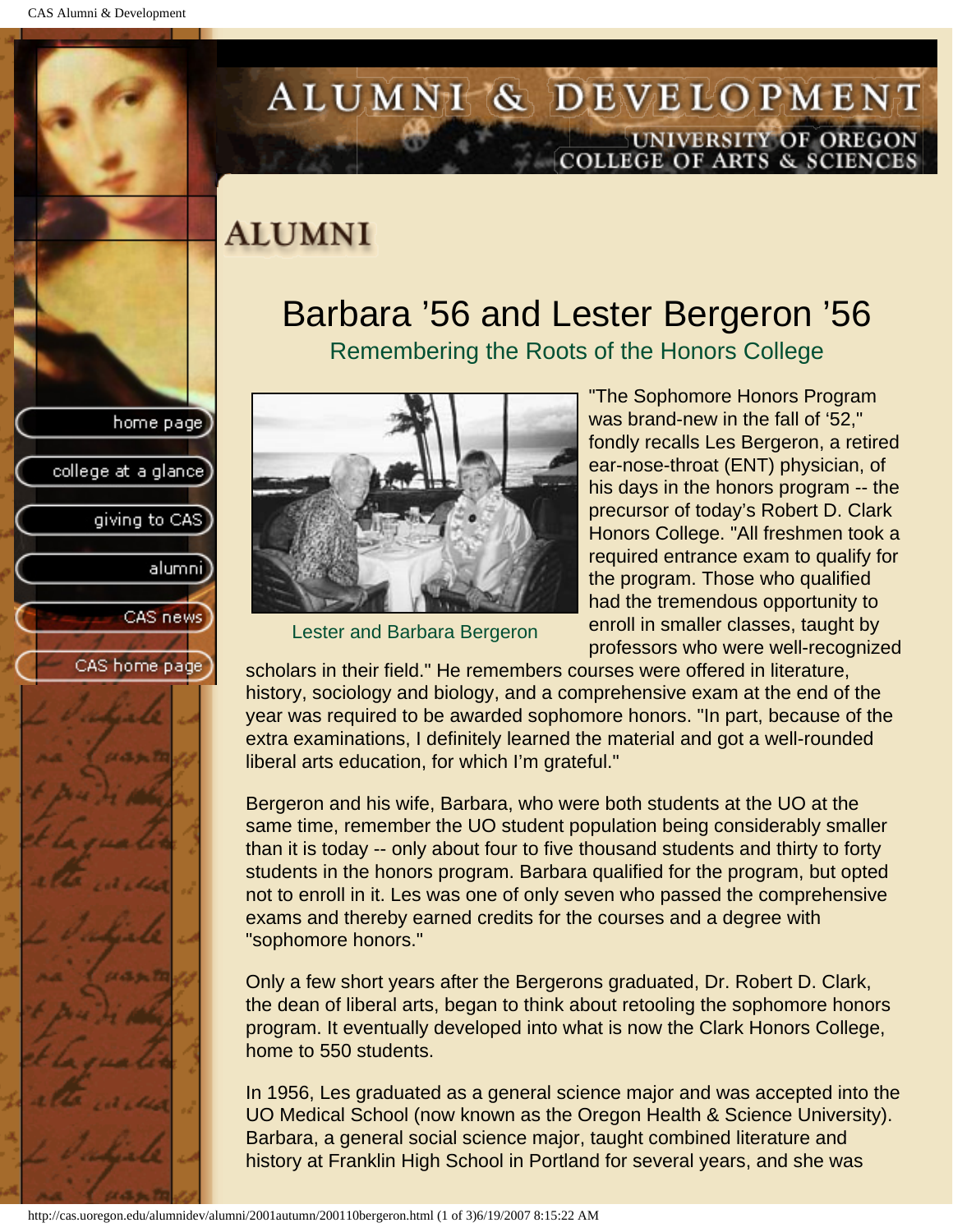CAS Alumni & Development



also a counselor there. The Bergerons married in 1957, after Les had completed his first year of medical school.

After graduating from medical school and completing one year of postgraduate training, Bergeron entered the military, as many medical graduates did at that time. He served three years as a general medical officer in the Navy at Pearl Harbor and other Pacific sites. Barbara and their two young daughters accompanied him to Hawaii. Upon their return to Portland, Bergeron completed his ear-nose-throat residency at the UO Medical School in 1968. Les, Barbara and their three daughters returned to Honolulu where he practiced his specialty for several years before relocating to Portland. Bergeron practiced in the Portland area for twenty-five years before retiring in 1996. After retirement he became a medical director for Hillsboro-Tuality Community Hospital. He retired from that position one year ago, but remains active in the medical community as a board member of several professional organizations as well as a consultant to his hospital.

The Bergerons have strong ties to the University of Oregon. Les, a native Oregonian, is one of six Bergerons who graduated from the UO. Barbara, a native Eugenian, also had numerous family members who are UO alumni or past faculty members.

So, it was no surprise that all three of their daughters joined the ranks of UO alumni as well.

"Many of our close friends in Portland today are those that we met while at the UO," say both Barbara and Les. "These friendships, our very positive college experience and the quality of our education, were the factors that influenced our daughters to follow us to the UO."



COLLEGE OF ARTS AND SCIENCES **University of Oregon** 

**COMMUNICATE INNOVATE LEAD** 

1245 University of Oregon • Eugene, OR • 97403-1245 (541) 346.3950 • FAX (541) 346.3282 • alumnidev@cas.uoregon.edu

Copyright © 2001 University of Oregon

Updated October 13, 2001

 **UO HOME ADMISSIONS FINANCIAL AID CAS HOME SEARCH**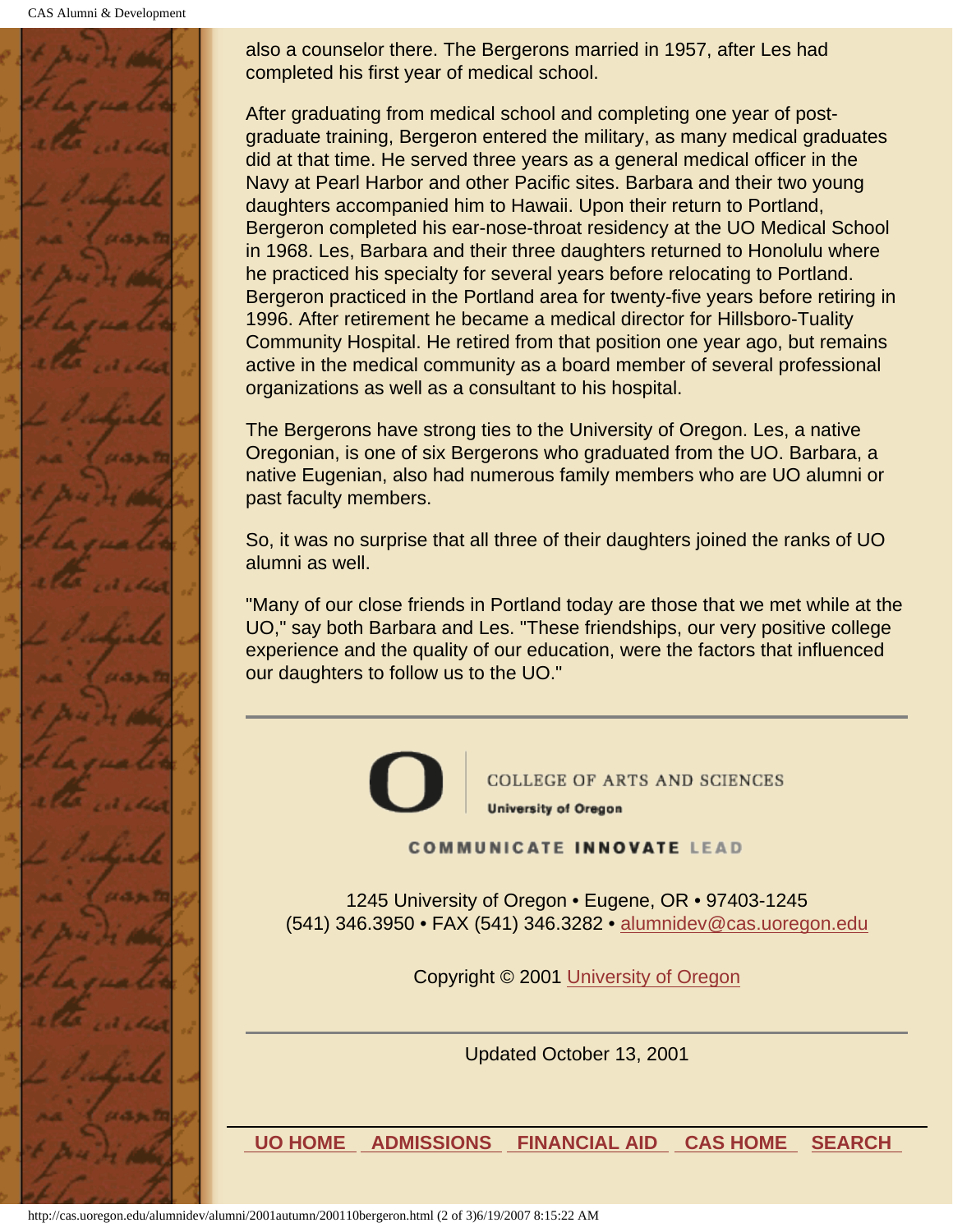college at a glance)

giving to CAS

alumnil

CAS news

CAS home page

# <span id="page-45-0"></span>ALUMNI & DEVELOPMENT UNIVERSITY OF OREGON<br>COLLEGE OF ARTS & SCIENCES

### **ALUMNI**

# Eugene Evonuk '52, M.S. '53 and **Friends**

Former Professor, Alumnus Continues to Impact Students' **Lives** 



#### Evonuk at the Arctic Aeromedical Laboratory in Fort Wainwright, Alaska.

The late Dr. Eugene Evonuk made his mark as a physiology scholar, but many remember him best as a teacher. Even years after his death, students of the former director of the UO's Applied Physiology Lab cite him as a mentor who continues to influence their lives and careers.

"As a Ph.D. student, I came down with pneumonia," recalls Pat Lombardi, a UO professor of biology who studied under Evonuk. "Dr. Evonuk came to my house. He packed me in ice to bring down my 104 degree fever and gave me medicine. He was far more than a professor -- he was a friend, a colleague and a guide."

Evonuk's greatest legacy was teaching his students to focus on the "big picture," says Lombardi. "He taught us to be global physiologists, to always ask 'how does this apply to real life?' I think about that every day in my teaching."

After Evonuk's sudden death from a heart attack in 1984, his wife, Clarissa, wanted to

honor her husband's devotion to teaching. That was the beginning of the Eugene and Clarissa Evonuk Memorial Graduate Fellowship Fund in Environmental or Stress Physiology. Clarissa became friends with many of her husband's students; after her death in 2000 (see obituary below), her name was added to the award.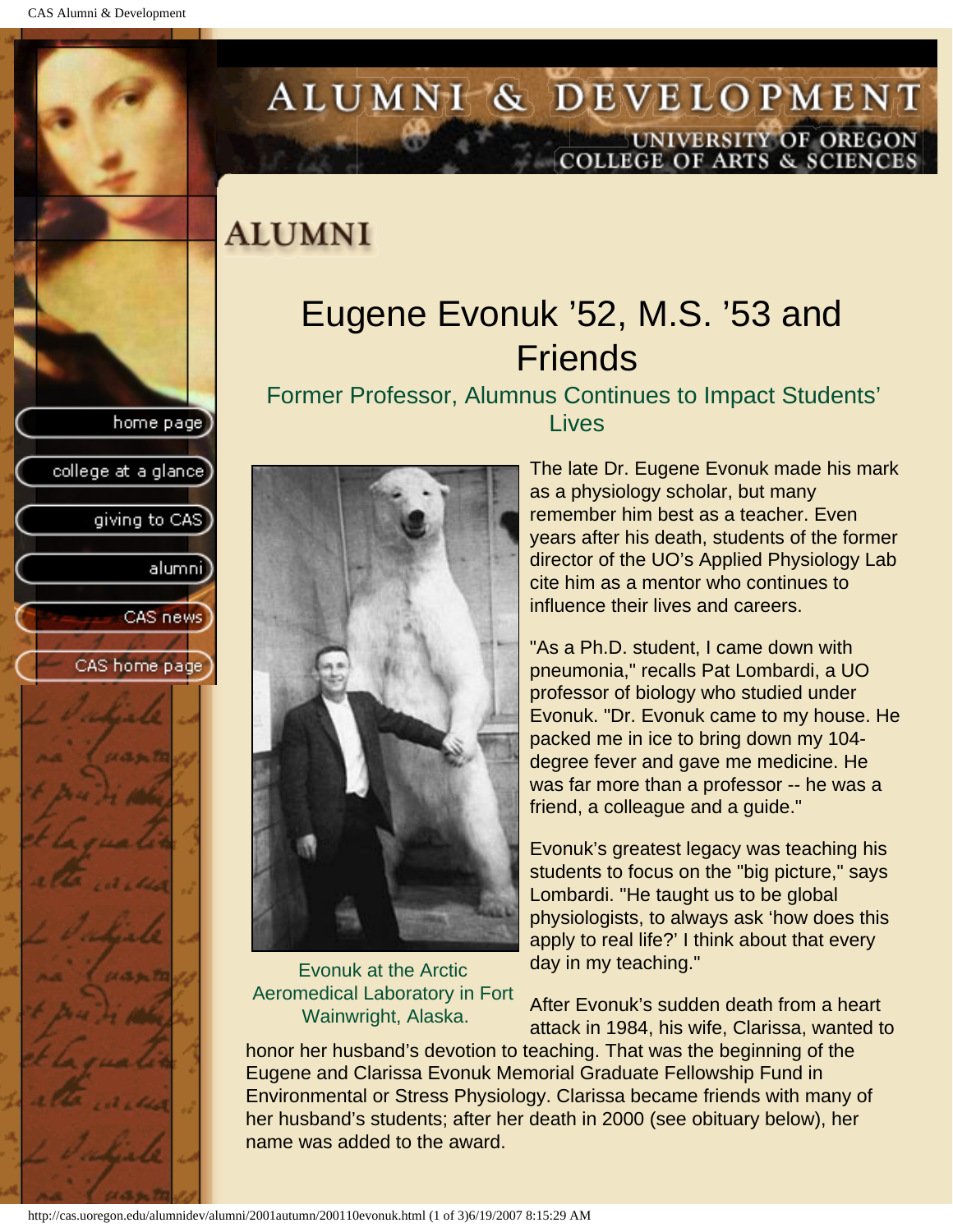

The fund started small, awarding just \$200 in its first year from the interest on the endowment. With Clarissa's generosity, the award has since grown to \$5,000 per year and has supported 17 graduate students, many of whom have become stars in their fields. Award winner Dennis Taaffe now works for the National Institute on Aging and has collaborated with world-famous bone and exercise researchers. The Oregon Academy of Science and the Carnegie Foundation have named Terence Favero, an associate professor of biology at the University of Portland, as an outstanding science teacher.

The fellowship selection committee is made of up former Evonuk students who continue to devote time and expertise, working with the exercise and movement science department to select worthy recipients of the annual award. They include Mary Ann Carmack, specialist in pediatric infectious diseases at the Palo Alto Medical Clinic; George Oja, professor at Linfield College in McMinnville, Oregon; Peter Raven, chair of physiology at the University of North Texas Health Sciences Center; and Lombardi at the UO.

Carmack, the committee chair, says she's more than happy to commit time to the fellowship, both in tribute to the Evonuks and for the satisfaction of helping deserving graduate students pursue their careers.

"When Dr. Evonuk died, many of us lost not only a doctoral advisor, but also a friend," says Carmack. "His unfailing encouragement, sense of justice, easy laughter, intense curiosity, fierce loyalty and quiet confidence made our endeavors not merely possible, but worthwhile and joyful."

Raven says that Dr. Evonuk's influence on him continues, some thirty years after his graduation.

"Dr. Evonuk was always there for me. Many a time he used his own personal money to support the research we were doing together," says Raven. "His philosophy of life was to live every day to its fullest, and I still try to do that. It was because of his fundamental love of the biological sciences that I was steered into my current work."

While former students carry on Evonuk's legacy, new students are benefiting from the fellowship, a permanent symbol of Evonuk's generous spirit.

Laura Adomaitis, a graduate student in the UO's exercise and movement science department, is using her award to investigate the impact of strokes on balance. Her long-term goal is to test a therapeutic intervention for balance retraining in chronic stroke patients.

"Given that full-time employment is near impossible while completing a dissertation, the award allowed me to move forward on this research by giving me the means to cover many of our screening, testing and equipment costs," says Adomaitis. "It was also encouraging to receive the conceptual support - knowing that others felt this study was important and worthy was very motivating."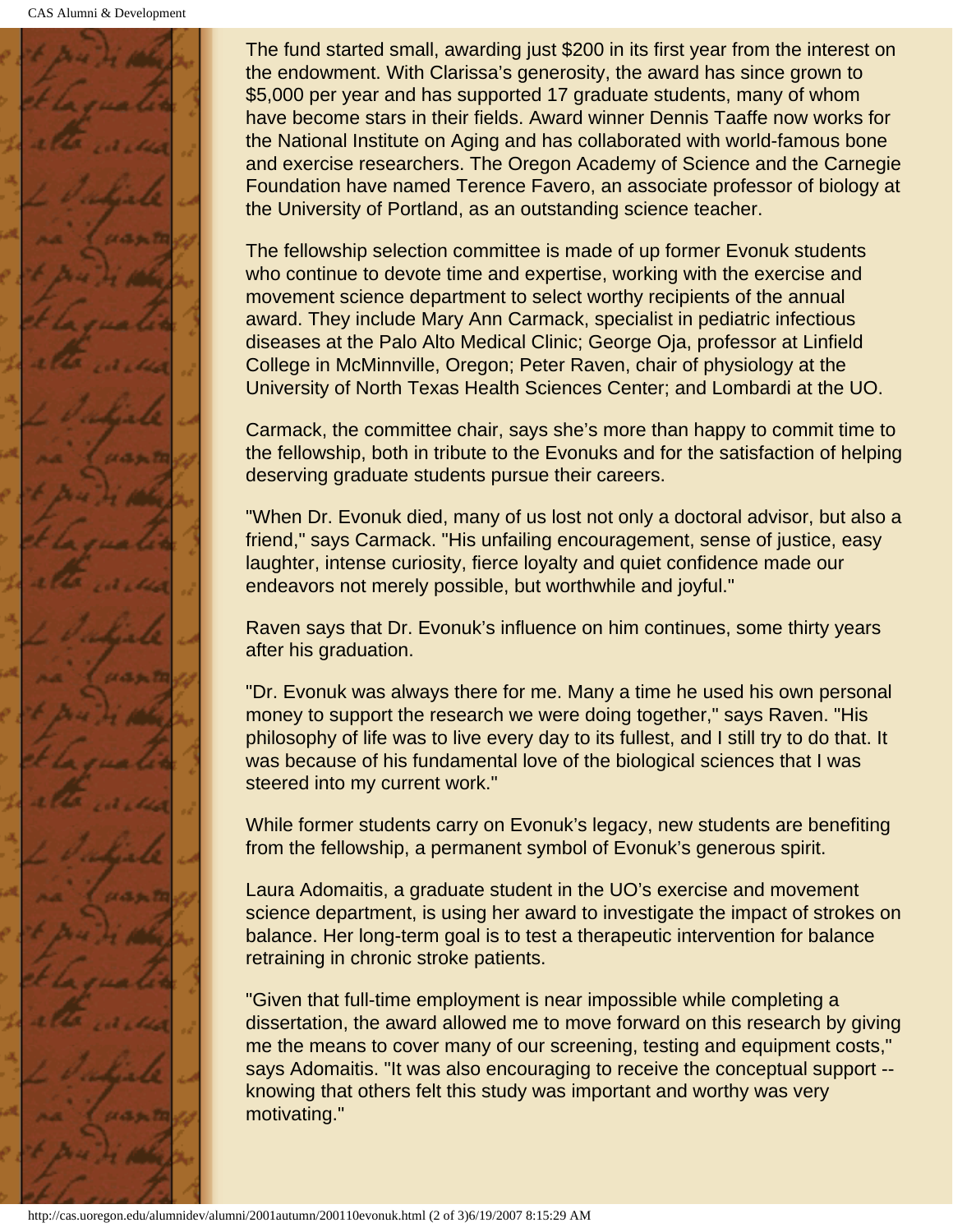college at a glance

giving to CAS

alumnil

CAS news

<span id="page-47-1"></span>CAS home page

# <span id="page-47-0"></span>ALUMNI & DEVELOPMENT UNIVERSITY OF OREGON<br>COLLEGE OF ARTS & SCIENCES

### **ALUMNI**

# CAS Alumni Fellows

CAS Honors Alumni from 50s, 60s, and 70s 2001-2002: [Gail J. Fullerton,](#page-47-1) [Lyle Hohnke](#page-48-0), [William Sullivan](#page-48-1) Latest Alumni Fellows

Each fall, the University of Oregon College of Arts and Sciences presents the CAS Alumni Fellows Award to three outstanding alumni who have distinguished themselves in their respective careers. This year's alumni fellows will be honored in October at the annual Profiles in Achievement Banquet.

The awards program also provides today's students with an opportunity to learn from people outside academia who have taken active roles in shaping our society. Award recipients will hold informal seminars discussing their career paths, learning opportunities, and types of skills most relevant to emerging students. The Alumni Fellows for 2001:

#### **2001-2002 CAS Alumni Fellows**

**Gail J. Fullerton** Ph.D. '54 (Sociology) has the honor of being the first person to receive a Ph. D. from the UO sociology department. After receiving her degree, Fullerton taught at Drake University in Des Moines, Iowa, and Florida State University in Tallahassee, Florida, before joining the university that would be her home for 28 years: San Jose State University in San Jose, California.

At SJSU, Fullerton was a member of the sociology faculty for nine years, serving briefly as department chair before being appointed Dean of Graduate Studies and Research in 1972. Later she served as the university's

executive vice president and in 1978 was appointed the twenty-first president of SJSU, a position she held until retiring in 1991.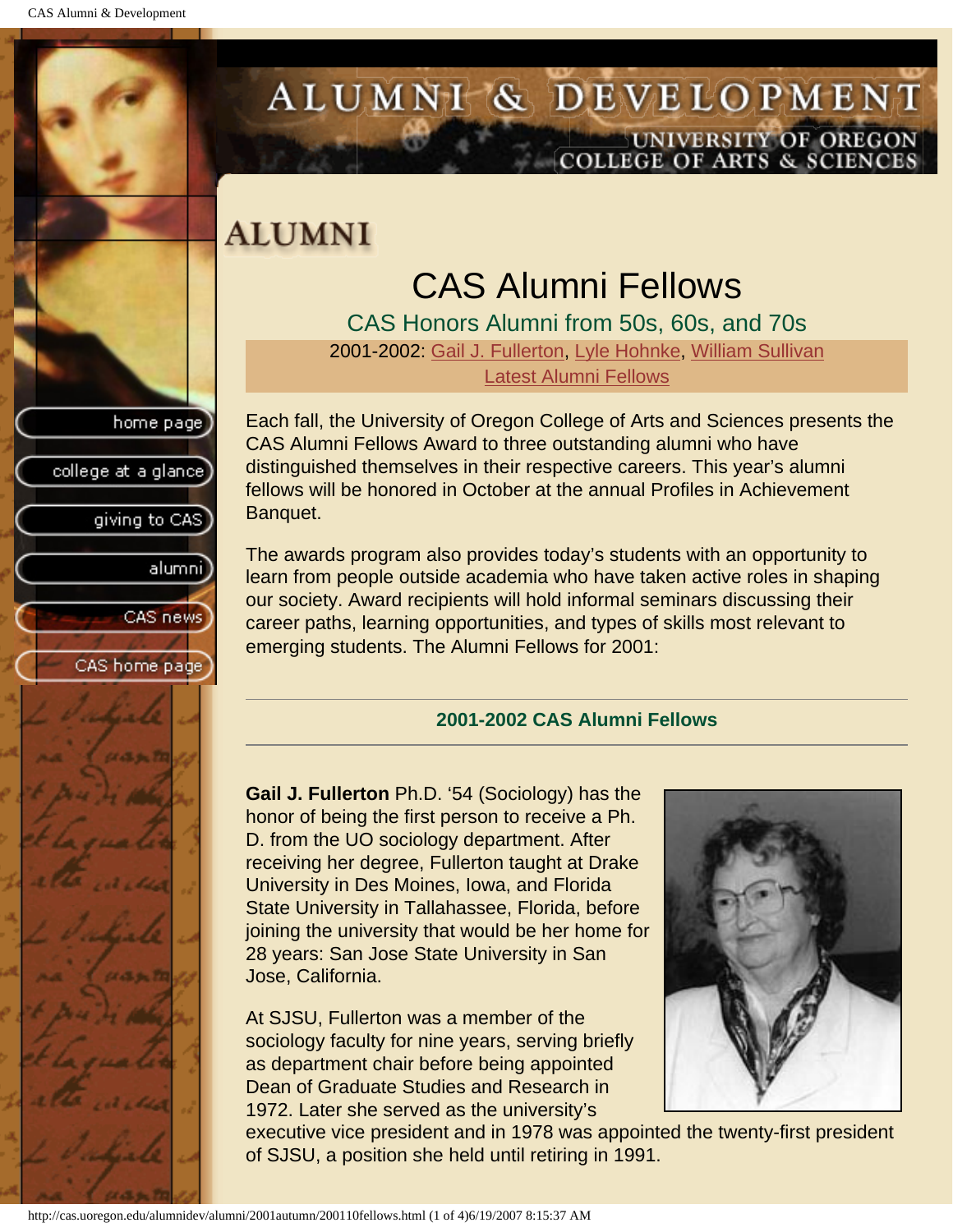

During thirteen years as president of the 27,000 student campus, Dr. Fullerton served on many boards, including the President's Commission of the National Collegiate Athletic Association (NCAA) and the Senior Accrediting Commission of the Western Association of Schools and Colleges. She was a member of community boards in San Jose, the San Jose Opera and the San Jose Symphony. Fullerton has published three books and numerous articles. She now lives in Coos Bay, Oregon.

<span id="page-48-0"></span>

**Lyle Hohnke** M.A. '67 (Biology), Ph.D. '70 (Biology) is a leader in the venture capital field as a partner with Javelin Capital Fund, based in Birmingham, Alabama. His firm invests in seed and start-up companies, as well as early-stage expansion in health care, agriculture, and animal health.

After receiving his Ph.D. from the UO, Dr. Hohnke became a postdoctoral fellow at the University of California Los Angeles School of Medicine, and received an M.B.A. from the Hartford Graduate Center in Hartford, Connecticut. His career in the health care field began with his first professional appointment, at

Pfizer Central Research, where he worked his way up to heading research on therapeutic agents for digestive disorders. In 1983, he left Pfizer for the University of Connecticut Health Center, becoming the vice president for research. At the UC, he managed nine core research facilities and supervised the patent and licensing process.

<span id="page-48-1"></span>In 1994, Dr. Hohnke joined Tullis-Dickerson, a health care venture capital firm, establishing the firm's southeast regional office in Birmingham. In addition to his two partnerships in venture capital firms, he also serves on the boards of several private and public companies.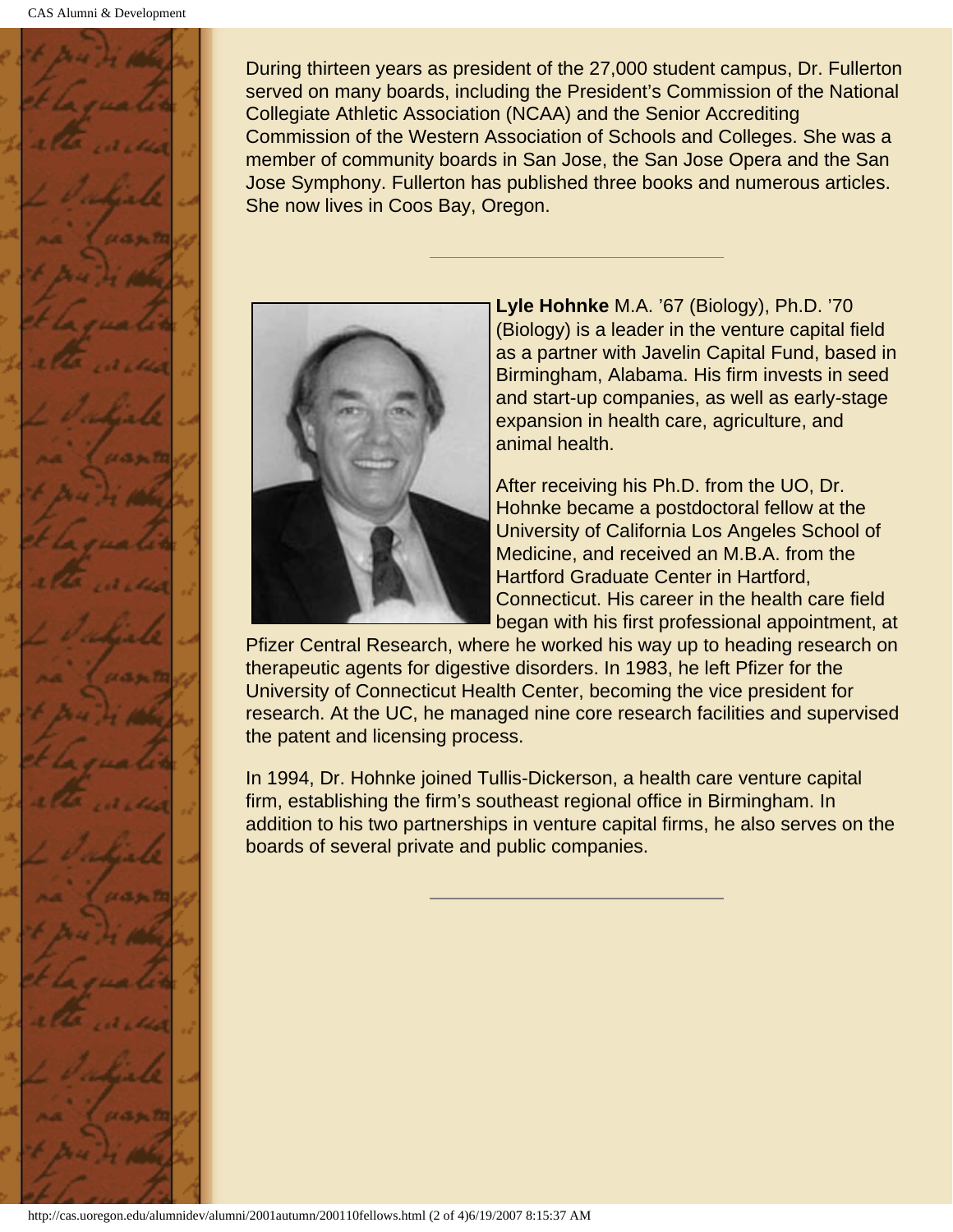CAS Alumni & Development



**William L. Sullivan** M.A. '79 (German) is a wellknown travel writer who writes primarily about the wonders of his native state, Oregon. He has written nine books about travelling in Oregon, including the noted travel journal, *Listening for Coyote* (Oregon State University Press, 2000).

Sullivan published his first book, *The Cart Book* (TAB Books, 1983) only four years after graduating from the UO with his master's degree. In addition to his travel books, he has also written on subjects ranging from the design and construction of carriages and carts to a historical saga of Joaquin Miller, the fabled "Poet of the Sierras."



As a fifth-generation Oregonian, Sullivan remains deeply in touch with his roots. In the summers, he and his family live in a cabin they built by hand alongside the Siletz River. His book, *Listening for Coyote,* was written about the 1,361-mile hike he began in 1985, from Cape Blanco to Hells Canyon.

Sullivan, who is deeply passionate about literature and literacy, also received a bachelor of arts in English from Cornell, and studied linguistics at the University of Heidelberg in Germany. He continues this passion both through his writing and his community service, serving on the State Library Board and helping campaign to build Eugene's new public library.

Know an outstanding alum? Use our online form to nominate an Alumni Fellow!

For a comprehensive list of university honors, visit the UO Awards Database.



**COLLEGE OF ARTS AND SCIENCES University of Oregon** 

**COMMUNICATE INNOVATE LEAD** 

1245 University of Oregon • Eugene, OR • 97403-1245 (541) 346.3950 • FAX (541) 346.3282 • alumnidev@cas.uoregon.edu

Copyright © 2001 University of Oregon